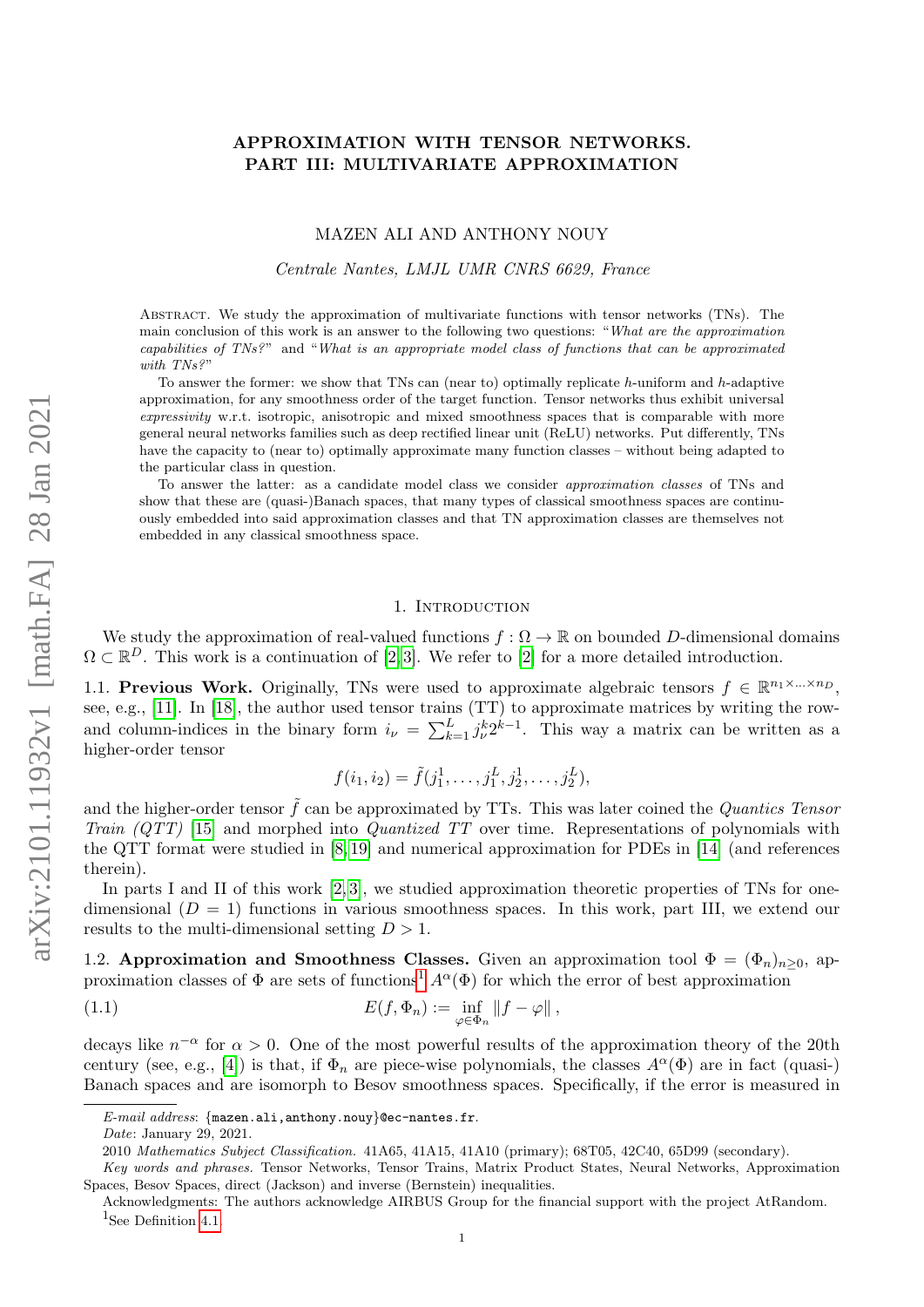the  $L^p(\Omega)$ -norm  $\lVert \cdot \rVert_p$ ,  $\Phi_n$  is the linear span of n piece-wise polynomials, and  $B_p^s(L^p(\Omega))$  is the Besov space<sup>[2](#page-1-0)</sup> of regularity order  $s$  – as measured in the  $L^p$ -norm – then, eq. [\(1.1\)](#page-0-1) decays with rate  $n^{-s/D}$  if and only if  $f \in B_p^s(L^p(\Omega))$ .

<span id="page-1-1"></span>For the case of *nonlinear (best n-term) approximation*, one has a similar characterization but with a much weaker regularity requirement  $f \in B^s_\tau(L^\tau(\Omega))$  where  $1/\tau = s/D + 1/p$ . The space  $B^s_\tau(L^\tau(\Omega))$  is said to be "on the embedding line" since functions in this spaces barely have enough regularity to be p-integrable. This is best depicted in the DeVore diagram in Figure [1](#page-1-1) or the embeddings in Theorem [5.4.](#page-12-0)



Figure 1. DeVore diagram of smoothness spaces [\[4\]](#page-21-8). The Sobolev embedding line is the diagonal with the points  $(1/\tau, \alpha)$  and  $(1/\mu, r)$ 

.

Such results justify the claim that piece-wise polynomial approximation, both linear and nonlinear, is mathematically fully understood. Approximation with networks, on the other hand, is not. This work is a contribution towards a better understanding of these approximation tools. We will compare TN-approximation classes with what is well-known: piece-wise polynomial approximation classes and classical smoothness spaces.

1.3. Main Results and Outline. Our results can be summarized in words as follows.

- We show that TNs can achieve the same performance (measured by eq.  $(1.1)$ ) for classical smoothness spaces as piece-wise polynomial approximation methods, linear or nonlinear, and of arbitrary polynomial degree. I.e., TNs can (asymptotically) optimally replicate h-uniform and h-adaptive approximation, for any smoothness order of the target function. Moreover, it is known that TNs can replicate hp-approximation and achieve exponential convergence for analytic functions, see, e.g., [\[3,](#page-21-1) [14\]](#page-21-7). Such results are comparable to some universal expressivity results for other types of deep neural networks, see, e.g., [\[1,](#page-21-9) [9,](#page-21-10) [10,](#page-21-11) [17,](#page-21-12) [20,](#page-21-13) [21\]](#page-21-14).
- We show that for certain network topologies the approximation classes of TNs are (quasi-) Banach spaces.
- We show that Besov spaces of any order of isotropic, anisotropic or mixed smoothness are continuously embedded in TN-approximation classes.
- We show that TN-approximation classes themselves are not embedded in any Besov space.

For brevity, we consider only  $\Omega = [0, 1]^D$ . However, the approximation results can be extended to any bounded Lipschitz domain  $\Omega \subset \mathbb{R}^D$ , see also Section [7.](#page-20-0)

**Outline.** In Section [2,](#page-2-0) we show how  $L^p(\Omega)$  can be isometrically identified with a tensor space of any order. We define subspaces of  $L^p(\Omega)$  which will contain our approximations. In Section [3,](#page-3-0) we briefly review tensor networks for multivariate approximation and define our approximation tool. In Section [4,](#page-5-1) we define approximation classes of tensor networks and show under which conditions these are (quasi-) Banach spaces. In Section [5,](#page-8-0) we review classical smoothness spaces and piece-wise polynomial approximation. Section [6](#page-13-0) contains our main results. We show how spline systems can be encoded as (or approximated by) a tensor network and estimate the resulting complexity. We prove approximation rates, direct and inverse embeddings. Section [7](#page-20-0) contains some concluding remarks.

<span id="page-1-0"></span> ${}^{2}$ See Section [5.1.](#page-9-0)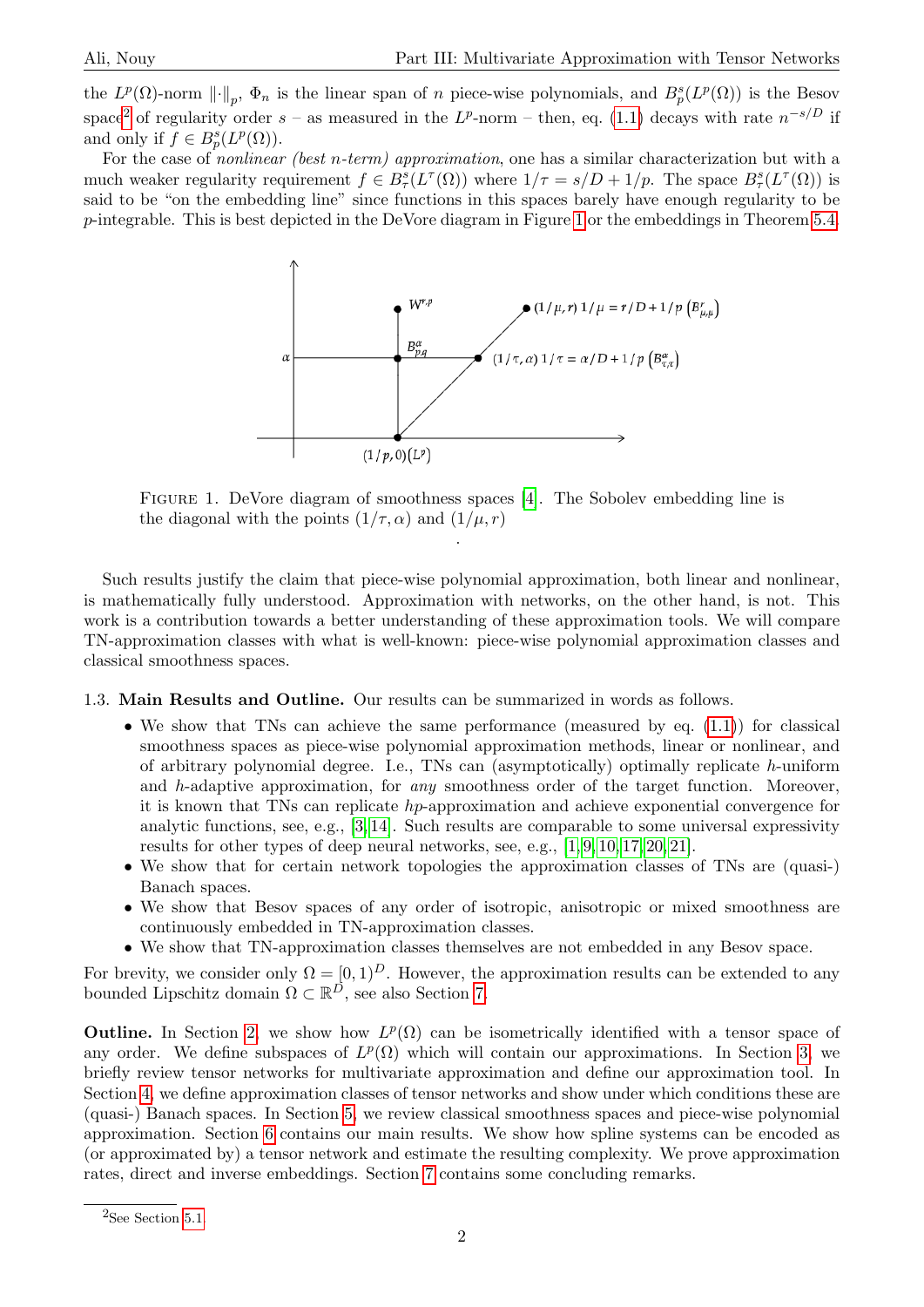### 2. Tensorization

<span id="page-2-0"></span>In part I [\[2\]](#page-21-0) of this work, we discussed in detail how one-dimensional functions can be identified with tensors or tensorized. In this section, we extend the tensorization procedure to higher dimensions. We omit details that are – more or less – the same as in the one-dimensional case. Throughout this work *b* is some integer  $b = 2, 3, ...$  and  $I_b := \{0, ..., b - 1\}.$ 

Unlike for  $D = 1$ , there are many valid approaches for tensorization in higher dimensions. In a rather general setting, tensorization of functions  $f: \Omega \to \mathbb{R}$  over a domain  $\Omega \subset \mathbb{R}^D$  can be performed for any domain  $\Omega$  that can be encoded as  $F: I_b^Q \times [0,1]^D \to \Omega$  via some bijective transformation<sup>[3](#page-2-1)</sup> F, with  $(i_1,\ldots,i_Q)\in I_b^Q$  $b<sub>b</sub>$  encoding some element of a partition of  $\Omega$  (Q bits when  $b = 2$ ). For the sake of a comprehensible presentation, we will focus on  $\Omega = [0, 1)^D$  and a very specific tensorization that is most relevant for Sections [4](#page-5-1) and [6.](#page-13-0)

In fact, the tensorization scheme we choose is conceptually close to the one-dimensional case such that many properties are inherited with similar proof. As will become clear in Section [4,](#page-5-1) this choice of tensorization is required<sup>[4](#page-2-2)</sup> to ensure the approximation classes we define in Definition [4.11](#page-8-1) are (quasi-) Banach spaces. However, the results presented in this section can be extended to more general domains and tensorizations.

2.1. The Tensorization Map. Fix a level parameter  $L \in \mathbb{N}_{\geq 0}$  and define the conversion/encoding map  $t_{b,L}^D: I_b^{LD} \times [0,1)^D \to [0,1)^D$  via

$$
t_{b,L}^D(i_1^1,\ldots,i_D^1,\ldots,i_1^L,\ldots,i_D^L,\bar{x}_1,\ldots,\bar{x}_D) = \left(\sum_{k=1}^L i_1^k b^{-k} + b^{-L} \bar{x}_1,\ldots,\sum_{k=1}^L i_D^k b^{-k} + b^{-L} \bar{x}_D\right).
$$

With this we can define a tensorization map that transforms a D-variate function into a  $(L+1)D$ -variate function.

<span id="page-2-3"></span>**Definition 2.1** (Tensorization Map). We define the tensorization map  $T_{b,L}^D : \mathbb{R}^{[0,1)^D} \to \mathbb{R}^{I_b^L \times [0,1)^D}$  as  $(T_{b,L}^D f)(i_1^1, \ldots, i_D^L, \bar{x}_1, \ldots, \bar{x}_D) := f(t_{b,L}^D[i_1^1, \ldots, i_D^L, \bar{x}_1, \ldots, \bar{x}_D]).$ 

**Theorem 2.2** (Isometry). Equip  $[0,1]^D$  with the standard Lebesgue measure  $\lambda^D$  and  $I_b^{LD} \times [0,1)^D$ with the product measure  $\mu_{b,L} := \mu_b^{\otimes LD} \otimes \lambda^D$ , where  $\mu_b$  is the uniform probability measure on  $I_b =$  $\{0, \ldots, b-1\}$ . Then, the following holds.

- (i) The map  $T_{b,L}^D$  is an isomorphism between the space of (Borel) measurable functions  $\mathbb{R}^{[0,1)^D}$  and  $\mathbb{R}^{I_b^{LD} \times [0,1)^D}$ .
- (ii) The map  $T_{b,L}^D$  is an isometry between  $L^p([0,1)^D)$  and the tensor space

$$
\boldsymbol{V}_{b,L}^{D}:=\ell_{\mu_b}^p(I_b)^{\otimes LD}\otimes L^p([0,1))^{\otimes D},
$$

for  $0 < p \leq \infty$ , where  $\boldsymbol{V}_{b,L}^D$  is equipped with the (quasi-)L<sup>p</sup>-norm associated with the measure  $\mu_{b,L}.$  Moreover,  $\|\cdot\|_{\bm{V}_{b,L}^D}$  is a (quasi-)crossnorm, and, for  $1\leq p\leq\infty$ , it is a reasonable crossnorm.

*Proof.* This follows from [\[2,](#page-21-0) Theorem 2.15] of part I for the case  $D = 1$ . The results naturally extend to the case  $D > 1$ .

2.2. Finite-Dimensional Subspaces. In this work we are concerned with approximation, and thus we consider a subspace of  $\mathbf{\overline{V}}_{b,L}^{D}$  defined by

$$
\bm{V}^D_{b,L,S^D}:=\mathbb{R}^{I_b^{LD}}\otimes S^D,
$$

where  $S^D \subset L^p([0,1)^D)$  is some finite-dimensional subspace. Since  $\mathbf{V}_{b,L,S^D}^D$  can be identified with a subspace of  $L^p([0,1]^D)$  through the use of the tensorization map  $T_{b,L}^D$ , we set

$$
V_{b,L,S^D}^D := (T_{b,L}^D)^{-1} (\mathbf{V}_{b,L,S^D}^D).
$$

As in part I, to ensure the approximation classes defined in Definition [4.11](#page-8-1) are actually (quasi-) Banach spaces, it is necessary for  $V_{b,L,SD}^D$  to possess a hierarchical structure. Thus, we require

<span id="page-2-2"></span><span id="page-2-1"></span><sup>3</sup>Or a diffeomorphism, depending on the intended application.

<sup>&</sup>lt;sup>4</sup>In the sense that other "natural" tensorization approaches would not lead to linear approximation spaces, see also Section [4.2.](#page-6-0)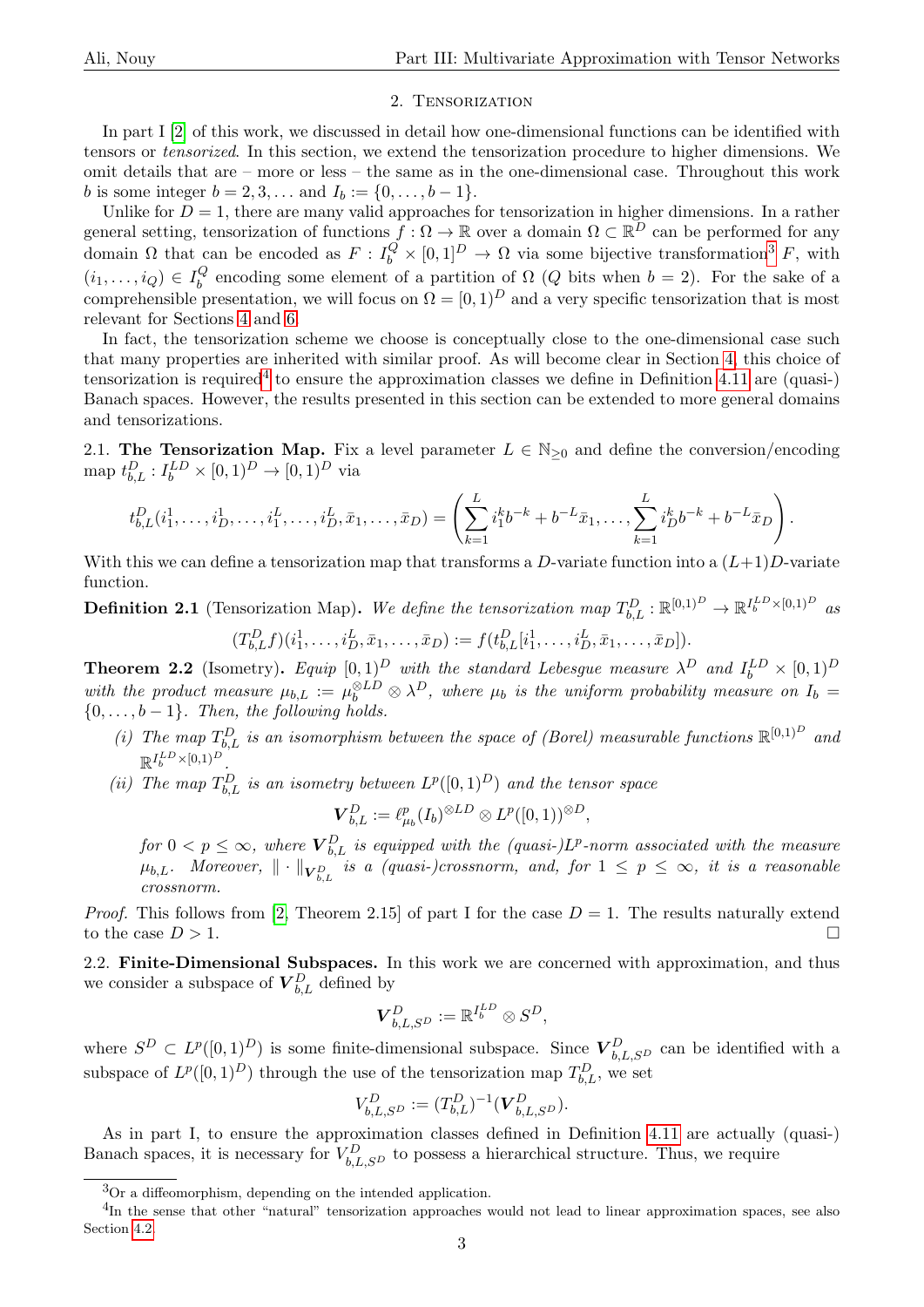**Definition 2.3** (Closed Under b-adic Dilation). We say  $S^D$  is closed under b-adic dilation if for any  $f \in S^D$  and any  $k \in \{0, \ldots, b-1\}^D$ 

$$
f(b^{-1}(\cdot + k)) \in S^D.
$$

This implies

<span id="page-3-2"></span>**Theorem 2.4** (Hierarchy of Spaces  $V_{b,L,SD}^D$ ). If  $S^D \subset L^p([0,1)^D)$  is closed under b-adic dilation, then

(i) it holds

$$
S^D =: V_{b,0,S^D} \subset V_{b,1,S^D} \subset V_{b,2,S^D} \subset \dots,
$$

(ii) the set

$$
V_{b, S^D}^D := \bigcup_{L=0}^\infty V_{b, L, S^D}^D
$$

is a subspace of  $L^p([0,1]^D)$ ,

(iii) and, if  $S^D$  contains the constant function one,  $V_{b,S^D}$  is dense in  $L^p([0,1)^D)$  for  $0 < p < \infty$ .

*Proof.* Follows with similar arguments as in [\[2,](#page-21-0) Theorem 2.25] of part I.

In Section [6,](#page-13-0) we will employ  $S^D := (\mathbb{P}_m)^{\otimes D}$ , where  $\mathbb{P}_m$  is the space of polynomials of degree  $m \in \mathbb{N}_{\geq 0}$ , restricted to  $[0, 1)$ . In this case we will simply write

$$
\bm{V}_{b,L,m}^D := \mathbb{R}^{I_b^{LD}} \otimes (\mathbb{P}_m)^{\otimes D}, \quad V_{b,L,m}^D := (T_{b,L}^D)^{-1} (\bm{V}_{b,L,m}^D), \quad V_{b,m}^D := \bigcup_{L=0}^{\infty} V_{b,L,m}^D.
$$

### 3. Tensor Networks

<span id="page-3-0"></span>Our approximation tool will consist of functions in  $V_{b,m}^D$  identified (through  $T_{b,L}^D$ ) with a tensor network. In this section, we briefly review some key notions about tensor networks relevant to our work. We only discuss the finite-dimensional case, i.e., for  $V_{b,L,S^D}^D$  we consider only  $\dim(S^D) < \infty$ . This greatly simplifies the presentation and is sufficient for approximation purposes, but several aspects of the theory apply to the infinite-dimensional case as well.

3.1. Ranks and Minimal Subspaces. For some fixed level  $L \in \mathbb{N}_{\geq 0}$ , assume  $S^D = (S)^{\otimes D}$  for some finite-dimensional  $S \subset L^p([0,1))$  and set

$$
V_{\nu} := \mathbb{R}^{I_b}, \quad \nu = 1, ..., LD,
$$
  
\n
$$
V_{\nu} := S, \qquad \nu = LD + 1, ..., (L + 1)D,
$$

i.e.,  $\mathbf{V}_{b,L,SD}^D = \bigotimes_{\nu=1}^{(L+1)D} V_{\nu}$ . Then, we can define the notion of (multilinear) rank by identifying an order- $(L+1)D$  tensor from  $\mathbf{V}_{b,L,SD}^D$  with an order-2 tensor from

$$
\boldsymbol{V}_{\beta} \otimes \boldsymbol{V}_{\beta^c}, \quad \boldsymbol{V}_{\beta} := \bigotimes_{\nu \in \beta} V_{\nu}, \ \boldsymbol{V}_{\beta^c} := \bigotimes_{\nu \in \beta^c} V_{\nu}, \quad \beta \subset \{1, \ldots, (L+1)D\}, \ \beta^c := \{1, \ldots, (L+1)D\} \setminus \beta.
$$

<span id="page-3-1"></span>as follows.

**Definition 3.1** (( $\beta$ , L)-Rank). The  $\beta$ -rank of a tensor  $f \in V_{b,L,S^D}^D$  is defined as the smallest  $r_\beta(f) \in$  $\mathbb{N}_{\geq 0}$  such that

$$
\bm{f}=\sum_{k=1}^{r_\beta(\bm{f})}\bm{v}^k_\beta\otimes \bm{w}^k_{\beta^c},\quad \bm{v}^k_\beta\in \bm{V}_\beta,\ \bm{w}^k_{\beta^c}\in \bm{V}_{\beta^c}.
$$

For a function  $f \in L^p([0,1)^D)$ , the  $(\beta, L)$ -rank  $r_{\beta, L}(f)$  of f is defined as

$$
r_{\beta,L}(f) := r_{\beta}(T_{b,L}^D(f)).
$$

For  $\beta = \{1,\ldots,\nu\}$ , we abbreviate  $r_{\{1,\ldots,\nu\}}(f)$  and  $r_{\{1,\ldots,\nu\},L}(f)$  as  $r_{\nu}(f)$  and  $r_{\nu,L}(f)$ , respectively.

<span id="page-3-3"></span>For a given  $f \in V_{b,L,S^D}^D$  not every combination of ranks is possible. In particular, we have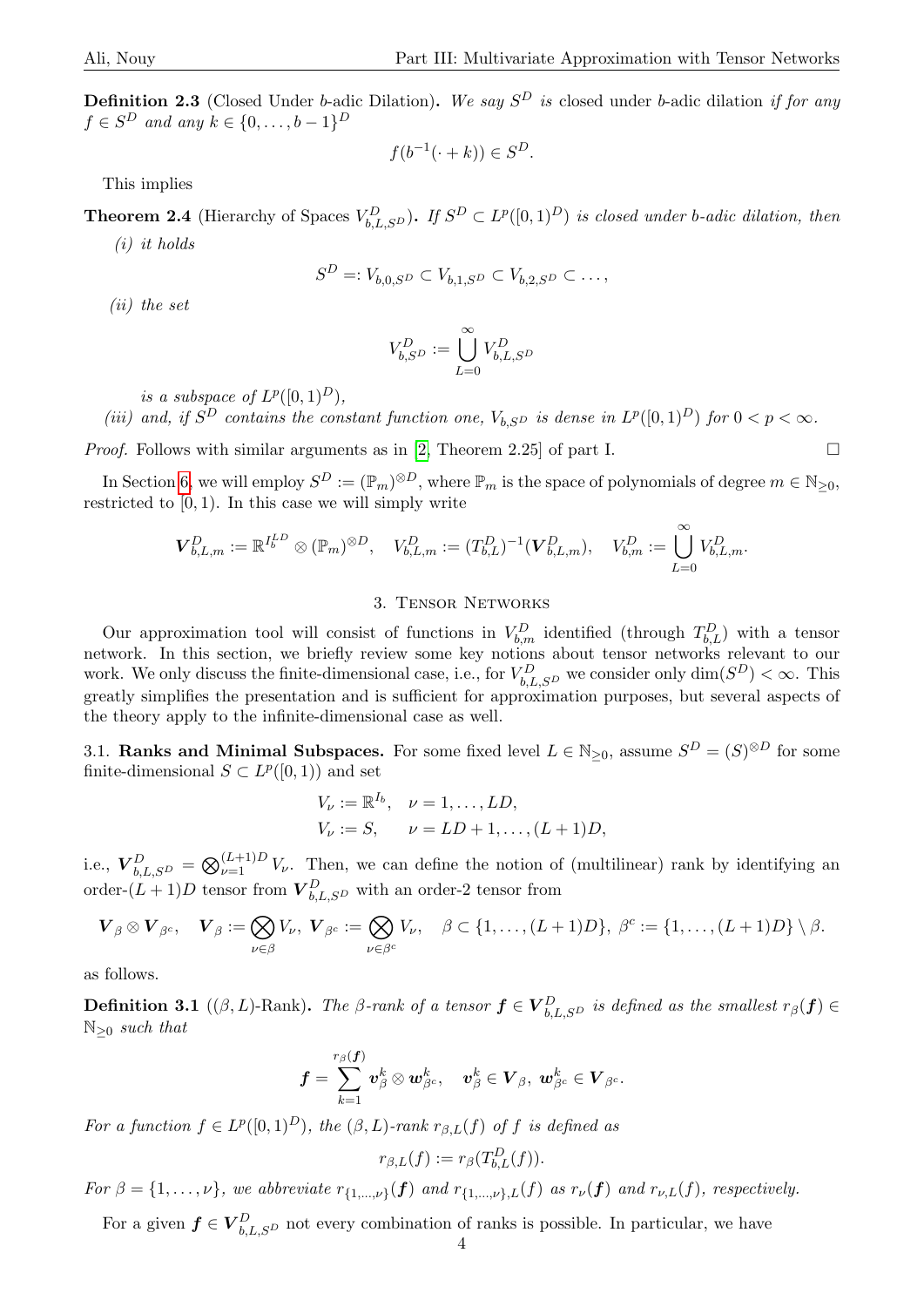**Lemma 3.2** (Admissible Ranks). Let  $f \in V_{b,L,S^D}^D$  and  $\beta \subset \{1,\ldots,(L+1)D\}$  for some level  $L \in \mathbb{N}_{\geq 0}$ . Then, it holds  $r_\beta(f) = r_{\beta^c}(f)$ , and, for any partition  $\beta = \gamma \cup \alpha$ , it holds

$$
r_\beta(\boldsymbol{f}) \leq r_\gamma(\boldsymbol{f}) r_\alpha(\boldsymbol{f}),
$$

and in particular,

$$
r_{\nu+1}(\mathbf{f}) \le br_{\nu}(\mathbf{f}) \qquad \qquad r_{\nu}(\mathbf{f}) \le br_{\nu+1}(\mathbf{f}), \qquad 1 \le \nu \le LD-1,
$$
  
\n
$$
r_{\nu+1}(\mathbf{f}) \le \dim(S)r_{\nu}(\mathbf{f}) \qquad r_{\nu}(\mathbf{f}) \le \dim(S)r_{\nu+1}(\mathbf{f}), \quad LD \le \nu \le (L+1)D-1.
$$

*Proof.* See [\[2,](#page-21-0) Lemma 2.11] of part I.

A concept closely related to ranks are minimal subspaces.

**Definition 3.3** (Minimal Subspaces). For  $f \in V_{b,L,S^D}^D$  and  $\beta \subset \{1,\ldots,(L+1)D\}$ , the minimal subspace  $\bm{U}_{\beta}^{\min}(\bm{f})$  of  $\bm{f}$  is the smallest subspace  $\bm{U}_{\beta} \subset \bm{V}_{\beta}$  such that  $\bm{f} \in \bm{U}_{\beta} \otimes \bm{V}_{\beta^c}$ , and its dimension is

$$
\dim(\boldsymbol{U}_{\beta}^{\min}(\boldsymbol{f}))=r_{\beta}(\boldsymbol{f}).
$$

For certain unfolding modes  $\beta$ , it is helpful to picture  $\bm{U}_{\beta}^{\min}(\bm{f})$  as the space of linear combinations of partial evaluations of  $f$  (see also [\[2,](#page-21-0) Figure 3]).

**Definition 3.4** (Partial Evaluations). For  $f \in V_{b,L}^D$ ,  $\beta \subset \{1,\ldots, LD\}$  and any  $\nu_\beta := (\nu_1, \ldots, \nu_{\#\beta}) \in$  $I_h^{\#\beta}$  $b^{\# \beta}$ , we let  $f(\nu_{\beta},\cdot) \in V_{\beta^c}$  be a partial evaluation of  $f$  (i.e., an evaluation at  $\nu_{\beta}$  for the variables of modes in  $\beta$ ). Note that we have the identity (see [\[2,](#page-21-0) Lemma 2.12])

$$
\boldsymbol{U}_{\beta^c}^{\min}(\boldsymbol{f})=\mathrm{span}\left\{\boldsymbol{f}(\nu_{\beta},\cdot):\nu_{\beta}\in I_b^{\#\beta}\right\}\quad\text{and}\quad\mathrm{dim}(\boldsymbol{U}_{\beta}^{\min}(\boldsymbol{f}))=\mathrm{dim}(\boldsymbol{U}_{\beta^c}^{\min}(\boldsymbol{f})).
$$

As we saw in Definition [3.1,](#page-3-1) a function  $f \in L^p([0,1]^D)$  can be associated with different levels  $L \in \mathbb{N}_{\geq 0}$ , and, in particular, the ranks  $r_{\beta,L}(f)$  may depend on the level L. From Theorem [2.4,](#page-3-2) we know  $V_{b,L,S^D}^D \subset V_{b,L+1,S^D} \subset \ldots$  In order to guarantee this hierarchy property, the type of level extension from  $V_{b,L,S^D}^D$  to  $V_{b,L+1,S^D}$  as implied by Definition [2.1](#page-2-3) is essential.

Unlike in the one-dimensional case, for  $D > 1$  there are many valid strategies for increasing the representation level. E.g., a natural approach would be to tensorize each of the D spatial dimensions separately, leading to D level parameters  $(L_1, \ldots, L_D)$ . The notion of higher/lower level may thus be, in general, not well-defined anymore since we only have a partial (inclusion) ordering on the set of tensor spaces of different levels – due to the presence of several coordinate directions. Moreover, even if the hierarchy property from Theorem [2.4](#page-3-2) is guaranteed, for approximation with controlled complexity we need to relate the ranks of  $r_{\beta,L}(f)$  for different L. We will return to this issue in Section [4,](#page-5-1) where we will see that a specific choice of level extension and tensor networks guarantees that the resulting approximation classes are (quasi-) Banach spaces.

3.2. Tree Tensor Networks. Let T be a collection of subsets of  $\{1, \ldots, (L+1)D\}$ . For a rank vector  $\bm{r}=(r_{\beta})_{\beta\in T}\in\mathbb{N}_{\geq 0}^{\#T}$  $\sharp^T_{\geq 0}$ , we define the set of tensors in  $\boldsymbol{V}^D_{b,L,S^D}$  with ranks bounded by  $\boldsymbol{r}$  as

$$
\mathcal{T}_{\boldsymbol{r}}^T(\boldsymbol{V}_{b,L,S^D}^D):=\left\{\boldsymbol{f}\in \boldsymbol{V}_{b,L,S^D}^D:\ r_\beta(\boldsymbol{f})\leq r_\beta,\ \beta\in T\right\}.
$$

We call  $\mathcal{T}_{r}^{T}(\bm{V}_{b,L,SD}^{D})$  a tree-based tensor format if T is a dimension partition tree (or a subset of a dimension partition tree). In this case a tensor  $f \in \mathcal{T}_r^T(V_{b,L,S^D}^D)$  admits a parametrization with loworder tensors and can thus be interpreted as a tree tensor network. We will work with one particular type of networks.

**Definition 3.5** (Tensor Train (TT) Format). For  $T := \{\{1\}, \{1, 2\}, \ldots, \{1, \ldots, (L+1)D-1\}\}\$  (a subset of a linear tree) and  $\mathbf{r} = (r_{\nu})_{\nu=1}^{(L+1)D-1}$ , we call

$$
\mathcal{TT}_{\bm{r}}(\bm{V}^D_{b,L,S^D}):=\mathcal{T}^{\bm{T}}_{\bm{r}}(\bm{V}^D_{b,L,S^D})
$$

the set of tensors in the tensor train (TT) format.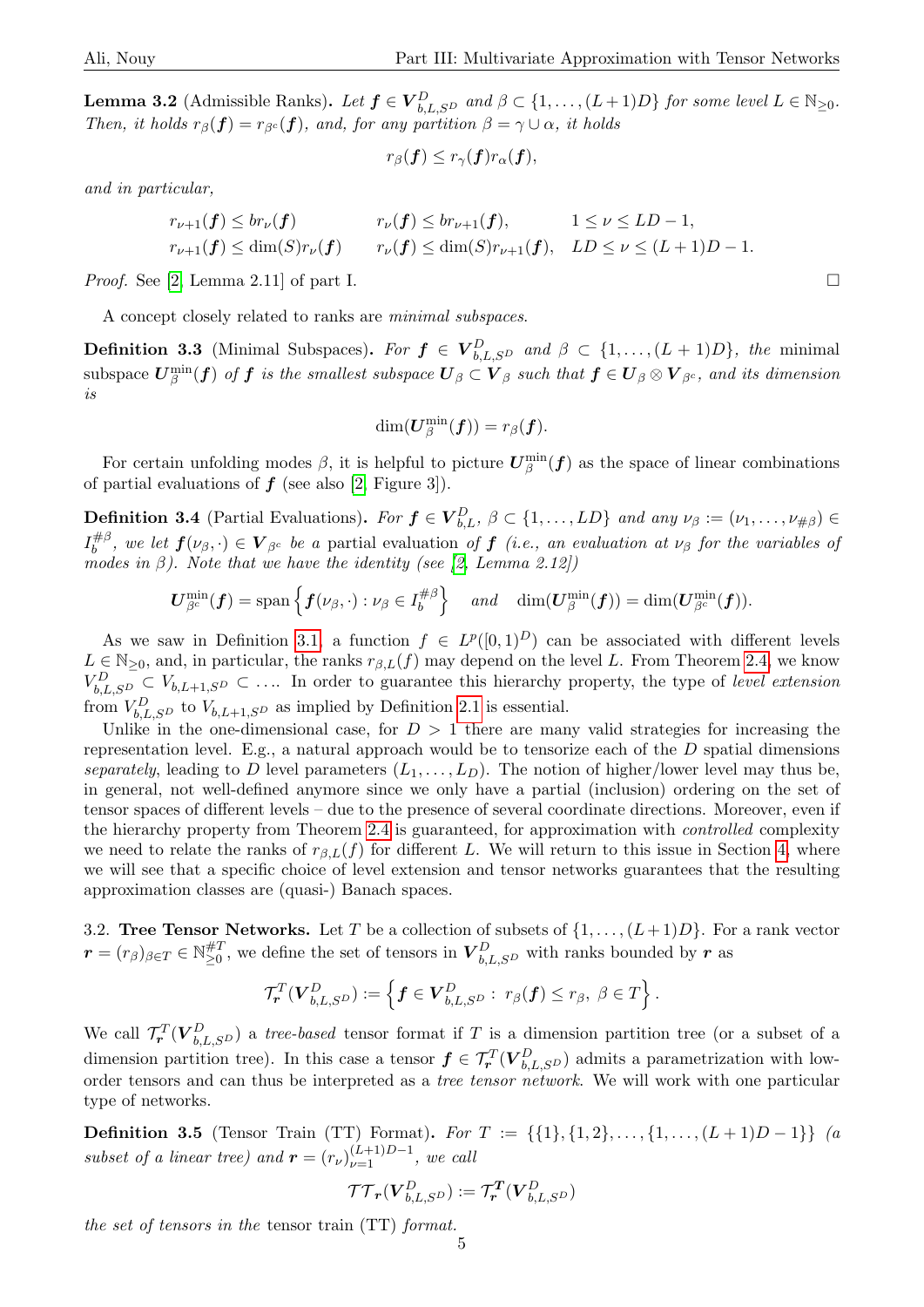If  $\{\varphi_k: 1 \leq k \leq \dim S\}$  is a basis of S, a tensor  $f \in \mathcal{TT}_r(V_{b,L, S^D}^D)$  admits a representation

<span id="page-5-3"></span>(3.1) 
$$
\boldsymbol{f}(i_1^1,\ldots,i_D^L,\bar{x}_1,\ldots,\bar{x}_D) = \sum_{k_1=1}^{r_1} \cdots \sum_{k_{(L+1)D}=1}^{r_{(L+1)D}} \sum_{n_1,\ldots,n_D=1}^{\dim S} U_1(i_1^1,k_1)\cdots U_{LD}(k_{LD-1},i_D^L,k_{LD})
$$

$$
U_{LD+1}(k_{LD},n_1,k_{LD+1})\varphi_{n_1}(\bar{x}_1)\cdots U_{(L+1)D}(k_{(L+1)D-1},n_D)\varphi_{n_D}(\bar{x}_D),
$$

with parameters  $U_1 \in \mathbb{R}^{b \times r_1}$ ,  $U_\nu \in \mathbb{R}^{r_{\nu-1} \times b \times r_{\nu}}$  for  $2 \le \nu \le LD$ ,  $U_\nu \in \mathbb{R}^{r_{\nu-1} \times \dim S \times r_{\nu}}$  for  $LD + 1 \le \nu \le$  $(L+1)D-1$ , and  $U_{(L+1)D} \in \mathbb{R}^{r_{(L+1)D-1} \times \dim S}$ . The parameters

$$
\boldsymbol{U}:=(U_1,\ldots,U_{(L+1)D})\in\mathcal{P}_{b,L,S,r}:=\mathbb{R}^{b\times r_1}\times\ldots\times\mathbb{R}^{r_{(L+1)D-1}\times\dim S},
$$

<span id="page-5-2"></span>form a tree tensor network, see Figure [2.](#page-5-2) Such tensor networks can also be associated with a recurrent



FIGURE 2. A tensor diagram corresponding to  $f = \mathcal{R}_{b,L,S,r}(U)$ .

sum-product neural network, where  $r_{\nu}$  is the number of neurons in layer  $\nu$ . With eq. [\(3.1\)](#page-5-3) we can define a representation map

$$
\mathcal{R}_{b,L,S,r}: \mathcal{P}_{b,L,S,r} \to (T_{b,L}^D)^{-1}\left(\mathcal{TT}_r(\boldsymbol{V}_{b,L,S^D}^D)\right) \subset L^p([0,1)^D).
$$

The basis of our analysis of nonlinear approximation in the next section will be the following set.

<span id="page-5-4"></span>**Definition 3.6** (TT-Functions). For  $L \in \mathbb{N}_{\geq 0}$ , a finite-dimensional space S and a finite TT-rank vector  $\boldsymbol{r} = (r_{\nu})_{\nu=1}^{(L+1)D-1}$ , we define the set of TT-functions as

 $\Phi_{b,L,S,r} := \{ \varphi = \mathcal{R}_{b,L,S,r}(\boldsymbol{U}) : \boldsymbol{U} \in \mathcal{P}_{b,L,S,r} \}.$ 

### 4. Approximation Classes

<span id="page-5-1"></span>Approximation classes are sets of elements that can be approximated with a certain rate by a prespecified approximation tool. It is a powerful analysis instrument for studying approximability properties of a given tool. These classes were extensively studied in the 20th century in an attempt to systematically characterize piece-wise polynomial and wavelet approximation, see [\[4\]](#page-21-8). In this work and in [\[2,](#page-21-0)[3\]](#page-21-1), we apply this machinery to the study of TN-approximation. We will see that for certain classes one can derive strong statements about their properties.

4.1. **Basic Notions.** Let X be a quasi-normed vector space and consider subsets  $\Phi_n \subset X$  for any  $n \in \mathbb{N}_{\geq 0}$ . For the approximation tool  $\Phi := (\Phi_n)_{n \in \mathbb{N}_{\geq 0}}$ , define the best approximation error

$$
E_n(f) := E(f, \Phi_n)_X := \inf_{\varphi \in \Phi_n} ||f - \varphi||_X.
$$

<span id="page-5-0"></span>**Definition 4.1** (Approximation Classes). For any  $f \in X$ ,  $\alpha > 0$  and  $0 < q \leq \infty$ , define the quasi-norm

$$
||f||_{A_q^{\alpha}} := \begin{cases} \left(\sum_{n=1}^{\infty} [n^{\alpha} E_{n-1}(f)]^q \frac{1}{n}\right)^{1/q}, & 0 < q < \infty, \\ \sup_{n \ge 1} [n^{\alpha} E_{n-1}(f)], & q = \infty. \end{cases}
$$

The approximation class  $A_q^{\alpha}(X)$  of  $\Phi$  is defined as

$$
A_q^{\alpha}(X) := A_q^{\alpha}(X, \Phi) := \left\{ f \in X : ||f||_{A_q^{\alpha}} < \infty \right\}.
$$

The following properties will be useful for analyzing the set  $A_q^{\alpha}(X)$ .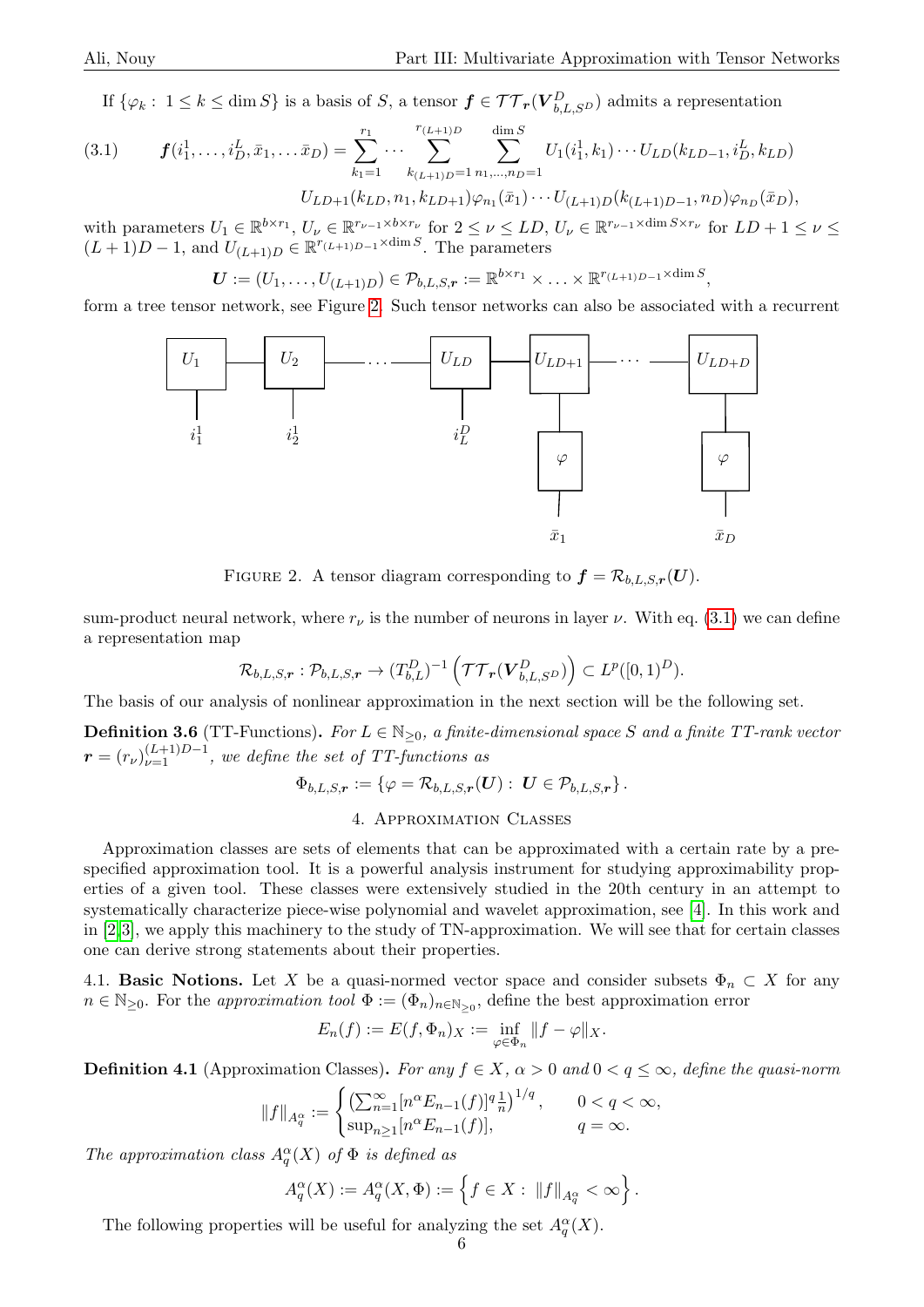<span id="page-6-1"></span>(P1)  $0 \in \Phi_n$  and  $\Phi_0 = \{0\}.$ 

- $(P2) \Phi_n \subset \Phi_{n+1}.$
- <span id="page-6-2"></span>(P3)  $c\Phi_n = \Phi_n$  for any  $c \in \mathbb{R} \setminus \{0\}.$
- <span id="page-6-3"></span>(P4)  $\Phi_n + \Phi_n \subset \Phi_{cn}$  for some  $c > 0$ .
- <span id="page-6-4"></span> $(P5)$   $\bigcup_{n=0}^{\infty} \Phi_n$  is dense in X.
- <span id="page-6-5"></span>(P6)  $\Phi_n$  is proximinal in X, i.e., each  $f \in X$  has a best approximation in  $\Phi_n$ .

Properties [\(P1\)](#page-6-1) – [\(P3\)](#page-6-2) are typically easy to satisfy given an appropriate definition of  $\Phi_n$ . Property [\(P4\)](#page-6-3) is needed for  $A_q^{\alpha}(X)$  to be a vector space and it is in fact sufficient to derive most properties of  $A_q^{\alpha}(X)$ . It restricts the degree of nonlinearity in  $\Phi_n$  and endows  $A_q^{\alpha}(X)$  with a lot of structure. Properties [\(P5\)](#page-6-4) – [\(P6\)](#page-6-5) are mostly required for deriving inverse embeddings for  $A_q^{\alpha}(X)$ . Since in this work we will only show lack of inverse embeddings, these two properties are not essential for the present exposition.

<span id="page-6-0"></span>4.2. Tensor Network Approximation Spaces. As our approximation tool Φ, we consider TTfunctions from Definition [3.6](#page-5-4) with different levels and ranks,

$$
\Phi:=\left(\Phi_{b,L,S,\boldsymbol{r}}\right)_{L\in\mathbb{N}_{\geq 0},\boldsymbol{r}\in\mathbb{N}_{\geq 0}^{(L+1)D-1}}.
$$

Remark 4.2 (Different Network Topologies). Note that, even though we haven't yet defined subsets of finite complexity  $\Phi_n$ , the definition of  $\Phi$  already fixes a particular type of networks. In principle, we can define  $\Phi$  as the collection of network representations over different tree networks. However, the resulting  $\Phi$  would be "too nonlinear" in the sense that we would not be able to define  $\Phi_n$  in such a way as to guarantee [\(P4\)](#page-6-3) and thus the resulting class  $A_q^{\alpha}$  would simply be a set with no particular structure<sup>[5](#page-6-6)</sup>.

As in part I [\[2\]](#page-21-0), we introduce three complexity measures closely related to complexity measures for general neural networks.

**Definition 4.3** (Complexity Measures). For  $U \in \mathcal{P}_{b,L,S,r}$  we define

(i) the representation complexity (or number of parameters of a corresponding recurrent neural network)

$$
\text{compl}_{\mathcal{F}}(\boldsymbol{U}) := br_1 + b \sum_{\nu=2}^{LD} r_{\nu-1} r_{\nu} + \dim S \sum_{\nu=LD+1}^{(L+1)D-1} r_{\nu-1} r_{\nu} + r_{(L+1)D-1} \dim S,
$$

(ii) the sparse complexity (or number of nonzero parameters in the associated neural network)

$$
\text{compl}_{\mathcal{S}}(\bm{U}) := \sum_{\nu=1}^{(L+1)D-1} \|U_{\nu}\|_{\ell^0},
$$

where  $||U_{\nu}||_{\ell^0}$  is the number of non-zero entries in  $U_{\nu}$ ,

(*iii*) the rank or number of neurons complexity

$$
\mathrm{compl}_{\mathcal{N}}(\bm{U}) := \|\bm{r}\|_{\ell^1} = \sum_{\nu=1}^{(L+1)D-1} r_{\nu}.
$$

For any function  $\varphi \in V_{b,S}^D$ , we can define

$$
\operatorname{compl}_{\mathcal{F}}(\varphi) := \min \left\{ \operatorname{compl}_{\mathcal{F}}(\boldsymbol{U}) : \mathcal{R}_{b,L,S,\boldsymbol{r}}(\boldsymbol{U}) = \varphi \text{ for some } L \in \mathbb{N}_0, \ \boldsymbol{r} \in \mathbb{N}_{\geq 0}^{(L+1)D-1} \right\},\
$$

and analogously for  $\text{compl}_{\mathcal{S}}(\varphi)$  and  $\text{compl}_{\mathcal{N}}(\varphi)$ .

<span id="page-6-8"></span>Definition 4.4 (Approximation Tool). In accordance with the previous definition, we define for any  $n \in \mathbb{N}_{\geq 0}$ 

$$
\Phi_n^{\mathcal{F}} := \left\{ \varphi \in V_{b,S}^D : \text{ compl}_{\mathcal{F}}(\varphi) \leq n \right\},\
$$

and analogously for  $\Phi_n^{\mathcal{S}}$  and  $\Phi_n^{\mathcal{N}}$ .

For these approximation tools it is straight-forward to verify

<span id="page-6-7"></span><span id="page-6-6"></span><sup>&</sup>lt;sup>5</sup>Put more precisely, even if  $A_q^{\alpha}$  had some structure, there is no benefit in using the particular machinery of approximation spaces.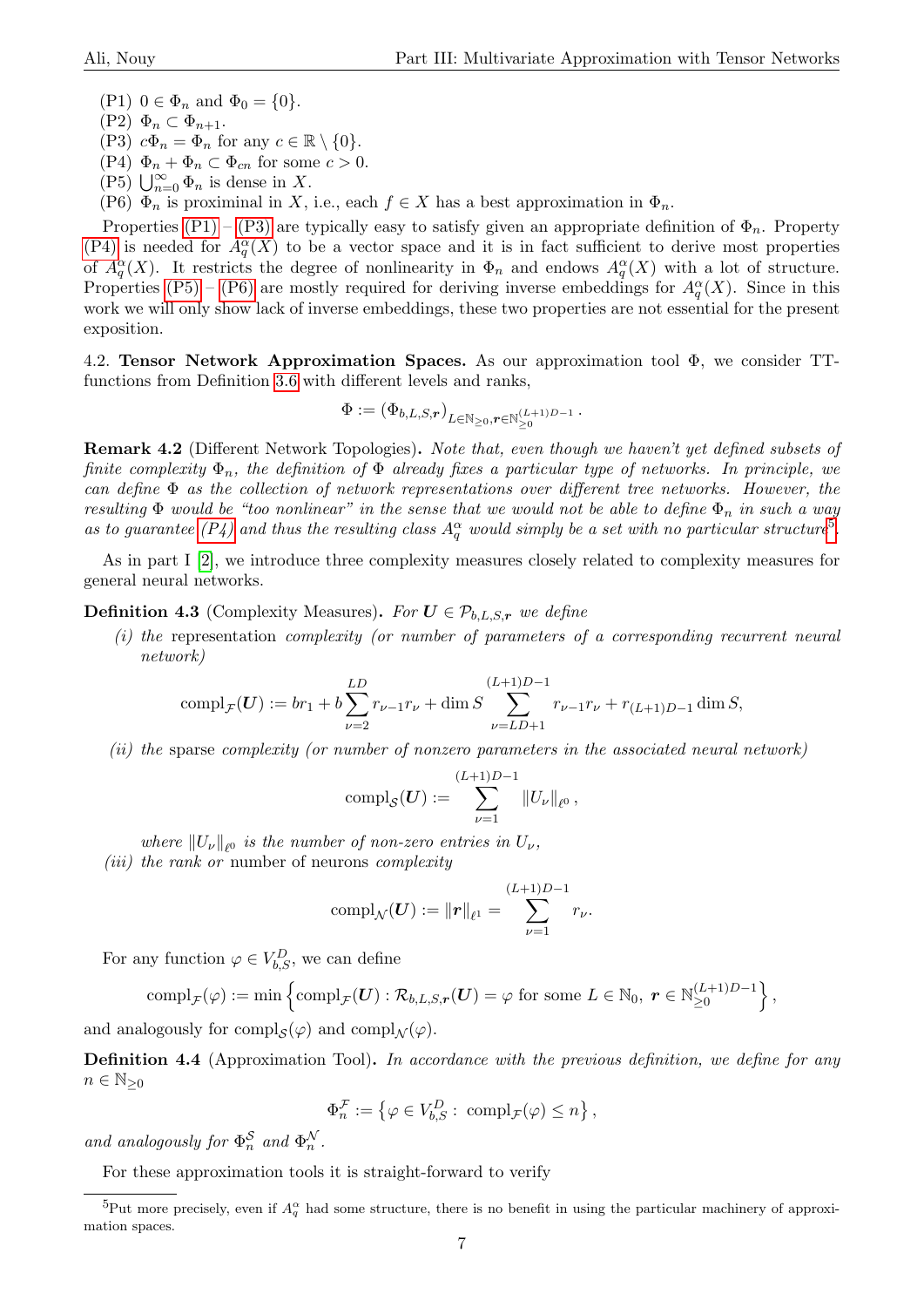**Lemma 4.5** [\(\(P1\)](#page-6-1) – [\(P3\)](#page-6-2) and [\(P5\)](#page-6-4) – [\(P6\)\)](#page-6-5). Let  $S \subset L^p([0,1))$  be closed under b-adic dilation and  $\dim(S) < \infty$ . Then,

- (i) All three sets  $\Phi^{\mathcal{F}}$ ,  $\Phi^{\mathcal{S}}$  and  $\Phi^{\mathcal{N}}$  satisfy [\(P1\)](#page-6-1) – [\(P3\).](#page-6-2) For  $0 < p < \infty$  and if S contains the constant function one, they also satisfy  $(P5)$ .
- (ii) The sets  $\Phi^{\mathcal{F}}$  and  $\Phi^{\mathcal{N}}$  satisfy [\(P6\)](#page-6-5) for  $0 < p \leq \infty$ , while  $\Phi^{\mathcal{S}}$  does not.

*Proof.* Follows as in [\[2,](#page-21-0) Theorem 3.17].

Thus, it remains to check [\(P4\).](#page-6-3) To this end, we need to relate the ranks of a function for different representation levels and find a particular sparse representation on a finer level to estimate  $\text{compl}_{\mathcal{S}}(\cdot)$ .

<span id="page-7-0"></span>**Lemma 4.6** (Ranks  $r_{\beta,L}(f)$  for Different L). Let  $\varphi \in \Phi_{b,L_A,S,r^A}$  and assume S is closed under b-adic dilation. Then, for any  $L_B \geq L_A$ ,  $\varphi \in \Phi_{b,L_B,S,r^B}$  with  $r^B \in \mathbb{N}_{\geq 0}^{(L_B+1)D-1}$  $\geq 0$  satisfying

$$
r_{\nu}^{B} = r_{\nu}^{A} \le \min \left\{ b^{\nu}, (\dim S)^{D} b^{L_{A}D - \nu} \right\},
$$
  
\n
$$
r_{\nu}^{B} \le \min \left\{ b^{\nu}, (\dim S)^{D} \right\},
$$
  
\n
$$
r_{\nu}^{B} \le \min \left\{ b^{L_{B}D} (\dim S)^{\nu - L_{B}D}, (\dim S)^{(L_{B}+1)D - \nu} \right\},
$$
  
\n
$$
L_{A}D + 1 \le \nu \le L_{B}D,
$$
  
\n
$$
L_{B}D + 1 \le \nu \le (L_{B} + 1)D - 1.
$$

*Proof.* Follows from Theorem [2.4,](#page-3-2) Lemma [3.2](#page-3-3) and with analogous arguments as in [\[2,](#page-21-0) Lemma 2.27].  $\square$ 

<span id="page-7-1"></span>**Lemma 4.7** (Sparse Complexity for Different L). Let S be closed under b-adic dilation,  $\varphi \in \Phi_{b,L_A,S,r^A}$ and  $\mathbf{U}^A \in \mathcal{P}_{b,L_A,S,r^A}$  with  $\varphi = \mathcal{R}_{b,L_A,S,r^A}(\mathbf{U}^A)$ . Then, for any  $L_B > L_A$  and some  $\mathbf{r}^B \in \mathbb{N}_{\geq 0}^{(L_B+1)D-1}$  $\geq 0$ ,  $\geq 0$ ,  $\geq 0$ ,  $\geq 0$ there exists  $\mathbf{U}^B \in \mathcal{P}_{b,L,B,S,n}$  with

(4.1) 
$$
\text{compl}_{\mathcal{S}}(U^B) \leq \text{compl}_{\mathcal{S}}(U^A) + 2b(\text{dim } S)^{2D}(L_B - L_A)D.
$$

See [proof](#page-21-15) on page [22.](#page-21-15)

<span id="page-7-2"></span>**Lemma 4.8** [\(\(P4\)\)](#page-6-3). If S is closed under b-adic dilation, then all three sets  $\Phi^{\mathcal{F}}$ ,  $\Phi^{\mathcal{S}}$  and  $\Phi^{\mathcal{N}}$  satisfy  $(P_4)$  with  $c = \mathcal{O}([\dim S]^{2D}).$ 

*Proof.* (i) First, we show the statement for  $\Phi^{\mathcal{F}}$ . For  $\Phi^{\mathcal{N}}$  a similar and simpler proof applies. Let  $\varphi_A, \varphi_B \in \Phi_n^{\mathcal{F}}$  such that  $\varphi_A \in \Phi_{b, L_A, S, r^A}$ ,  $\varphi_B \in \Phi_{b, L_B, S, r^B}$  and w.l.o.g.  $L_A \leq L_B$ . Then, there exists  $U \in \mathcal{P}_{b,L_B,S,r}$  with  $\varphi_A + \varphi_B = \mathcal{R}_{b,L_B,S,r}$  and, by invoking Lemmas [3.2](#page-3-3) and [4.6,](#page-7-0)

$$
compl_{\mathcal{F}}(U) \leq b(r_1^A + r_1^B) + b \sum_{\nu=2}^{L_A D} (r_{\nu-1}^A + r_{\nu-1}^B)(r_{\nu}^A + r_{\nu}^B)
$$
  
+  $b \sum_{\nu=L_A D+1}^{L_B D} ([\dim S]^D + r_{\nu-1}^B)([\dim S]^D + r_{\nu}^B)$   
+  $\dim S \sum_{\nu=L_B D+1} ([\dim S]^{(L_B+1)D-\nu+1} + r_{\nu-1}^B)([\dim S]^{(L_B+1)D-\nu} + r_{\nu}^B)$   
+  $(\dim S + r_{(L_B+1)D-1}^B) \dim S$   
 $\leq br_1^A + b \sum_{\nu=2}^{L_A D} r_{\nu-1}^A r_{\nu}^A + b \sum_{\nu=2}^{L_A D} r_{\nu-1}^A r_{\nu}^B$   
+  $br_1^B + b \sum_{\nu=2}^{L_A D} r_{\nu-1}^B r_{\nu}^B + b \sum_{\nu=2}^{L_A D} r_{\nu-1}^B r_{\nu}^B + b (\dim S)^D \sum_{\nu=L_A D+1}^{L_B D} r_{\nu-1}^B r_{\nu}^B$   
+  $br_1^B + b \sum_{\nu=2}^{L_A D} r_{\nu-1}^B r_{\nu}^B + \sum_{\nu=2}^{L_A D} r_{\nu-1}^B r_{\nu}^B + \sum_{\nu=L_A D+1} (L_B+1)D-1$   
+  $\dim S \sum_{\nu=L_B D+1} r_{\nu-1}^B r_{\nu}^B + (\dim S)^{D+1} \sum_{\nu=L_B D+1} r_{\nu}^B + (\dim S)^D \sum_{\nu=L_B D+1}^{L_B D} r_{\nu-1}^B$   
+  $\dim S r_{(L_B+1)D-1}^B + b(\dim S)^{2D} (L_B - L_A)D + (\dim S)^{D+1}(D - 1) + (\dim S)^2$   
 $\leq (2 + 2b + 3[\dim S]^D + [\dim S]^D + [\dim S]^D + [\dim S]^D)$   
+  $(\dim S)^{D+1}(D - 1) + (\dim S)^2$ ,

8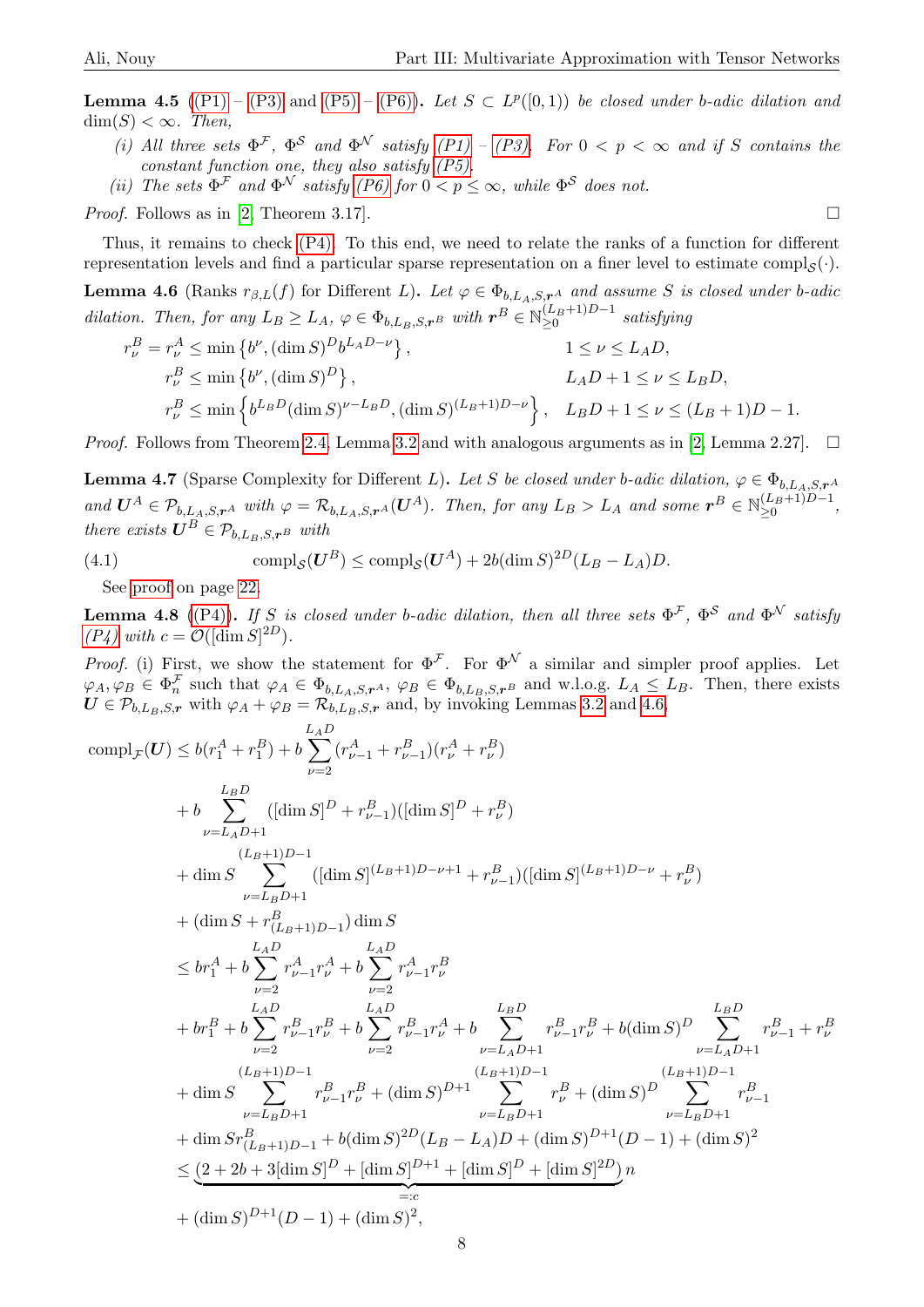where we used  $L_B - L_A \leq L_B \leq \text{compl}_{\mathcal{F}}(U^B) \leq n$  and the fact that

$$
\sum_{\nu} r_{\nu-1}^A r_{\nu}^B \leq (\sum_{\nu} (r_{\nu-1}^A)^2)^{1/2} (\sum_{\nu} (r_{\nu}^B)^2)^{1/2} \leq (\sum_{\nu} br_{\nu-1}^A r_{\nu}^A)^{1/2} (\sum_{\nu} br_{\nu-1}^B r_{\nu}^B)^{1/2} \leq n,
$$

and similarly for bounding  $\sum_{\nu} r_{\nu-1}^B r_{\nu}^A$  by n. This shows the statement for  $\Phi^{\mathcal{F}}$  (and analogously for  $\Phi^{\mathcal{N}}.$ 

(ii) For two functions  $\varphi_A \in \Phi_{b,L,S,r^A}$ ,  $\varphi_B \in \Phi_{b,L,S,r^B}$ , it is not difficult to see that for  $\varphi_A + \varphi_B =$  $\mathcal{R}_{b,L,S,\bm{r}}(\bm{U}),$  it holds  $\mathrm{compl}_{\mathcal{S}}(\bm{U}) \leq \mathrm{compl}_{\mathcal{S}}(\bm{U}^A) + \mathrm{compl}_{\mathcal{S}}(\bm{U}^B)$ : we refer to [\[2,](#page-21-0) Lemma 3.12] for more details. Thus, together with Lemma [4.7,](#page-7-1) this shows [\(P4\)](#page-6-3) with

$$
c := 2(1 + (\dim S)^{2D}).
$$

**Remark 4.9** (Index Ordering and  $(P4)$ ). A key part of the proof in Lemma [4.8](#page-7-2) is Lemma [4.6,](#page-7-0) i.e., when increasing the resolution level  $L \in \mathbb{N}$  the ranks either remain the same or are bounded by a constant independent of L. We stress that for this to hold the tree network structure was essential: choosing a different tree network can lead to  $\Phi_n$  that violate  $(P_4)$ .

For instance, consider a natural re-ordering of the tree considered in Equation [\(3.1\)](#page-5-3) as follows. We keep a uniform parameter  $L \in \mathbb{N}$  for the resolution depth in each dimension: i.e., we do not consider anisotropic approximation. We re-label the variables as follows

$$
(\underbrace{i_1^1,\ldots,i_D^L,\bar{x}_1}_{1st\ coordinate},\ldots,\underbrace{i_D^1,\ldots,\bar{x}_D}_{D-th\ coordinate}).
$$

Consider a TT-network with the index order corresponding to the above labeling. Then, unlike in Lemma [4.6,](#page-7-0) for any  $l = 0, 1, \ldots$ , we can only bound the ranks as  $r_{L+l} \leq (b^L \dim S)^{(D-1)}$  or  $r_{L+l} \leq$  $r_L \min\{b^l, (\dim S)^{D-1}\}.$  I.e., this bound depends either on L, or L and l. In this situation, as was demonstrated in [\[2,](#page-21-0) Proposition 3.5], one can add two functions  $\varphi_A, \varphi_B \in \Phi_n$ , where one is high resolution and of low-rank and vice versa. The sum is both of high resolution and high-rank and, thus, we can at best only ensure  $\Phi_n + \Phi_n \subset \Phi_{cn^2}$ . In conclusion,  $(P_4)$  can be guaranteed only for specific structures of tree networks.

**Remark 4.10** (The Constant c in [\(P4\)\)](#page-6-3). The constant c in  $\Phi_n + \Phi_n \subset \Phi_{cn}$  depends on D as  $(\dim S)^{2D}$ . I.e., the constant is exponential in D if  $\dim S > 1$ . The structure of our tree network implies the function space we consider for our last D continuous features  $(\bar{x}_1, \ldots, \bar{x}_D)$  is  $S^{\otimes D}$  and hence the curse of dimensionality for  $\dim S > 1$ .

On one hand, the chosen tree structure (ordering of variables) ensures  $(P_4)$  is satisfied. On the other hand, it is an unfavorable tree choice for separating variables corresponding to different coordinate directions, such that, in the worst case, the representation complexity of a sum of two approximands will be much larger than the respective individual representation complexities.

<span id="page-8-1"></span>**Definition 4.11** (TN-Approximation Classes). For  $0 < p, q \le \infty$  and  $\alpha > 0$ , we consider the following approximation classes

$$
\mathcal{F}_q^{\alpha}(L^p) := A_q^{\alpha}(L^p, \Phi^{\mathcal{F}}),
$$
  
\n
$$
\mathcal{S}_q^{\alpha}(L^p) := A_q^{\alpha}(L^p, \Phi^{\mathcal{S}}),
$$
  
\n
$$
\mathcal{N}_q^{\alpha}(L^p) := A_q^{\alpha}(L^p, \Phi^{\mathcal{N}}).
$$

We obtain the first main result of this work.

**Theorem 4.12** (TN-Approximation Spaces). Let S be closed under b-adic dilation,  $0 < p, q \leq \infty$ and  $\alpha > 0$ . Then, the classes  $\mathcal{F}_q^{\alpha}(L^p)$ ,  $\mathcal{S}_q^{\alpha}(L^p)$  and  $\mathcal{N}_q^{\alpha}(L^p)$  are (quasi-)Banach spaces satisfying the continuous embeddings

<span id="page-8-2"></span>(4.2) 
$$
\mathcal{F}_q^{\alpha}(L^p) \hookrightarrow \mathcal{S}_q^{\alpha}(L^p) \hookrightarrow \mathcal{N}_q^{\alpha}(L^p) \hookrightarrow \mathcal{F}_q^{\alpha/2}(L^p).
$$

*Proof.* The first statement follows from Lemmas [4.5](#page-6-7) and [4.8,](#page-7-2) see also [\[2,](#page-21-0) Theorem 3.17] for  $D = 1$ . Equation [\(4.2\)](#page-8-2) follows by similar arguments as in [\[2,](#page-21-0) Theorem 3.19].

#### 5. Review of Smoothness Classes

<span id="page-8-0"></span>In this section, we review Besov spaces, spline systems, characterizations of Besov spaces by spline systems, Besov embeddings and best rates of linear and nonlinear approximation with splines.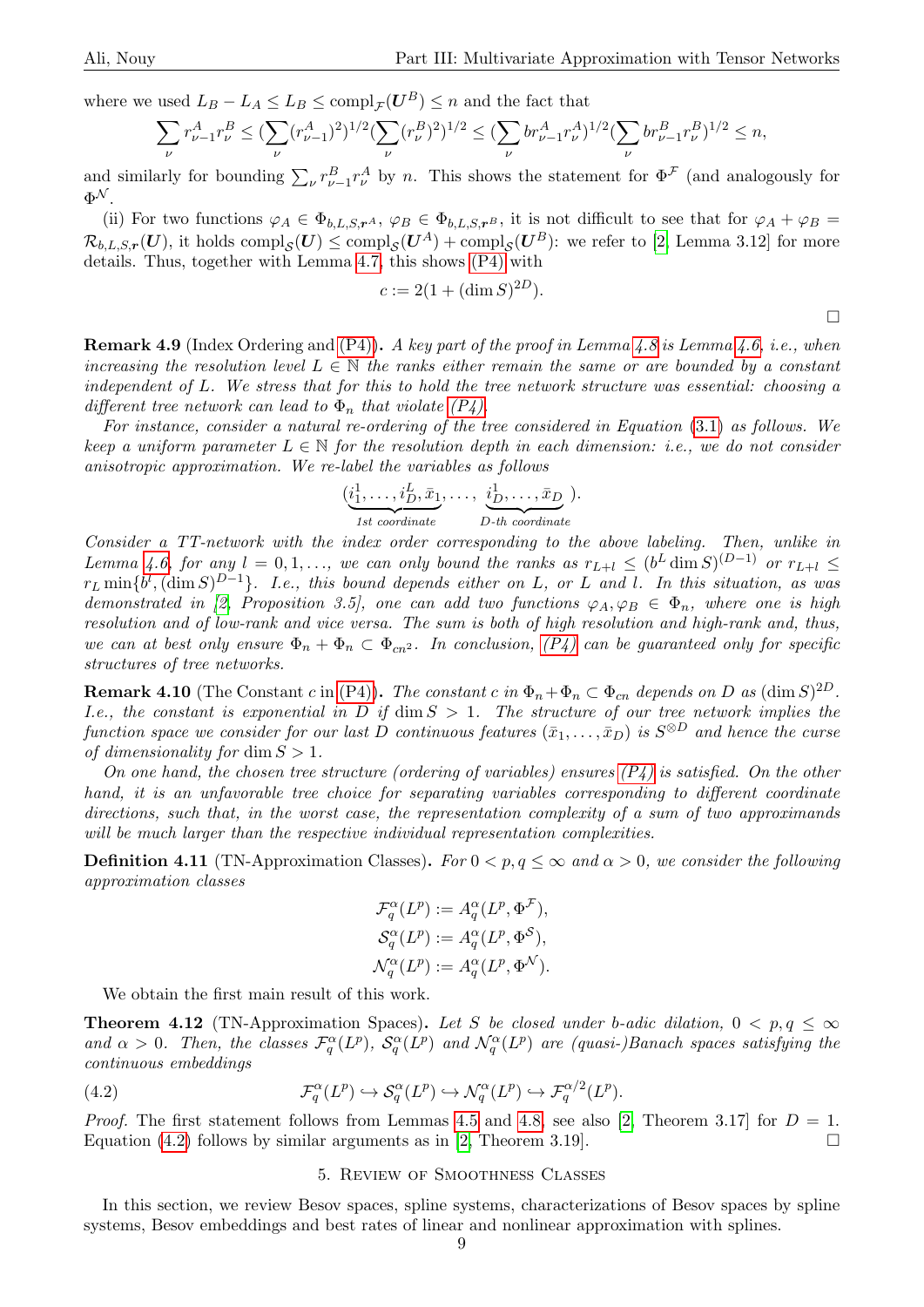<span id="page-9-0"></span>5.1. Besov Spaces. The main result of this work concerns spaces of isotropic, anisotropic and mixed smoothness. In this subsection, we define classes of Besov spaces for each type of smoothness. These Besov spaces will serve as prototypes for our results but, in principle, one could consider other types of smoothness classes.

5.1.1. Isotropic Besov Spaces. Let  $\Omega \subset \mathbb{R}^D$  be a bounded Lipschitz domain and  $f \in L^p(\Omega)$  for  $0 < p \leq$  $\infty$ . For  $h \in \mathbb{R}^D$ , we denote by  $\tau_h: L^p(\Omega) \to L^p(\Omega_h)$  the translation operator  $(\tau_h f)(x) := f(x+h)$ ,  $\Omega_h := \{x \in \Omega : x + h \in \Omega\}$ . Define the r-th difference as

$$
\Delta_h^r := (\tau_h - \mathbb{I})^r := \underbrace{(\tau_h - \mathbb{I}) \circ \dots \circ (\tau_h - \mathbb{I})}_{r \text{ times}} : L^p(\Omega) \to L^p(\Omega_{rh}).
$$

Let  $|h|_{\alpha}$  denote the standard  $\alpha$ -(quasi-)norm on  $\mathbb{R}^D$  for  $0 < \alpha \leq \infty$ . The *isotropic* modulus of smoothness is defined for any  $t > 0$  as

$$
\omega_r(f,t)_p := \sup_{0 < |h|_2 \le t} \|\Delta^r_h(f)\|_p.
$$

The *isotropic* Besov (quasi-)semi-norm is defined for any  $0 < p, q \le \infty$  and any  $s_1 > 0$  and  $r := |s_1| + 1$ as

<span id="page-9-1"></span>(5.1) 
$$
|f|_{B_q^{s_1}(L^p(\Omega))} := \begin{cases} \left(\int_0^1 [t^{-s_1} \omega_r(f,t)_p]^q \frac{dt}{t}\right)^{1/q}, & 0 < q < \infty, \\ \sup_{t > 0} t^{-s_1} \omega_r(f,t)_p, & q = \infty, \end{cases}
$$

and the (quasi-)norm as

$$
||f||_{B_q^{s_1}(L^p(\Omega))} := ||f||_p + |f|_{B_q^{s_1}(L^p(\Omega))}.
$$

The isotropic Besov space is defined as

$$
B_q^{s_1}(L^p(\Omega)) := \left\{ f : L^p(\Omega) : ||f||_{B_q^{s_1}(L^p(\Omega))} < \infty \right\}.
$$

5.1.2. Anisotropic Besov Spaces. Let  $e_{\nu} \in \mathbb{R}^D$  be the *ν*-th canonical vector and define the *ν*-th coordinate difference for  $h \in \mathbb{R}_{>0}$  as

$$
\Delta_h^{r,\nu}(f) := \Delta_{he_{\nu}}^r.
$$

The corresponding  $\nu$ -th modulus of smoothness is defined for any  $t > 0$  as

$$
\omega_r^{\nu}(f,t)_p := \sup_{0 < h \leq t} \left\| \Delta_h^{r,\nu}(f) \right\|_p.
$$

The anisotropic Besov (quasi-)semi-norm for  $\alpha := (\alpha_1, \ldots, \alpha_D)$ ,  $\overline{\alpha} := \max_{\nu} \alpha_{\nu}$ ,  $\alpha := \min_{\nu} \alpha_{\nu}$ ,  $r :=$  $|\bar{\alpha}| + 1$  and  $0 < p, q \leq \infty$  is defined as

$$
|f|_{AB_q^{\alpha}(L^p(\Omega))} := \sum_{\nu=1}^D \left( \int_0^1 [t^{-\alpha_{\nu}} \omega_r^{\nu}]^q \frac{\mathrm{d}t}{t} \right)^{1/q},
$$

with the usual modification for  $q = \infty$  as in eq. [\(5.1\)](#page-9-1), and the corresponding (quasi-)norm

$$
||f||_{AB_q^{\alpha}(L^p(\Omega))} := ||f||_p + |f|_{AB_q^{\alpha}(L^p(\Omega))}.
$$

The anisotropic Besov space is then defined accordingly as the space of  $L^p$ -functions with finite norm. We will also require the following aggregated smoothness parameter

$$
s_A := s_A(\alpha_1, ..., \alpha_D) := D(\alpha_1^{-1} + ... + \alpha_D^{-1})^{-1}.
$$

5.1.3. Besov Spaces of Mixed Dominating Smoothness. Let  $\beta \subset \{1,\ldots,D\}$  and  $h = (h_1,\ldots,h_D) \in \mathbb{R}_{\geq 0}^D$ . Using the *ν*-th coordinate difference  $\Delta_{h_{\nu}}^{r,\nu}$  defined above, we set

$$
\Delta_h^{r,\beta}(f) := \left(\bigotimes_{\nu \in \beta} \Delta_{h_{\nu}}^{r,\nu}\right)(f).
$$

Then, for  $t \in \mathbb{R}_{\geq 0}^D$ , we define the *mixed* modulus of smoothness

$$
\omega_r^{\beta}(f)_p := \sup_{0 < h < t} \left\| \Delta_h^{r,\beta}(f) \right\|_p,
$$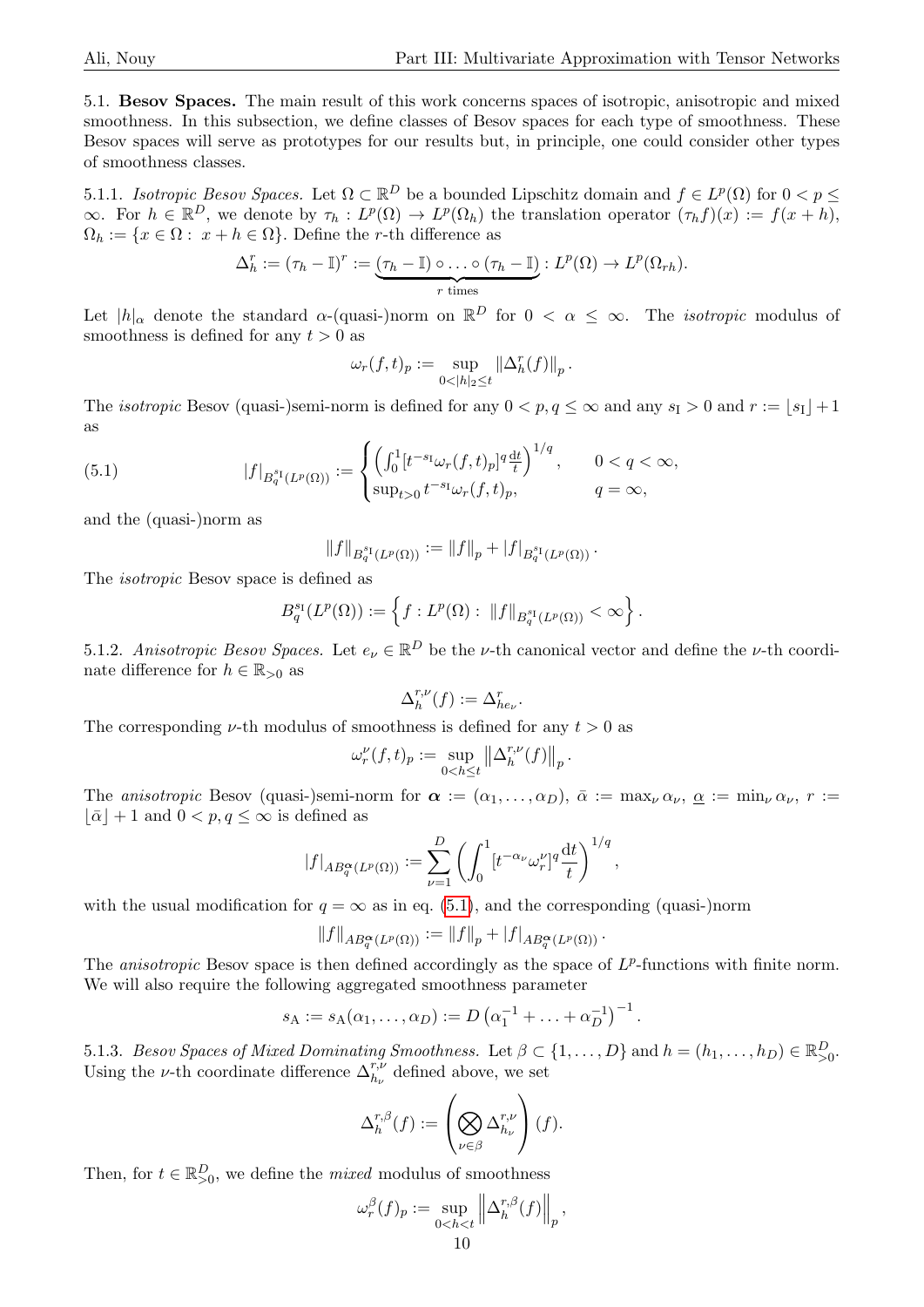where  $0 < h < t$  is meant component-wise. For  $0 < p, q \le \infty$ ,  $s_M > 0$  and  $r := |s_M| + 1$ , we define the (quasi-)semi-norm

$$
|f|_{MB_q^{s_M,\beta}(L^p(\Omega))}:=\left(\int_{[0,1]^D}\left[\left\{\prod_{\nu\in\beta}t_{\nu}\right\}^{-s_M}\omega_r^\beta(f,t)\right]^q\frac{\mathrm{d}t}{\prod_{\nu\in\beta}t_{\nu}}\right)^{1/q},
$$

with the standard modification for  $q = \infty$ . The mixed Besov (quasi-)norm is then defined as

$$
||f||_{MB_q^{s_M}(L^p(\Omega))} := ||f||_p + \sum_{\beta \subset \{1,\ldots,D\}} |f|_{MB_q^{s_M,\beta}(L^p(\Omega))},
$$

and the corresponding mixed Besov space  $MB^{\text{SM}}_q(L^p(\Omega))$  accordingly.

5.2. Spline Systems. It is well known that optimal approximation in the Besov spaces defined above can be achieved by either systems of dilated splines or wavelets, the latter being numerically advantageous as wavelets form a stable multiscale basis for Besov spaces. Since in this work we use classical approximation tools only as an intermediate proof vehicle, we will focus on the theoretically simpler case of spline systems.

**Definition 5.1** (Dilated Splines). Let  $\varphi_{\bar{m}} : \mathbb{R} \to \mathbb{R}$  be the cardinal B-spline of polynomial degree  $m \in \mathbb{N}_{\geq 0}$ . Let  $l \in \mathbb{N}_{\geq 0}$  and  $j \in \{-\bar{m}, \ldots, b^l-1\}$ . Then, the univariate spline  $\varphi_{l,j}$  dilated l-times and shifted by j (and normalized in  $L^p$ ) is defined as

$$
\varphi_{l,j}(x) := b^{l/p} \varphi_{\bar{m}}(b^l x - j).
$$

The D-dimensional multivariate spline is defined by taking tensor products as

$$
\varphi^D_{(l_1,...,l_D),(j_1,...,j_D)} := \bigotimes_{\nu=1}^D \varphi_{l_{\nu},j_{\nu}}.
$$

The dilated splines defined above have D resolution levels  $l_1, \ldots, l_p$ . We will define three types of spline systems where each is perfectly suited for approximation in the three types of Besov spaces introduced previously. Intuitively, it is clear that for isotropic Besov spaces the effective resolution level should be the same in all coordinate directions; for anisotropic, the effective resolution levels in each coordinate direction should vary according to the smoothness parameters  $\alpha = (\alpha_1, \dots, \alpha_D)$ ; for mixed, the effective resolution level should be the sum of the unidirectional resolution levels  $\sum_{\nu} l_{\nu}$ , as is the case in hyperbolic cross approximations.

Definition 5.2 (Multi-Dimensional Spline Systems).

(i) We define the isotropic index set

$$
\mathcal{J}_I := \bigcup_{l=0}^{\infty} \{ (l,\ldots,l) \} \times \{ -\bar{m},\ldots,b^l-1 \}^D.
$$

Correspondingly, we define the isotropic spline system

$$
\Phi_{\mathrm{I}}:=\left\{\varphi_{\lambda_{\mathrm{I}}}:\;\lambda_{\mathrm{I}}\in\mathcal{J}_{\mathrm{I}}\right\}.
$$

We use the shorthand notation  $|\lambda_{\rm I}| := |(l,\ldots,l,j_1,\ldots,j_D)| := l$ .

(ii) For the anisotropic case, let  $\alpha = (\alpha_1, \dots, \alpha_D)$  denote the smoothness multi-index. Set  $\alpha'_\nu$  :=  $\underline{\alpha}(1/\alpha_{\nu})$ . For a level parameter  $l \in \mathbb{N}_{\geq 0}$ , we define the v-th level as  $l_{\nu}(l) := \lfloor l \alpha_{\nu}' \rfloor$ . With this we define the anisotropic index set as

$$
\mathcal{J}_A := \bigcup_{l=0}^{\infty} \{ (l_1(l), \ldots, l_D(l)) \} \times \{ -\bar{m}, \ldots, b^{l_1(l)} - 1 \} \times \ldots \times \{ -\bar{m}, \ldots, b^{l_D(l)} - 1 \}.
$$

The anisotropic spline system is defined accordingly as

$$
\Phi_{\mathcal{A}} := \{ \varphi_{\lambda_{\mathcal{A}}} : \ \lambda_{\mathcal{A}} \in \mathcal{J}_{\mathcal{A}} \},
$$

and we again use the shorthand notation  $|\lambda_A| := |(l_1(l), \ldots, l_D(l), j_1, \ldots, j_D)| := l$ . 11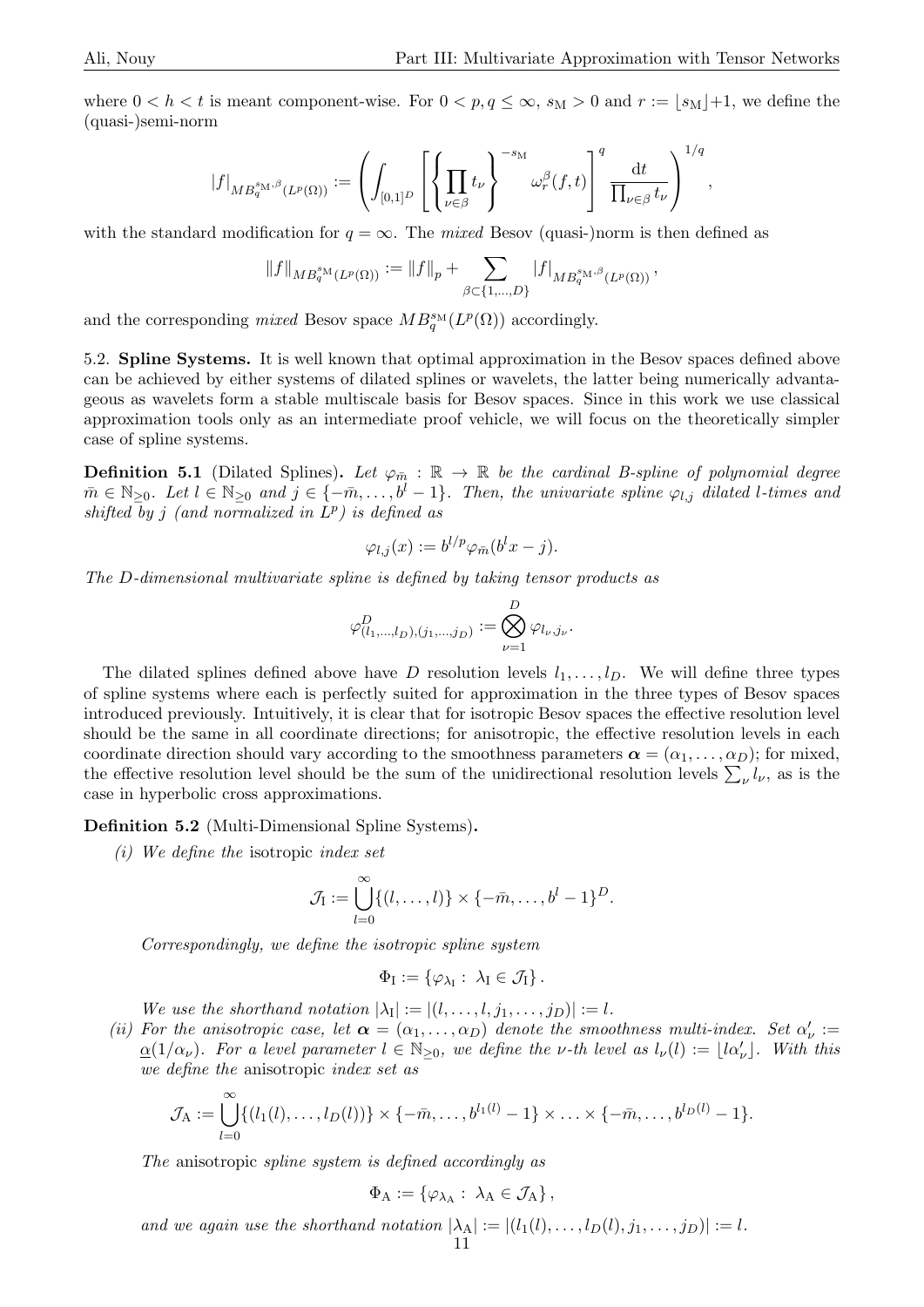(iii) Finally, for the mixed case we define the index set as

$$
\mathcal{J}_M := \bigcup_{(l_1,\ldots,l_D)\in(\mathbb{N}_{\geq 0})^D} \{(l_1,\ldots,l_D)\} \times \{-\bar{m},\ldots,b^{l_1}-1\} \times \ldots \times \{-\bar{m},\ldots,b^{l_D}-1\}.
$$

and the spline system as

$$
\Phi_{\mathrm{M}}:=\left\{\varphi_{\lambda_{\mathrm{M}}}: \ \lambda_{\mathrm{M}}\in\mathcal{J}_{\mathrm{M}}\right\}.
$$

We use the shorthand notation  $|\lambda_M| := (l_1, \ldots, l_D)$  and  $|\lambda_M|_1 := |(l_1, \ldots, l_D)|_1 := l_1 + \ldots + l_D$ .

Having defined spline systems, we need to specify how an element of a Besov space can be decomposed in a given system. For reasons of numerical stability, one would typically decompose functions in a wavelet system that forms a stable basis. Our results would remain the same for this approach, however, with a tighter restriction on the integrability parameter p, since for  $0 < p \leq 1$  one would have to replace the  $L^p$ -space with a Hardy space. Thus, to avoid unnecessary technicalities, we stick to the spline characterization.

Assume

$$
\min\{\bar{m}+1,\bar{m}+1/p\}\geq s_{\text{I}},s_{\text{M}},\bar{\alpha},
$$

depending on the space in question. We illustrate the decomposition procedure for the isotropic case, all others being analogous. Introduce a uniform partition  $D_l$  of  $[0,1)^D$  into  $b^{lD}$  elements of measure  $b^{-lD}$ . For each element  $K \in D_l$ , introduce a near-best  $L^p$  polynomial approximation  $P_K$  on K of degree  $\bar{m}$ of f. Let  $S_l(f)$  be defined piecewise such that  $S_l(f) = P_K$  on K. Finally, introduce a quasi-interpolant  $Q_l(S_l(f)) \in \text{span } \Phi_l$  as defined in [\[6,](#page-21-16) Section 4]. The final level l approximation in the spline system  $\Phi_l$ is  $T_l(f) := Q_l(S_l(f))$  for any  $f \in L^p([0,1)^D)$ . We then decompose f as

<span id="page-11-1"></span>(5.2) 
$$
f = \sum_{l=0}^{\infty} T_l(f) - T_{l-1}(f) = \sum_{l=0}^{\infty} \sum_{|\lambda_I|=l} d_{\lambda_I, p}(f) \varphi_{\lambda_I},
$$

with the convention  $T_{-1}(f) = 0$ . I.e., the coefficients  $d_{\lambda_{\text{I}},p}(f)$  are the spline coefficients<sup>[6](#page-11-0)</sup> of the level differences  $T_l(f) - T_{l-1}(f)$  of quasi-interpolants of near-best polynomial approximations of f. For comparison, in a wavelet basis these coefficients would simply be the  $L^2$ -inner products with wavelets on the corresponding level (upto re-scaling).

The construction for the anisotropic case is analogous, adjusting the index sets  $\mathcal J$  and projections accordingly. For the mixed case, one requires projections onto the hyperbolic cross consisting of splines corresponding to the index set  $\Lambda_L := \{\lambda_M \in \mathcal{J}_M : |\lambda_M|_1 = L\}$ , i.e., these can be constructed via adding details for all multilevels  $l \in \mathbb{N}^D$  that satisfy  $\sum_{\nu} l_{\nu} \leq L$ . In literature such constructions are typically performed via wavelets, which form a stable basis for the detail spaces where  $T_l(f)-T_{l-1}(f)$  lives. This would not change our analysis and we stick to splines to avoid unnecessary technicalities. For details we refer to  $[6, 12, 13, 16]$  $[6, 12, 13, 16]$  $[6, 12, 13, 16]$  $[6, 12, 13, 16]$ .

5.3. Classical Results on Besov Spaces. Using the decomposition defined in eq. [\(5.2\)](#page-11-1) we can characterize the Besov norm and correspondingly Besov spaces.

<span id="page-11-2"></span>**Theorem 5.3** (Characterization of Besov Spaces [\[6,](#page-21-16) [12,](#page-21-17) [13,](#page-21-18) [16\]](#page-21-19)). Let  $\Omega := [0, 1)^D$ .

(i) Let  $0 < p, q \le \infty$  and either  $0 < s<sub>I</sub> < \min{\lbrace \bar{m}+1, \bar{m}+1/p \rbrace}$ , or  $s<sub>I</sub> = \min{\lbrace \bar{m}+1, \bar{m}+1/p \rbrace}$  and  $q = \infty$ . Then,  $f \in B^{\mathrm{s}_1}_q(L^p(\Omega))$  if and only if eq. [\(5.2\)](#page-11-1) converges in  $L^p$  and

$$
||f||_{B_q^{s_1}(L^p(\Omega))} \sim \left(\sum_{l=0}^{\infty} b^{s_1 q l} \left[\sum_{|\lambda_1|=l} |d_{\lambda_1,p}(f)|^p\right]^{q/p}\right)^{1/q} < \infty
$$

with the usual modification for  $q = \infty$ .

<span id="page-11-0"></span><sup>&</sup>lt;sup>6</sup>Normalized in  $L^p$ , since we normalized  $\varphi_{\lambda_1}$  in  $L^p$ .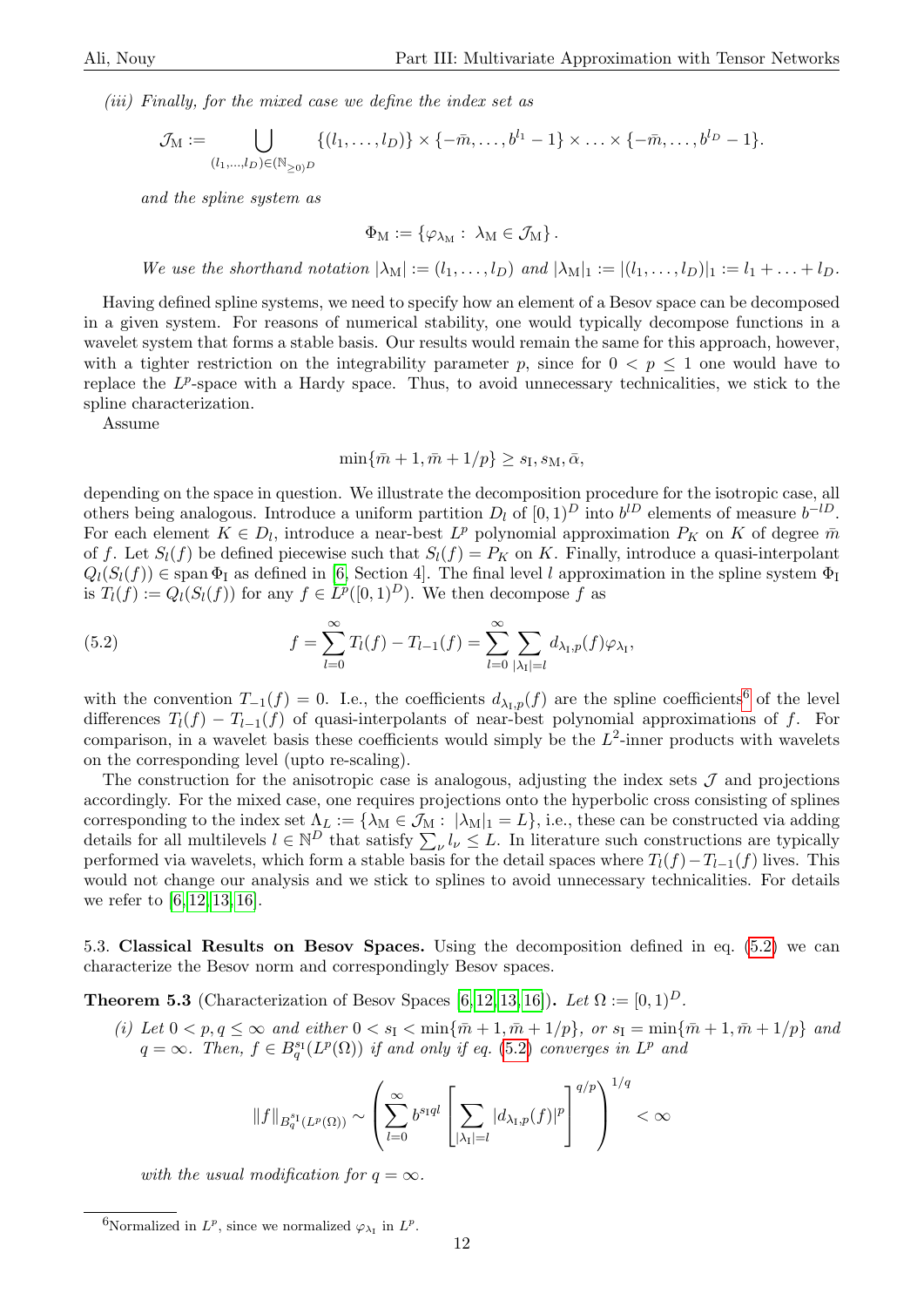(ii) Let  $0 < p, q \le \infty$  and either  $0 < \bar{\alpha} < \min{\lbrace \bar{m} + 1, \bar{m} + 1/p \rbrace}$ , or  $\bar{\alpha} = \min{\lbrace \bar{m} + 1, \bar{m} + 1/p \rbrace}$  and  $q = \infty$ . Then,  $f \in AB_q^{\boldsymbol{\alpha}}(L^p(\Omega))$  if and only if eq. [\(5.2\)](#page-11-1) converges<sup>[7](#page-12-1)</sup> in  $L^p$  and

$$
||f||_{AB^{\alpha}_{q}(L^{p}(\Omega))} \sim \left(\sum_{l=0}^{\infty} b^{\underline{\alpha}ql} \left[\sum_{|\lambda_{\mathcal{A}}|=l} |d_{\lambda_{\mathcal{A}},p}(f)|^{p}\right]^{q/p}\right)^{1/q} < \infty
$$

and the usual modification for  $q = \infty$ .

(iii) Let  $0 < p, q \le \infty$  and either  $0 < s_M < \min{\lbrace \bar{m}+1, \bar{m}+1/p \rbrace}$ , or  $s_M = \min{\lbrace \bar{m}+1, \bar{m}+1/p \rbrace}$  and  $q = \infty$ . Then,  $f \in MB_q^{\text{sm}}(L^p(\Omega))$  if and only if eq. [\(5.2\)](#page-11-1) converges<sup>[7](#page-12-1)</sup> in  $L^p$  and

$$
\|f\|_{MB_q^{s_\mathrm{M}}(L^p(\Omega))}\sim \left(\sum_{l\in (\mathbb{N}_{\geq 0})^D} b^{s_\mathrm{M}q|l|_1}\left[\sum_{|\lambda_\mathrm{M}|=l}|d_{\lambda_\mathrm{M},p}(f)|^p\right]^{q/p}\right)^{1/q}<\infty
$$

and the usual modification for  $q = \infty$ .

The above characterizations can be used to infer the following embeddings.

<span id="page-12-0"></span>**Theorem 5.4** (Besov Embeddings [\[6,](#page-21-16) [12,](#page-21-17) [13,](#page-21-18) [16\]](#page-21-19)). Let  $\Omega := [0, 1)^D$ .

 $(i)$  For the isotropic Besov space we have the continuous embeddings

$$
B_q^{s_1}(L^{\tau}) \hookrightarrow L^p(\Omega),
$$

for  $0 < p < \infty$ ,  $0 < q \leq \tau$ ,  $s_{\text{I}} > 0$  and  $0 < \tau < p$  such that

$$
s_I/D \geq \frac{1}{\tau} - \frac{1}{p}.
$$

(ii) For the anisotropic Besov space we have the continuous embeddings

$$
AB^{\alpha}_q(L^{\tau}) \hookrightarrow L^p(\Omega),
$$

for  $0 < p < \infty$ ,  $0 < q \leq \tau$ ,  $s_A > 0$  and  $0 < \tau < p$  such that

$$
s_{\mathcal{A}}/D \geq \frac{1}{\tau} - \frac{1}{p}.
$$

(iii) For the mixed Besov space we have the continuous embeddings

$$
MB_q^{s_M}(L^{\tau}) \hookrightarrow L^p(\Omega),
$$
  
for  $1 < p < \infty$ ,  $0 < q \le \tau$ ,  $s_A > 0$  and  $0 < \tau < p$  such that  

$$
s_M \ge \frac{1}{\tau} - \frac{1}{p}.
$$

As a linear method we consider approximating a target function by a sum of all dilated splines on a given level, where the sum is given by the quasi-interpolator of the near-best polynomial projection from eq. [\(5.2\)](#page-11-1).

<span id="page-12-2"></span>**Theorem 5.5** (Linear Approximation Rates [\[5,](#page-21-20) [12,](#page-21-17) [13,](#page-21-18) [16\]](#page-21-19)). Let  $\Omega := [0, 1)^D$ .

(i) Let  $0 < p, q \le \infty$  and  $0 < s_{\mathcal{I}} \le \min\{\bar{m}+1, \bar{m}+1/p\}$ . Let  $f \in B_p^{s_{\mathcal{I}}}(L^p(\Omega))$  and, for  $l \in \mathbb{N}$ , set  $\varphi_n := \sum_{|\lambda_1| \leq l} d_{\lambda_1, p}(f) \varphi_{\lambda_1}$  with the number of terms in the sum bounded by at most a constant multiple of  $n := b^{lD}$ . Then,

$$
||f - \varphi_n||_{L^p} \lesssim b^{-s_1 l} |f|_{B_p^{s_1}(L^p(\Omega))} = n^{-s_1/D} |f|_{B_p^{s_1}(L^p(\Omega))}.
$$

(ii) Let  $0 < p, q \le \infty$  and  $0 < \bar{\alpha} \le \min\{\bar{m} + 1, \bar{m} + 1/p\}$ . Let  $f \in AB_p^{\alpha}(L^p(\Omega))$  and, for  $l \in \mathbb{N}$ , set  $\varphi_n := \sum_{|\lambda_A| \leq l} d_{\lambda_A, p}(f) \varphi_{\lambda_A}$  with the number of terms in the sum bounded at most by a constant multiple of  $n := b^{lD \underline{\alpha}/s_A}$ . Then,

$$
||f - \varphi_n||_{L^p} \lesssim b^{-\alpha l} |f|_{AB_p^{\alpha}(L^p(\Omega))} = n^{-s_A/D} |f|_{AB_p^{\alpha}(L^p(\Omega))}.
$$

<span id="page-12-1"></span><sup>7</sup> The decomposition being modified accordingly for this case.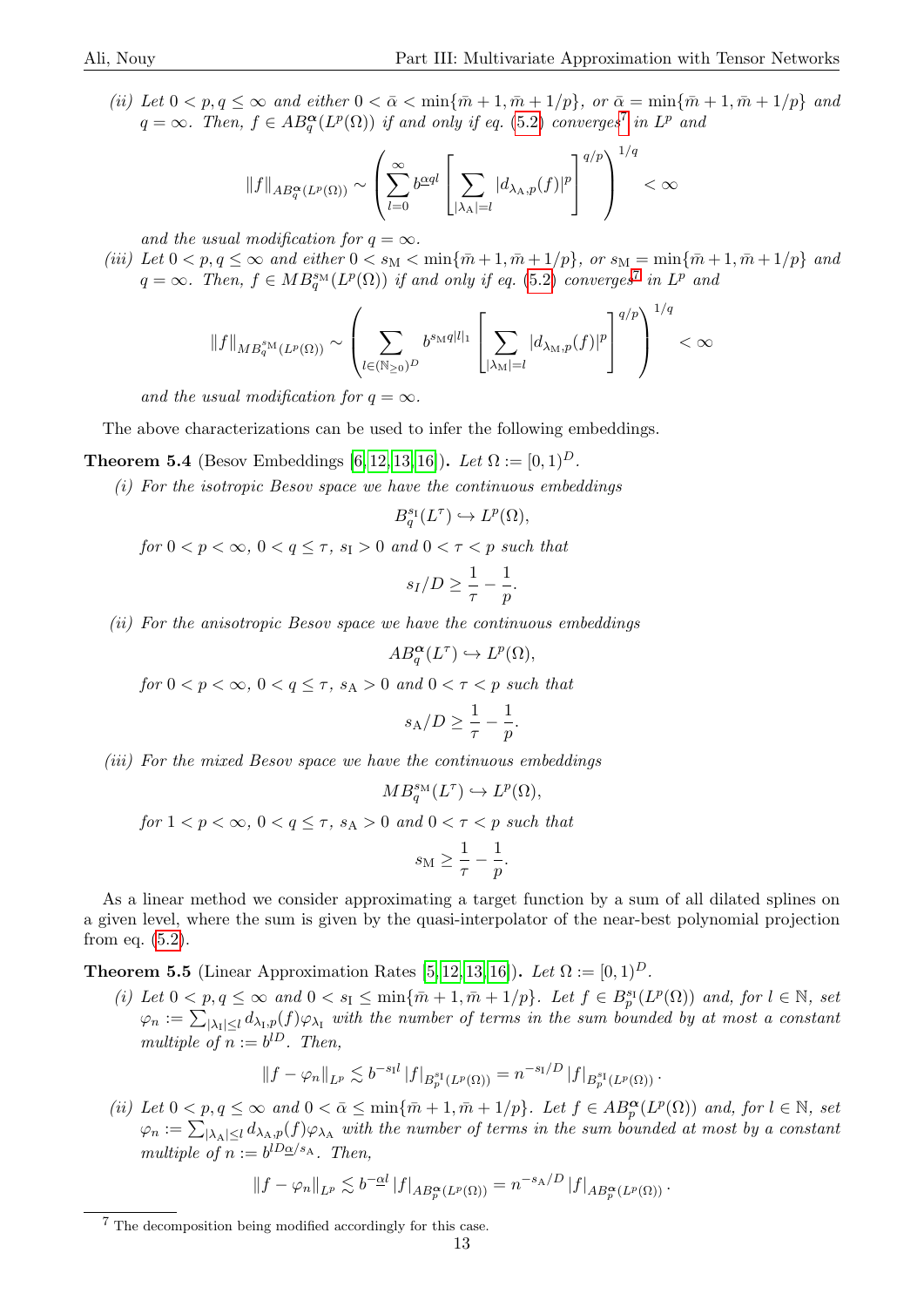(iii) Let  $0 < p, q \le \infty$  and  $0 < s_M \le \min{\lbrace \bar{m} + 1, \bar{m} + 1/p \rbrace}$ . Let  $f \in MB_p^{\text{SM}}(L^p(\Omega))$  and, for  $l \in \mathbb{N}^D$ , set  $\varphi_n := \sum_{|\lambda_M|_1 \leq l} d_{\lambda_M, p}(f) \varphi_{\lambda_M}$  with the number of terms in the sum bounded at most by a constant multiple of  $n := L^{D-1}b^L$ . Then,

$$
||f - \varphi_n||_{L^p} \lesssim b^{-s_M L} |f|_{MB_p^{s_M}(L^p(\Omega))} \le n^{-s_M} (\log_b(n))^{s_M(D-1)} |f|_{MB_p^{s_M}(L^p(\Omega))}.
$$

Finally, the characterization together with the Besov embeddings imply the following rates for the best n-term approximation.

<span id="page-13-2"></span>**Theorem 5.6** (Best *n*-Term Approximation [\[5,](#page-21-20) [12,](#page-21-17) [13,](#page-21-18) [16\]](#page-21-19)). Let  $\Omega := [0, 1)^D$ .

(i) Let  $0 < p < \infty$ ,  $0 < s<sub>1</sub> < \min\{\bar{m}+1, \bar{m}+1/p\}$  and  $0 < \tau < p$  such that

$$
s_{\rm I}/D \ge 1/\tau - 1/p.
$$

Then, for any  $f \in B_q^{\mathfrak{s}_1}(L^{\tau}(\Omega))$  with  $q \leq \tau$ , it holds

$$
E_n(f, \Phi_I)_p \lesssim n^{-s_I/D} |f|_{B_q^{s_I}(L^{\tau}(\Omega))}.
$$

(ii) Let  $0 < p < \infty$ ,  $0 < \bar{\alpha} < \min\{\bar{m} + 1, \bar{m} + 1/p\}$  and  $0 < \tau < p$  such that

$$
s_{\rm A}/D \geq 1/\tau - 1/p.
$$

Then, for any  $f \in AB_q^{\alpha}(L^{\tau}(\Omega))$  with  $q \leq \tau$ , it holds

$$
E_n(f, \Phi_A)_p \lesssim n^{-s_A/D} |f|_{AB_q^{\alpha}(L^{\tau}(\Omega))}.
$$

(iii) Let  $1 < p < \infty$ ,  $0 < s_M < \min{\lbrace \bar{m} + 1, \bar{m} + 1/p \rbrace}$  and  $0 < \tau < p$  such that

$$
s_{\rm M} \ge 1/\tau - 1/p.
$$

Then, for any  $f \in MB_q^{\text{sm}}(L^{\tau}(\Omega))$  with  $q \leq \tau$ , it holds

$$
E_n(f, \Phi_M)_p \lesssim n^{-s_M} (\log_b(n))^{s_M(D-1)} |f|_{B_q^{s_M}(L^{\tau}(\Omega))}.
$$

### 6. Embeddings of Smoothness Classes

<span id="page-13-0"></span>In this section, we show how a linear combination of splines can be encoded as a TN and estimate the resulting complexity. This will lead us to approximation rates for smoothness classes. Interestingly, the complexity of encoding classical approximation tools differs for linear and nonlinear spline approximation, where in the nonlinear case the sparsity of the tensor cores will play an important role. We conclude by showing that the approximation class of TNs is not embedded in any Besov space.

6.1. **Encoding Splines.** An *n*-term sum of dilated splines is of the form  $\varphi_n := \sum_{\lambda \in \Lambda} c_{\lambda, p} \varphi_{\lambda}, \#\Lambda \leq n$ , where, in general,  $\lambda = (l_1, \ldots, l_D, j_1, \ldots, j_D)$  for some multi-level  $(l_1, \ldots, l_D) \in (\mathbb{N}_{\geq 0})^D$ . To encode  $\varphi$ as a TN in  $V_{b,m}^D$ , we proceed as follows.

- (1) For  $\bar{m} \leq m$ , we represent  $\varphi_{\bar{m}} : \mathbb{R} \to \mathbb{R}$  as a TN in  $V_{b,m}^1$  and estimate the resulting complexity. For  $\bar{m} > m$ , we approximate  $\varphi_{\bar{m}}$  by some  $\tilde{\varphi}_m \in V^1_{b,m}$  and estimate the resulting complexity depending on the approximation error  $\delta > 0$ .
- (2) We represent (for  $\bar{m} \leq m$ ) or approximate (for  $\bar{m} > m$ )  $\varphi_{l,j}$  by  $\tilde{\varphi}_{l,j} := b^{l/p} \tilde{\varphi}_m(b^l \cdot -j)$  and estimate the resulting error and complexity.
- (3) We represent or approximate the tensor product

$$
\varphi_{\lambda} = \varphi_{l_1,j_1} \otimes \ldots \otimes \varphi_{l_D,j_D} \quad \text{by} \quad \tilde{\varphi}_{\lambda} := \tilde{\varphi}_{l_1,j_1} \otimes \ldots \otimes \tilde{\varphi}_{l_D,j_D},
$$

and estimate the resulting error and complexity.

(4) Finally, the sum  $\varphi_n = \sum_{\lambda \in \Lambda} c_{\lambda} \varphi_{\lambda}$  is represented or approximated as  $\tilde{\varphi}_n = \sum_{\lambda \in \Lambda} c_{\lambda} \tilde{\varphi}_{\lambda}$ , where once again the error and complexity can be estimated with the previous steps.

<span id="page-13-1"></span>**Lemma 6.1** (Cardinal B-Splines). Let  $\varphi_{\overline{n}} : \mathbb{R} \to \mathbb{R}$  be a cardinal B-spline of polynomial degree  $\overline{m}$ . Then,  $\varphi_{\bar{m}}|_{[k,k+1)}$  is a polynomial of degree at most  $\bar{m}$  for any  $k \in \mathbb{Z}$ . Consequently, if  $\bar{m} \leq m$ , then

$$
\varphi_{\bar{m},k} := \varphi_{\bar{m}}(\cdot + k)|_{[0,1)} \in V_{b,0,m}^1 = \mathbb{P}_m.
$$

If  $\bar{m} > m$ , fix  $L_{\delta} \in \mathbb{N}$  and divide  $[0, 1)$  into  $b^{L_{\delta}}$  intervals  $I_j := [b^{-L_{\delta}}j, b^{-L_{\delta}}(j+1)), j = 0, \ldots, b^{L_{\delta}}-1$ . Let  $P_j(f)$  denote the near-best polynomial approximation of  $\tilde{f}$  in  $\tilde{L}^p$  over  $I_j$  with polynomial degree m (as previously utilized in eq. [\(5.2\)](#page-11-1)), set to zero outside  $I_j$ . For  $k \in \{0, \ldots, \bar{m}\}$ , let  $\tilde{\varphi}_{m,k} := \sum_{j=0}^{b^L \delta -1} P_j(\varphi_{\bar{m},k})$ . Then, we have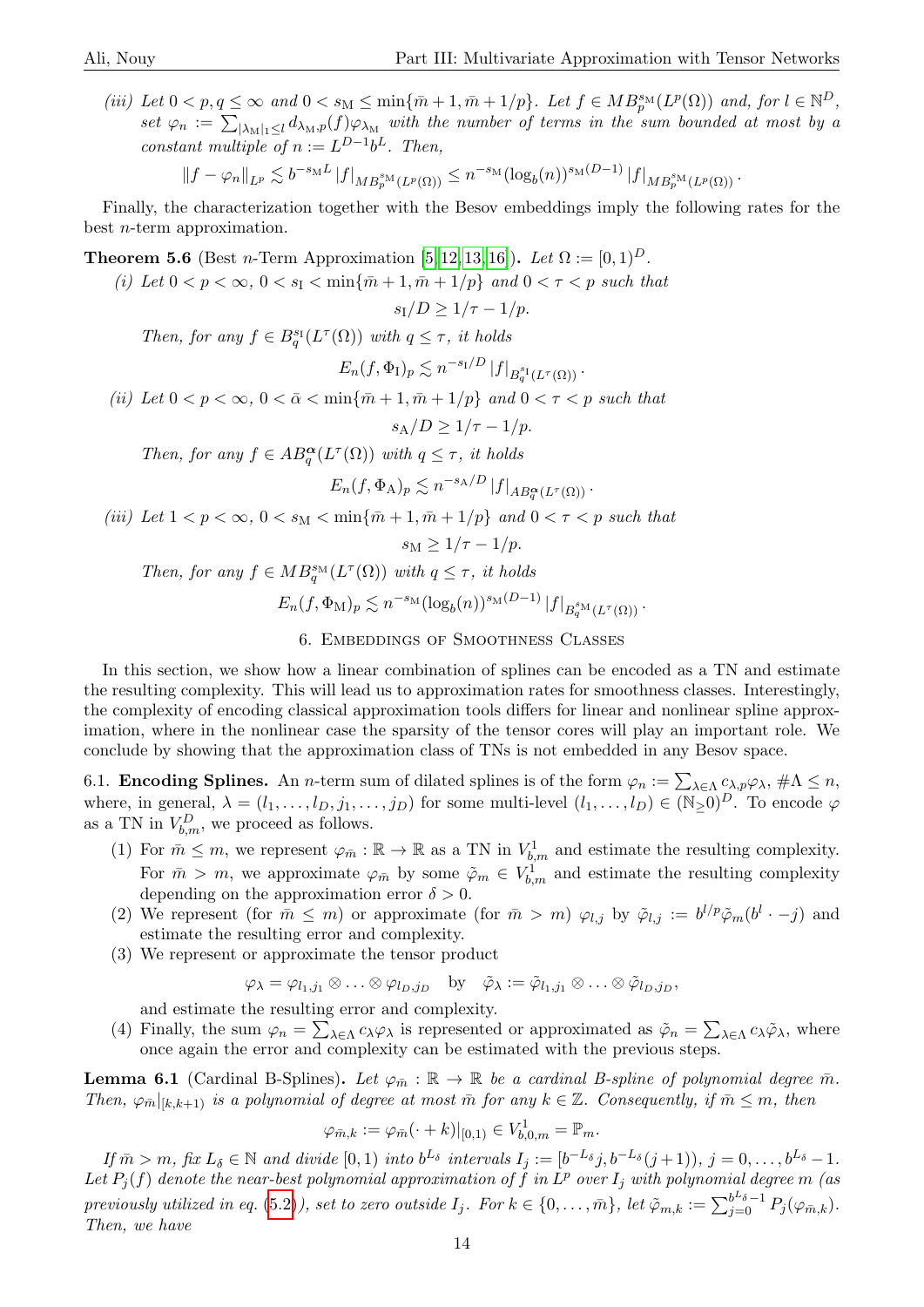- <span id="page-14-0"></span>(i) it holds  $\tilde{\varphi}_{m,k} \in V^1_{b,L_\delta,m}$  with TT-ranks bounded by  $\bar{m}+1$ ;
- <span id="page-14-2"></span>(ii) the approximation error is bounded as

$$
\|\varphi_{\bar{m},k} - \tilde{\varphi}_{m,k}\|_{L^p(I)} \leq cb^{-L_\delta(m+1)} |\varphi_{\bar{m},k}|_{B_p^{m+1}(L^p(I))}, \quad I := [0,1),
$$

with a constant  $c > 0$  depending only on m.

<span id="page-14-1"></span>(iii) the complexities of  $\tilde{\varphi}_{m,k}$  are bounded as such that

$$
\text{compl}_{\mathcal{S}}(\tilde{\varphi}_{m,k}) \le \text{compl}_{\mathcal{F}}(\tilde{\varphi}_{m,k}) \le b^2 + b(\bar{m}+1)^2(L_{\delta}-1) + (m+1)^2,
$$
  
\n
$$
\text{compl}_{\mathcal{N}}(\tilde{\varphi}_{m,k}) \le (\bar{m}+1)L_{\delta}.
$$

This implies that to ensure an approximation accuracy  $\delta > 0$ , we can set

$$
L_{\delta} := \left\lceil \frac{1}{m+1} \left| \log_b \left[ \frac{c \left| \varphi_{\bar{m},k} \right|_{B_p^{m+1}(L^p(I))}}{\delta} \right] \right| \right\rceil,
$$

*i.e.*, the encoding complexity of  $\tilde{\varphi}_{m,k} := \tilde{\varphi}_m(\cdot + k)$  depends logarithmically on  $\delta^{-1}$ .

*Proof.* Parts [\(i\)](#page-14-0) and [\(iii\)](#page-14-1) follow from [\[3,](#page-21-1) Section 4.2]. Part [\(ii\)](#page-14-2) follows from, e.g., [\[6,](#page-21-16) Section 4].  $\Box$ 

Next, we want to deduce a representation or approximation for  $\varphi_{l,j}$ . The operations of dilation and translation are, in a sense, inverse to tensorization: while the former "compresses" and shifts the function, the latter "zooms in" onto a piece. However, there is a slight technical nuance which we briefly explain now.

Let  $\varphi_{\bar{m}} : \mathbb{R} \to \mathbb{R}$  be a cardinal B-spline as above. Then,  $\varphi_{\bar{m}}$  is supported on  $[0, \bar{m} + 1]$  where it is polynomial over each integer interval  $(j, j+1), j = 0, \ldots, \bar{m}$ . Define  $\varphi_{l,j,k} : [0, 1) \to \mathbb{R}$  for  $j = 0, \ldots, b^l - 1$ and  $k = 0, \ldots, \bar{m}$  as

$$
\varphi_{l,j,k}(x) := \begin{cases} b^{l/p} \varphi_{\bar{m},k}(b^l x - j), & \text{for } x \in [b^{-l}j, b^{-l}(j+1)), \\ 0, & \text{otherwise.} \end{cases}
$$

Then,

$$
\varphi_{l,j}(x) = b^{l/p} \varphi_{\bar{m}}(b^l x - j) = \sum_{k=0}^{\bar{m}} \varphi_{l,j+k,k}(x).
$$

The utility of  $\varphi_{l,j,k}$  is that we have the following identity: for any  $l \in \mathbb{N}_{\geq 0}$ ,  $\varphi_{l,j,k} := T^1_{b,l}(\varphi_{l,j,k}) \in \mathbf{V}^1_{b,l,\bar{m}}$ with

(6.1) 
$$
\boldsymbol{\varphi}_{l,j,k} = (b^{1/p} \delta_{j_1}) \otimes \cdots \otimes (b^{1/p} \delta_{j_l}) \otimes \varphi_{\bar{m},k},
$$

and  $j = \sum_{k=1}^{l} j_k b^{l-k}$ , see also [\[3,](#page-21-1) Lemma 4.17] for more details. I.e., we have a simple representation for the tensorization of  $\varphi_{l,j,k}$ . Hence, to obtain a tensorization of  $(\varphi_{l,j})_{|[0,1]}$  we can sum at most  $\bar{m}+1$ tensorizations of  $\varphi_{l,j,k}$ .

### <span id="page-14-3"></span>Lemma 6.2 (Dilated Splines).

(i) For  $\bar{m} \leq m$ , we have  $\varphi_{l,j} \in V_{b,L,m}^1$  for any  $L \geq l$  with TT-ranks bounded as  $r_{\nu} \leq \bar{m}+1$  for  $1 \leq \nu \leq L$ . Moreover,

comp
$$
l_S(\varphi_{\bar{m}}) \leq \text{comp1}_{\mathcal{F}}(\varphi_{\bar{m}}) \leq b^2 + b(\bar{m}+1)^2(l-1) + b(\bar{m}+1)^2(L-l) + (m+1)^2
$$
,  
\ncomp $l_N(\varphi_{\bar{m}}) \leq (\bar{m}+1)l + (m+1)(L-l)$ .

(ii) For  $\bar{m} > m$ , we use the approximations  $\tilde{\varphi}_{m,k}$  from Lemma [6.1](#page-13-1) and set

$$
\tilde{\varphi}_{l,j} := \sum_{k=0}^{\bar{m}} b^{l/p} \tilde{\varphi}_{\bar{m},k} (b^l \cdot -j) \mathbbm{1}_{[b^{-l}j,b^{-l}(j+1))}.
$$

Then, due to the  $L^p$ -normalization, for  $I := [0, 1)$ 

$$
\|\varphi_{l,j}-\tilde{\varphi}_{l,j}\|_{L^p(I)}\leq \delta,
$$

and  $\tilde{\varphi}_{l,j} \in V_{b,L,m}^1$  for any  $L \geq l + L_{\delta}$ . The TT-ranks are bounded as before  $r_{\nu} \leq \bar{m} + 1$  for  $1 \leq \nu \leq l + L_{\delta}$  and  $r_{\nu} \leq m + 1$  for  $l + L_{\delta} < \nu \leq L$ , and

 $\text{compl}_{\mathcal{S}}(\tilde{\varphi}_{l,j}) \leq \text{compl}_{\mathcal{F}}(\tilde{\varphi}_{l,j}) \leq b^2 + b(\bar{m}+1)^2(l+L_{\delta}-1) + b(m+1)^2(L-l-L_{\delta}) + (m+1)^2,$ compl<sub>N</sub> $(\tilde{\varphi}_{l,j}) \leq (\bar{m}+1)(l+L_{\delta}) + (m+1)(L-l-L_{\delta}).$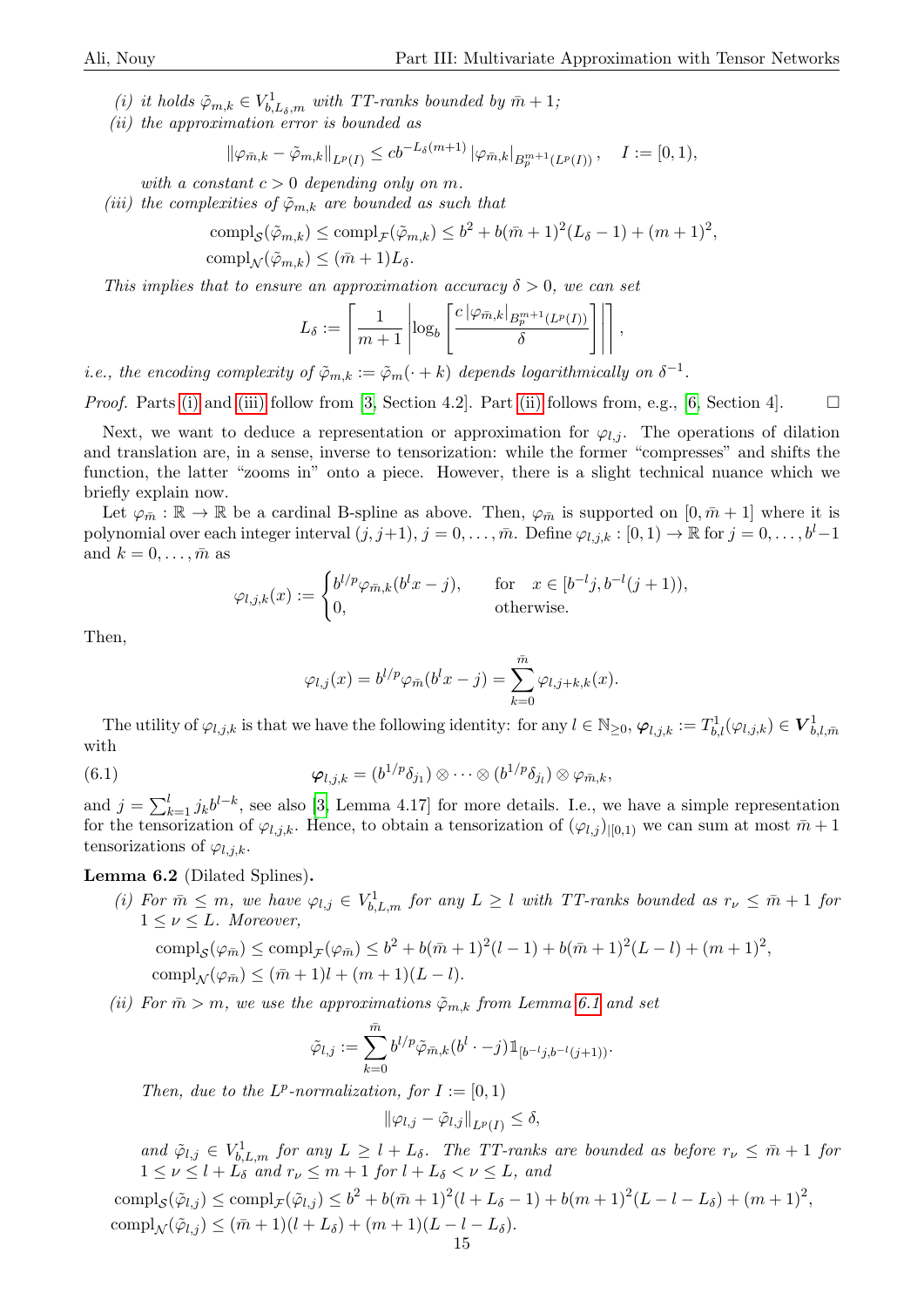*Proof.* Follows from [\[3,](#page-21-1) Corollary 4.18].

In a third step, we transition to the D-dimensional case by using the above and estimating the error and complexity of tensor products of dilated splines.

<span id="page-15-1"></span>**Lemma 6.3** (Tensor Products of Dilated Splines). The following complexity bounds hold for  $m > 0$ . For  $m = 0$  all terms with m can be replaced by D.

Let  $\varphi_{\lambda} = \varphi_{l_1,j_1} \otimes \ldots \otimes \varphi_{l_D,j_D}$  be a tensor product of dilated cardinal B-splines of polynomial degree at most  $\bar{m}$ . Set  $l := \max_{\nu} l_{\nu}$ .

(i) If  $\bar{m} \leq m$ , then clearly  $\varphi_{\lambda}|_{[0,1)} \rho \in V_{b,L,m}^D$  for any  $L \geq l$ . Moreover, the TT-ranks are bounded as  $r_{\nu} \leq (\bar{m} + 1)^D$  for  $1 \leq \nu \leq LD$ . The encoding complexity can thus be estimated as

 $\text{compl}_{\mathcal{S}}(\varphi_{\lambda}) \le \text{compl}_{\mathcal{F}}(\varphi_{\lambda}) \le b^2 + b(\bar{m}+1)^{2D}(lD-1) + b(\bar{m}+1)^{2D}(L-l)D + (4/3)(\bar{m}+1)^{2D},$  $\text{compl}_{\mathcal{N}}(\varphi_{\lambda}) \leq (\bar{m}+1)^{D}(lD) + (\bar{m}+1)^{D}(L-l)D + 2(\bar{m}+1)^{D-1}.$ 

(ii) If  $\bar{m} > m$ , then we approximate  $\varphi_{\lambda}$  by tensor products of functions from Lemma [6.2](#page-14-3) via

$$
\tilde{\varphi}_{\lambda} = \tilde{\varphi}_{l_1,j_1} \otimes \ldots \otimes \tilde{\varphi}_{l_D,j_D}.
$$

The resulting error can be bounded as

<span id="page-15-0"></span>(6.2) 
$$
\|\varphi_{\lambda}-\tilde{\varphi}_{\lambda}\|_{L^{p}}\leq D(\delta+\|\varphi_{\bar{m}}\|_{L^{p}})^{D-1}\delta.
$$

For any  $L \geq l+L_{\delta}$ ,  $\tilde{\varphi}_{\lambda} \in V_{b,L,m}^D$  and the TT-ranks are bounded by  $(\bar{m}+1)^D$  for  $1 \leq \nu \leq (l+L_{\delta})D$ , by  $(m+1)^D$  for  $(l+L_{\delta})D < \nu \leq LD$ . Consequently the encoding complexity can be estimated as

 $\text{compl}_{\mathcal{S}}(\tilde{\varphi}_{\lambda}) \le \text{compl}_{\mathcal{F}}(\tilde{\varphi}_{\lambda}) \le b^2 + b(\bar{m}+1)^{2D}(l+L_{\delta}-1)D + b(m+1)^{2D}(L-l-L_{\delta})D + (4/3)(m+1)^{2D},$  $\text{compl}_{\mathcal{N}}(\tilde{\varphi}_{\lambda}) \leq (\bar{m}+1)^{D}(l+L_{\delta})D + (m+1)^{D}(L-l-L_{\delta})D + 2(m+1)^{D-1}.$ 

Proof. For eq. [\(6.2\)](#page-15-0), note that we can expand the error as

$$
\varphi_{\lambda} - \tilde{\varphi}_{\lambda} = (\varphi_{l_1,j_1} - \tilde{\varphi}_{l_1,j_1}) \otimes \varphi_{l_2,j_2} \otimes \ldots \otimes \varphi_{l_D,j_D} + \varphi_{l_1,j_1} \otimes (\varphi_{l_2,j_2} - \tilde{\varphi}_{l_2,j_2}) \otimes \varphi_{l_3,j_3} \otimes \ldots \otimes \varphi_{l_D,j_D} + \ldots,
$$

and applying a triangle inequality and the fact that each  $\varphi_{l_{\nu},j_{\nu}}$  is normalized in  $L^{p}$  yields eq. [\(6.2\)](#page-15-0).

Next, consider the case  $\bar{m} \leq m$ . Let  $\mu = 1, \ldots, L-1$  and  $\nu = 1, \ldots, D$ . Then, from Lemma [6.2,](#page-14-3) we know that any  $\varphi_{l_{\nu},j_{\nu}}$  admits a tensorization such that for  $x=t_{b,L}^1(i_{\nu}^1,\ldots,i_{\nu}^L,\bar{x}_{\nu})$ 

$$
\varphi_{l_{\nu},j_{\nu}}(x_{\nu})=\varphi_{l_{\nu},j_{\nu}}(i_{\nu}^{1},\ldots,i_{\nu}^{L},\bar{x}_{\nu})=\sum_{k=1}^{r_{\mu}}\boldsymbol{v}_{k}^{\nu}(i_{\nu}^{1},\ldots,i_{\nu}^{\mu})\boldsymbol{w}_{k}^{\nu}(i_{\nu}^{\mu+1},\ldots,i_{\nu}^{L}),
$$

for some  $v_k$  and  $w_k$ , where  $r_\mu$  is at most  $\bar{m}+1$ . Similarly for  $\mu = L$ .

Thus, taking tensor products and for some  $\mu = 1, \ldots, L - 1, \nu = 1, \ldots, D - 1$ , we can write

$$
\varphi_{\lambda}(x) = \varphi_{\lambda}(i_1^1, \ldots, \bar{x}_1, \ldots, \bar{x}_D) =
$$
\n
$$
\sum_{k_1, \ldots, k_D = 1}^{r_1, \ldots, r_D} \left( \prod_{\eta=1}^{\nu} \mathbf{v}_{k_{\eta}}^{\eta}(i_{\eta}^1, \ldots, i_{\eta}^{\mu}) \right) \left( \prod_{\eta=\nu+1}^{D} \mathbf{v}_{k_{\eta}}^{\eta}(i_{\eta}^1, \ldots, i_{\eta}^{\mu-1}) \right)
$$
\n
$$
\left( \prod_{\eta=1}^{\nu} \mathbf{w}_{k_{\eta}}^{\eta}(i_{\eta}^{\mu+1}, \ldots, i_{\eta}^L) \right) \left( \prod_{\eta=\nu+1}^{D} \mathbf{w}_{k_{\eta}}^{\eta}(i_{\eta}^{\mu+1}, \ldots, i_{\eta}^L) \right),
$$

and similarly for the cases  $\nu = D$ ,  $\mu = L$ . The number of summands is bounded by at most  $(m + 1)^D$ and thus the rank bound follows. The case  $\bar{m} > m$  can be treated similarly by using Lemma [6.2,](#page-14-3) replacing m with  $\bar{m}$  and L with  $L + L_{\delta}$ .

Finally, in a fourth step, we want to bound the complexity of representing or approximating linear combinations of tensor products of dilated splines. We distinguish two cases:

- (1) the linear approximation case, where we consider a sum of all dilated splines on some fixed level,
- $(2)$  and the nonlinear approximation case, where we consider an arbitrary sum of n terms.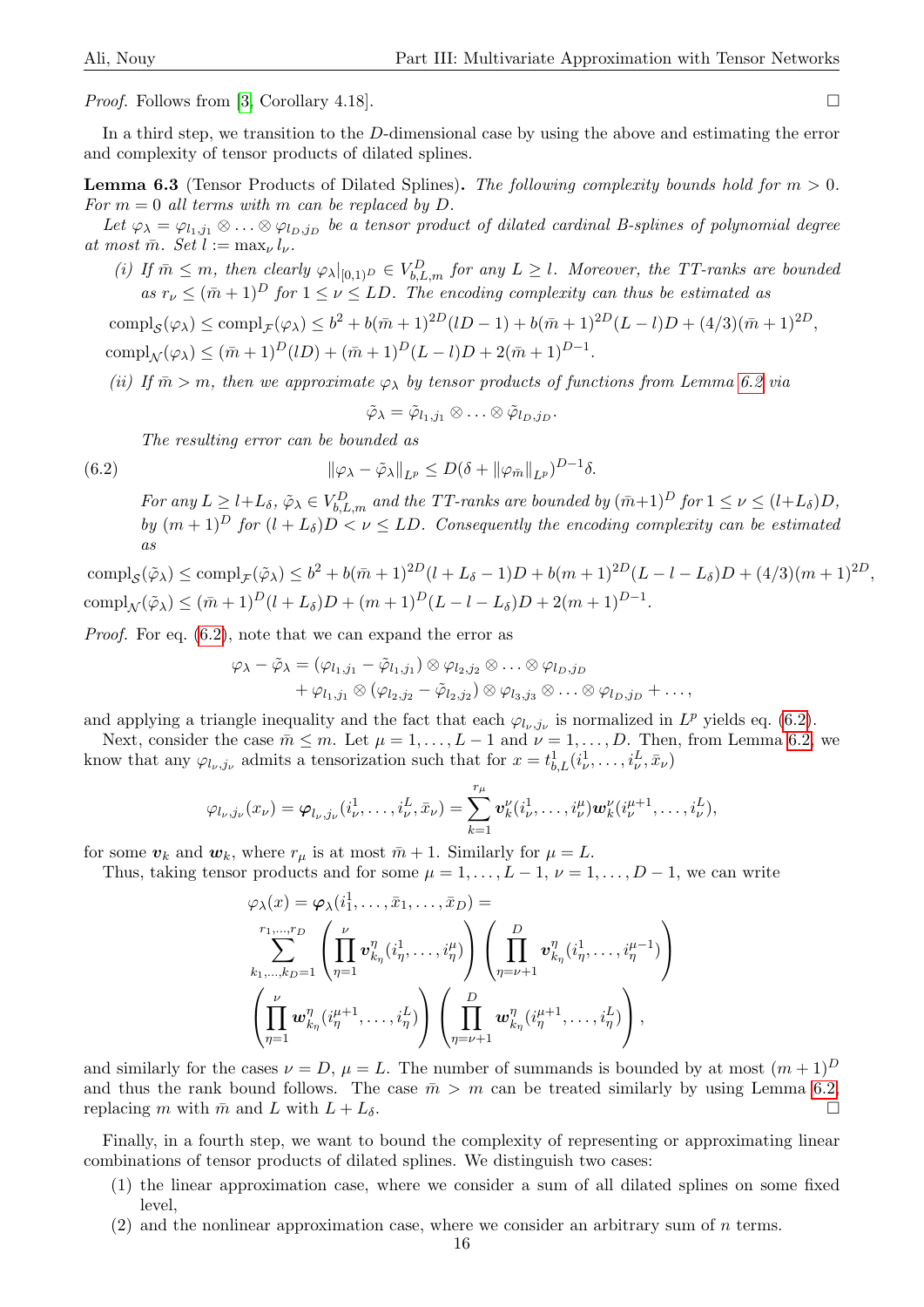The latter case is a relatively straightforward application of Lemma [6.3,](#page-15-1) where we initially assume the maximal level is given. Later in Section [6.2](#page-17-0) we will derive bounds for the maximal level depending on the approximation accuracy.

Of course, the same bounds could be applied to the linear case. However, as we will show next, the complexity estimates can be improved exploiting the fact that the sum contains all splines on a certain level.

<span id="page-16-1"></span>**Theorem 6.4** (Linear Approximation with Splines). The following complexity bounds hold for  $m > 0$ . For  $m = 0$  all terms with m can be replaced by D.

(i) If  $\bar{m} \leq m$ , let  $\varphi_n := \sum_{|\lambda_1| \leq L} d_{\lambda_1, p} \varphi_{\lambda_1}$  be an arbitrary sum of all isotropic splines on level L, where the number of terms satisfies  $n \sim b^{LD}$ . Then,  $\varphi_n \in V_{b,L,m}^D$  with complexity bounds

$$
compl_S(\varphi_n) \leq compl_{\mathcal{F}}(\varphi_n) \lesssim (1 + (\bar{m} + 1)^{2D})n + b^2 + (4/3)(m+1)^{2D+1},
$$
  

$$
compl_{\mathcal{N}}(\varphi_n) \lesssim (1 + (\bar{m} + 1)^D)\sqrt{n}.
$$

If  $\bar{m} > m$ , we consider instead  $\tilde{\varphi}_n := \sum_{|\lambda_1| \leq L} d_{\lambda_1, p} \tilde{\varphi}_{\lambda_1}$ . Then,  $\tilde{\varphi}_n \in V_{b,L+L_{\delta},m}^D$  with complexity bounds

compl<sub>S</sub>(
$$
\tilde{\varphi}_n
$$
)  $\leq$  compl<sub>F</sub>( $\tilde{\varphi}_n$ )  $\leq$  (1 +  $(\bar{m} + 1)^{2D}$ ) $n + L_{\delta}D(\bar{m} + 1)^{2D} + b^2 + (4/3)(m + 1)^{2D}$ ,  
compl<sub>N</sub>( $\tilde{\varphi}_n$ )  $\leq$  (1 +  $(\bar{m} + 1)^D$ ) $\sqrt{n} + L_{\delta}D(\bar{m} + 1)^D$ .

(ii) If  $\bar{m} \le m$  and for a given smoothness multi-index  $\alpha = (\alpha_1, \dots, \alpha_D)$ , let  $\varphi_n := \sum_{|\lambda_A| \le L} d_{\lambda_A, p} \varphi_{\lambda_A}$ where the number of terms satisfies  $n \sim b^{LD_{\mathcal{Q}}/s_{\mathcal{A}}}$ . Then,  $\varphi_n \in V_{b,L,m}^D$  with complexity bounds

$$
\text{compl}_{\mathcal{S}}(\varphi_n) \le \text{compl}_{\mathcal{F}}(\varphi_n) \lesssim (1 + (\bar{m} + 1)^{2D})n^{c(\alpha, D)} + b^2 + (4/3)(m+1)^{2D},
$$
  
\n
$$
\text{compl}_{\mathcal{N}}(\varphi_n) \lesssim (1 + (\bar{m} + 1)^D)n^{c(\alpha, D)/2},
$$

where the factor satisfies  $1 \leq c(\alpha, D) < 2D/(D+1) < 2$  for  $D \geq 2$ , see proof for precise form. The constant  $c(\alpha, D)$  depends on the degree of anisotropy, i.e., for the isotropic case  $\alpha =$  $(s, \ldots, s), c(\alpha, D) = 1$  and, vice versa, for highly anisotropic smoothness  $c(\alpha, D) \rightarrow 2D/(D+1)$ . If  $\bar{m} > m$ , we consider instead  $\tilde{\varphi}_n := \sum_{|\lambda_A| \leq L} d_{\lambda_A, p} \tilde{\varphi}_{\lambda_A}$ . Then,  $\tilde{\varphi}_n \in V_{b,L+L_{\delta},m}^D$  with com-

plexity bounds

 $\text{compl}_{\mathcal{S}}(\tilde{\varphi}_n) \le \text{compl}_{\mathcal{F}}(\tilde{\varphi}_n) \lesssim (1 + (\bar{m} + 1)^{2D})n^{c(\alpha, D)} + L_{\delta}D(\bar{m} + 1)^{2D} + b^2 + (4/3)(m + 1)^{2D},$ compl<sub>N</sub>( $\tilde{\varphi}_n$ )  $\lesssim (1 + (\bar{m} + 1)^D) n^{c(\alpha, D)/2} + L_{\delta} D(\bar{m} + 1)^D$ ,

(iii) If  $\bar{m} \leq m$ , let  $\varphi_n := \sum_{|\lambda_M|_1 \leq L} d_{\lambda_M, p} \varphi_{\lambda_A}$  where the number of terms satisfies  $n \sim L^{D-1} b^L$ . Then,  $\varphi_n \in V_{b,L,m}^D$  with complexity bounds

comp
$$
l_S(\varphi_n) \leq \text{compl}_{\mathcal{F}}(\varphi_n) \lesssim (1 + (\bar{m} + 1)^{2D})n^{c(D)} + b^2 + (4/3)(m+1)^{2D},
$$
  
\n $\text{compl}_{\mathcal{N}}(\varphi_n) \lesssim (1 + (\bar{m} + 1)^D)n^{c(D)/2},$ 

where the factor satisfies  $1 < c(D) < 2D/(D+1) < 2$  for  $D \geq 2$ , see proof for precise form. If  $\bar{m} > m$ , we consider instead  $\tilde{\varphi}_n := \sum_{|\lambda_M|_1 \leq L} d_{\lambda_M, p} \tilde{\varphi}_{\lambda_M}$ . Then,  $\tilde{\varphi}_n \in V_{b,L+L_{\delta},m}^D$  with complexity bounds

comp
$$
l_S(\tilde{\varphi}_n) \leq \text{compl}_{\mathcal{F}}(\tilde{\varphi}_n) \lesssim (1 + (\bar{m} + 1)^{2D})n^{c(D)} + L_{\delta}D(\bar{m} + 1)^{2D} + b^2 + (4/3)(m + 1)^{2D},
$$
  
\n $\text{compl}_{\mathcal{N}}(\tilde{\varphi}_n) \lesssim (1 + (\bar{m} + 1)^D)n^{c(D)/2} + L_{\delta}D(\bar{m} + 1)^D,$ 

See [proof](#page-26-0) on page [27.](#page-26-0)

<span id="page-16-2"></span>**Theorem 6.5** (Nonlinear Approximation with Splines). For  $\bar{m} \leq m$ , let  $\varphi_n = \sum_{\lambda \in \Lambda} d_{\lambda, p} \varphi_{\lambda}$  be an arbitrary<sup>[8](#page-16-0)</sup> n-term expansion with  $\#\Lambda \leq n$  and maximal level L. Then,  $\varphi_n \in V_{b,L,m}^D$  with complexity bounds

$$
\text{compl}_{\mathcal{F}}(\varphi_n) \le b^2 + b(m+1)^{2D} n^2 L D + (4/3)(m+1)^{2D},
$$
  
\n
$$
\text{compl}_{\mathcal{S}}(\varphi_n) \le [b^2 + b(m+1)^{2D} L D + (4/3)(m+1)^{2D}]n,
$$
  
\n
$$
\text{compl}_{\mathcal{N}}(\varphi_n) \le (m+1)^D n L D.
$$

<span id="page-16-0"></span><sup>8</sup> Isotropic, anisotropic or mixed.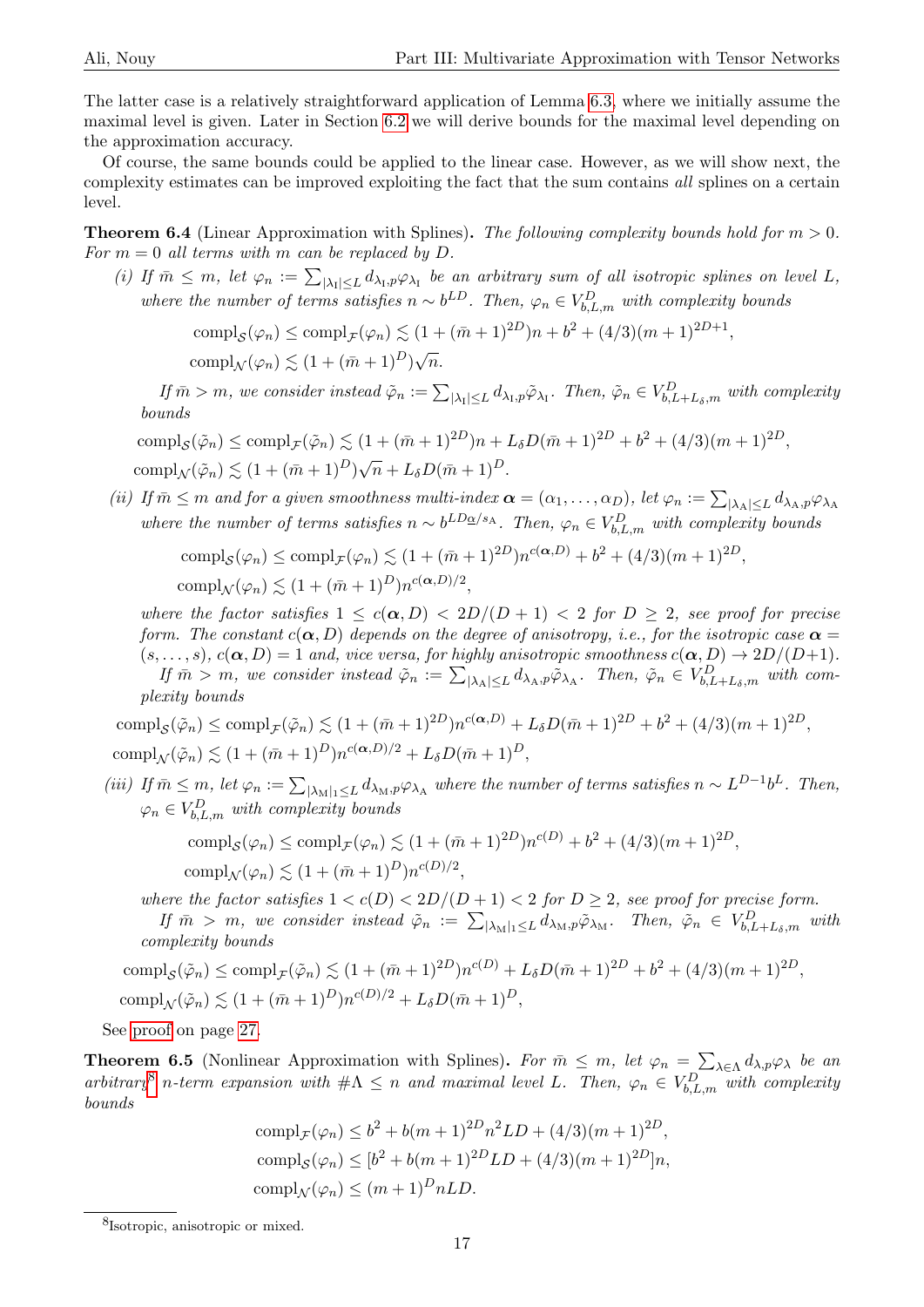If  $\bar{m} > m$ , we consider  $\tilde{\varphi}_n = \sum_{\lambda \in \Lambda} d_{\lambda, p} \tilde{\varphi}_{\lambda}$  with  $\#\Lambda \leq n$  and maximal level L. Then,  $\tilde{\varphi}_n \in V_{b,L+L_{\delta},m}^D$ with complexity bounds

comp
$$
l_{\mathcal{F}}(\tilde{\varphi}_n) \leq b^2 + b(\bar{m} + 1)^{2D} n^2 L D + (4/3)(m+1)^{2D},
$$
  
comp $l_{\mathcal{S}}(\tilde{\varphi}_n) \leq [b^2 + b(\bar{m} + 1)^{2D} L D + (4/3)(m+1)^{2D}]n,$   
comp $l_{\mathcal{N}}(\tilde{\varphi}_n) \leq (\bar{m} + 1)^D n L D.$ 

*Proof.* The proof is an application of Lemmas [6.3](#page-15-1) and [4.7.](#page-7-1)  $\Box$ 

<span id="page-17-0"></span>6.2. Direct and Inverse Embeddings for Tensor Networks. The results of the previous section can be directly applied to infer approximation rates with TNs for Besov spaces such as  $B_q^{s_1}(L^p(\Omega))$ corresponding to the vertical line in Figure [1.](#page-1-1)

<span id="page-17-1"></span>**Theorem 6.6** (Approximation of  $B_q^s(L^p(\Omega))$  with Tensor Networks). Let  $\Omega := [0,1)^D$  and consider the approximation tools from Definition [4.4](#page-6-8) with  $S = \mathbb{P}_m$  with arbitrary polynomial degree  $m \in \mathbb{N}_{\geq 0}$ .

(i) Let  $0 < p \le \infty$  and  $s_{\rm I} > 0$ . For any  $f \in B_p^{s_{\rm I}}(L^p(\Omega))$ , it holds

$$
E(f, \Phi_n^{\mathcal{F}}) \le Cn^{-s/D} |f|_{B_p^{s_1}(L^p(\Omega))},
$$
  

$$
E(f, \Phi_n^{\mathcal{N}}) \le Cn^{-2s/D} |f|_{B_p^{s_1}(L^p(\Omega))},
$$

where either  $s = s<sub>I</sub>$  if  $s<sub>I</sub> \leq \min\{m + 1, m + 1/p\}$ , or  $0 < s < s<sub>I</sub>$  arbitrary if  $s<sub>I</sub> > \min\{m + 1/p\}$  $1, m + 1/p$ ; for  $C \sim (\lfloor s_1 \rfloor + 1)^{2D}$  and any  $n \gtrsim (m + 1)^{2D}$  in the first two inequalities, and  $C \sim (\lfloor s_1 \rfloor + 1)^D$  and any  $n \gtrsim (m + 1)^D$  in the third inequality.

For the approximation spaces this implies the following continuous embeddings: for any  $0 <$  $q \leq \infty$ 

$$
B_q^{s_1}(L^p(\Omega)) \hookrightarrow \mathcal{F}_q^{s/D}(L^p),
$$
  

$$
B_q^{s_1}(L^p(\Omega)) \hookrightarrow \mathcal{N}_q^{2s/D}(L^p).
$$

(ii) Let  $0 < p \le \infty$  and  $\boldsymbol{\alpha} \in (\mathbb{R}_{>0})^D$ . For any  $f \in AB_p^{\boldsymbol{\alpha}}(L^p(\Omega))$ , it holds

$$
E(f, \Phi_n^{\mathcal{F}}) \le Cn^{-s/(c(\alpha, D)D)} |f|_{AB_p^{\alpha}(L^p(\Omega))},
$$
  

$$
E(f, \Phi_n^{\mathcal{N}}) \le Cn^{-2s/(c(\alpha, D)D)} |f|_{AB_p^{\alpha}(L^p(\Omega))},
$$

where either  $s = s_A$  if  $\bar{\alpha} \le \min\{m+1, m+1/p\}$ , or  $0 < s < s_A$  arbitrary if  $\bar{\alpha} > \min\{m+1, m+1/p\}$  $1/p\}$ ; for  $C \sim (|\overline{\alpha}|+1)^{2D}$  and any  $n \gtrsim (m+1)^{2D}$  in the first two inequalities, and  $C \sim (|\overline{\alpha}|+1)^{D}$ and any  $n \geq (m+1)^D$  in the third inequality. The factor  $c(\alpha, D)$  was introduced in Theorem [6.4,](#page-16-1) note that  $1/2 < 1/c(\alpha, D) \leq 1$  for  $D \geq 2$ .

For the approximation spaces this implies the following continuous embeddings: for any  $0 <$  $q \leq \infty$ 

$$
AB_q^{\alpha}(L^p(\Omega)) \hookrightarrow \mathcal{F}_q^{s/(c(\alpha,D)D)}(L^p),
$$
  

$$
AB_q^{\alpha}(L^p(\Omega)) \hookrightarrow \mathcal{N}_q^{2s/(c(\alpha,D)D)}(L^p).
$$

(iii) Let  $0 < p \le \infty$  and  $s_M > 0$ . For any  $f \in MB_p^{s_M}(L^p(\Omega))$ , it holds

$$
E(f, \Phi_n^{\mathcal{F}}) \le Cn^{-s_M/c(D)} [(1/c(D)) \log_b(n)]^{s_M(D-1)} |f|_{MB_p^s(L^p(\Omega))},
$$
  

$$
E(f, \Phi_n^{\mathcal{N}}) \le Cn^{-2s_M/c(D)} [(2/c(D)) \log_b(n)]^{s_M(D-1)} |f|_{MB_p^s(L^p(\Omega))},
$$

where either  $s = s_M$  if  $s_M \leq \min\{m+1, m+1/p\}$ , or  $0 < s < s_M$  arbitrary if  $s_M > \min\{m+1, m+1/p\}$  $1, m + 1/p$ ; for  $C \sim (s_M + 1)^{2D}$  and any  $n \gtrsim (m + 1)^{2D}$  in the first two inequalities, and  $C \sim (\lfloor s_M \rfloor + 1)^D$  and any  $n \gtrsim (m + 1)^D$  in the third inequality. The factor  $c(D)$  was introduced in Theorem [6.4,](#page-16-1) note that  $1/2 < 1/c(D) < 1$  for  $D \ge 2$ .

For the approximation spaces this implies the following continuous embeddings: for any  $0 <$  $q \leq \infty$  and any  $0 < s < s_M$ 

$$
MB_q^s(L^p(\Omega)) \hookrightarrow \mathcal{F}_q^{s/c(D)}(L^p),
$$
  
\n
$$
MB_q^s(L^p(\Omega)) \hookrightarrow \mathcal{N}_q^{2s/c(D)}(L^p).
$$
  
\n18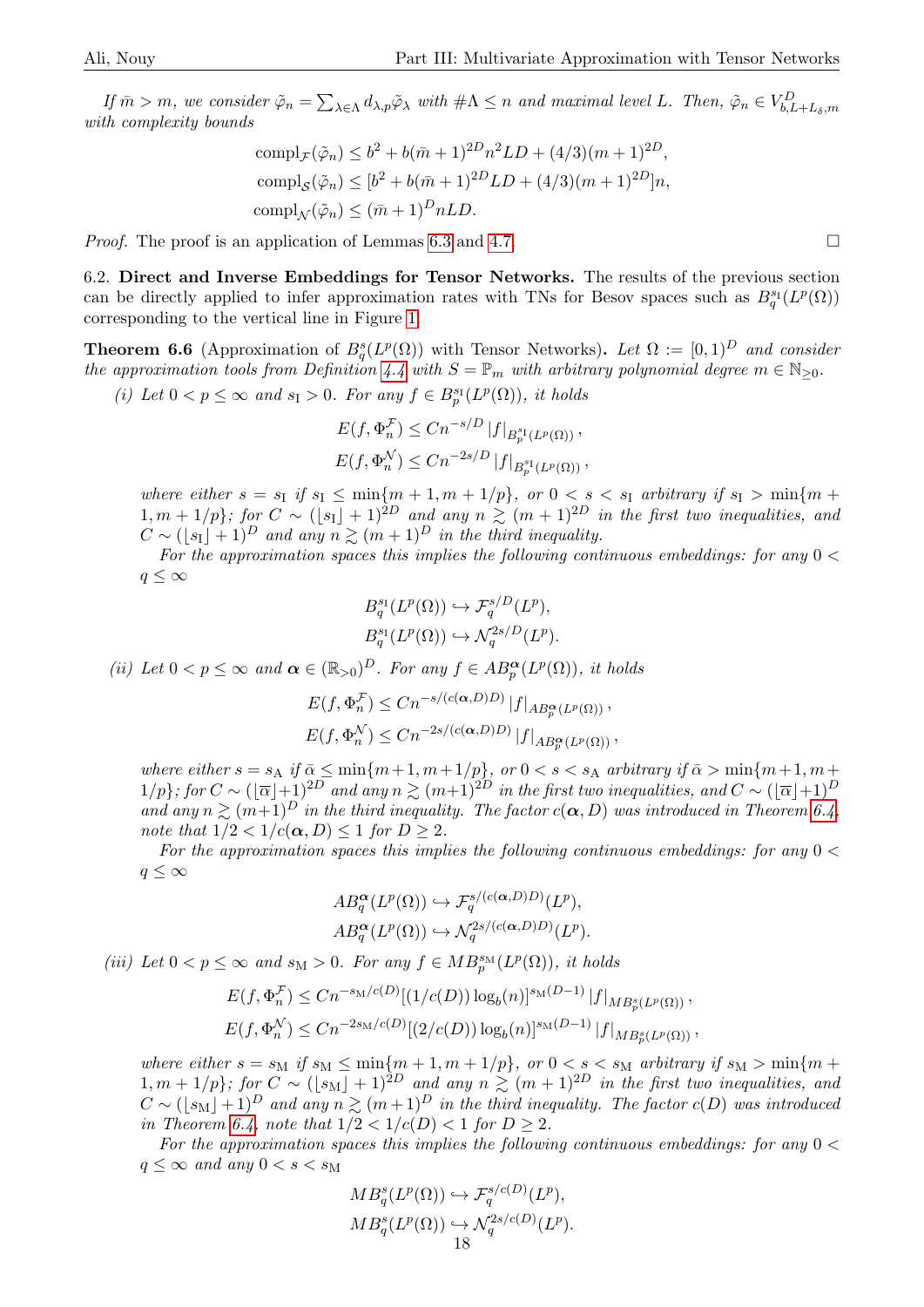*Proof.* For any given f, we take auxiliary  $\varphi_{\lambda}$  of sufficiently high polynomial degree  $\bar{m}$ . If  $\bar{m} \leq m$ , we can represent  $\varphi_{\lambda}$  exactly as a TN and estimate the resulting complexity. Otherwise, if  $\bar{m} > m$ , we approximate with  $\tilde{\varphi}_{\lambda}$ , apply a triangle and Hölder inequalities

$$
\left\|f-\sum d_{\lambda,p}(f)\tilde{\varphi}_{\lambda}\right\|_{p}\leq \left\|f-\sum d_{\lambda,p}(f)\varphi_{\lambda}\right\|_{p}+D(\delta+\|\varphi_{\bar{m}}\|_{L^{p}})^{D-1}\delta(\sum b^{s_{1}p|\lambda|}|d_{\lambda,p}|^{p})^{1/p}n^{1/q(p)}.
$$

The results follow from Theorem [5.3,](#page-11-2) Theorem [5.5,](#page-12-2) eq.  $(6.2)$  and Theorem [6.4.](#page-16-1)

Next, we turn to nonlinear approximation and the spaces  $B^{s_1}_\tau(L^\tau(\Omega))$  above the diagonal in Figure [1.](#page-1-1) To this end, we need to estimate the maximal level L, analogously to [\[3\]](#page-21-1).

<span id="page-18-3"></span>**Lemma 6.7** (Maximal Level). Let  $\Omega := [0,1)^D$  and  $\varphi_{\lambda}$  be order-D tensor products of dilated onedimensional splines  $\varphi_{\bar{m}}$  of polynomial degree at most  $\bar{m}$ .

(i) Let  $0 < p < \infty$  and  $f \in B^{\mathrm{st}}_{\tau}(L^{\tau}(\Omega))$ . Let  $0 < s_{\mathcal{I}} < \min\{\bar{m}+1,\bar{m}+1/p\}$  with  $0 < \tau < p$  such that

<span id="page-18-1"></span>(6.3) 
$$
s_1/D > 1/\tau - 1/p
$$
.

Assume  $\varphi_n = \sum_{\lambda_I \in \Lambda} d_{\lambda_I, p}(f) \varphi_{\lambda_I}, \# \Lambda \leq n$  is an n-term approximation to f such that

<span id="page-18-0"></span>
$$
(6.4) \t\t\t\t\t||f - \varphi_n||_p \le \varepsilon,
$$

for an arbitrary  $\varepsilon > 0$ . Then, w.l.o.g. we can assume

<span id="page-18-2"></span>(6.5) 
$$
\max_{\lambda_I \in \Lambda} |\lambda_I| \leq \rho_I(\varepsilon, n) := \left| \frac{C_{\Phi_I} \left\| \varphi_{\bar{m}} \right\|_p^D}{s_I - D(1/\tau - 1/p)} \log_b \left( \frac{\varepsilon}{2 \left\| f \right\|_{B_{\tau}^{s_I}(L^{\tau}(\Omega))} n^{1/q}} \right) \right|,
$$

where q is the Hölder conjugate of  $\tau$ 

$$
q := \begin{cases} (1 - 1/\tau)^{-1}, & \text{if } \tau > 1, \\ \infty, & \text{otherwise,} \end{cases}
$$

and the constant  $C_{\Phi_I}$  depends on the equivalence constants from Theorem [5.3.](#page-11-2)

(ii) Let  $0 < p < \infty$  and  $f \in AB^{\alpha}_{\tau}(L^{\tau}(\Omega))$ . Let  $0 < \bar{\alpha} < \min\{\bar{m} + 1, \bar{m} + 1/p\}$  with  $0 < \tau < p$  such that

$$
s_{\rm A}/D > 1/\tau - 1/p.
$$

Assume  $\varphi_n = \sum_{\lambda_A \in \Lambda} d_{\lambda_A, p}(f) \varphi_{\lambda_A}, \# \Lambda \leq N$  is an n-term approximation to f such that  $||f - \varphi_n||_p \leq \varepsilon$ ,

for an arbitrary  $\varepsilon > 0$ . Then, w.l.o.g. we can assume

$$
\max_{\lambda_A \in \Lambda} |\lambda_A| \le \rho_A(\varepsilon, n) := \left| \frac{\alpha C_{\Phi_A} \left\| \varphi_{\bar{m}} \right\|_p^D}{s_A(s_A - D[1/\tau - 1/p])} \log_b \left( \frac{\varepsilon}{2 \left\| f \right\|_{AB_{\tau}^{\alpha}(L^{\tau}(\Omega))} n^{1/q}} \right) \right|.
$$

(iii) Let  $1 < p < \infty$  and  $f \in MB^{s_M}_{\tau}(L^{\tau}(\Omega))$ . Let  $0 < s_M < \min{\lbrace \bar{m} + 1, \bar{m} + 1/p \rbrace}$  with  $0 < \tau < p$ such that

$$
s_{\rm M} > 1/\tau - 1/p.
$$

Assume 
$$
\varphi_n = \sum_{\lambda_M \in \Lambda} d_{\lambda_M, p}(f) \varphi_{\lambda_M}, \# \Lambda \leq n
$$
 is an *n-term approximation to f such that*  

$$
||f - \varphi_n||_p \leq \varepsilon,
$$

for an arbitrary  $\varepsilon > 0$ . Then, w.l.o.g. we can assume

$$
\max_{\lambda_{\mathrm{M}} \in \Lambda} |\lambda_{\mathrm{M}}|_{1} \leq \rho_{\mathrm{M}}(\varepsilon, n) := \left| \frac{C_{\Phi_{\mathrm{M}}} ||\varphi_{\bar{m}}||_{p}^{D}}{s_{\mathrm{M}} - (1/\tau - 1/p)} \log_{b} \left( \frac{\varepsilon}{2 ||f||_{MB_{\tau}^{s_{\mathrm{M}}}(L^{\tau}(\Omega))} n^{1/q}} \right) \right|.
$$

*Proof.* Let  $\varphi_n$  be an *n*-term approximation satisfying eq. [\(6.4\)](#page-18-0). Set

$$
\tilde{\Lambda} := \{ \lambda_I \in \Lambda : \ |\lambda_I| \le \rho_I(\varepsilon, n) \},
$$

and define  $\bar{\varphi}_n := \sum_{\lambda_I \in \tilde{\Lambda}} d_{\lambda_I, p}(f) \varphi_{\lambda_I}$ . The relationship between coefficients normalized in different  $L^p$ norms is as follows

$$
d_{\lambda_{\rm I},p} = b^{-|\lambda_{\rm I}| D(1/p - 1/\tau)} d_{\lambda_{\rm I},\tau}.
$$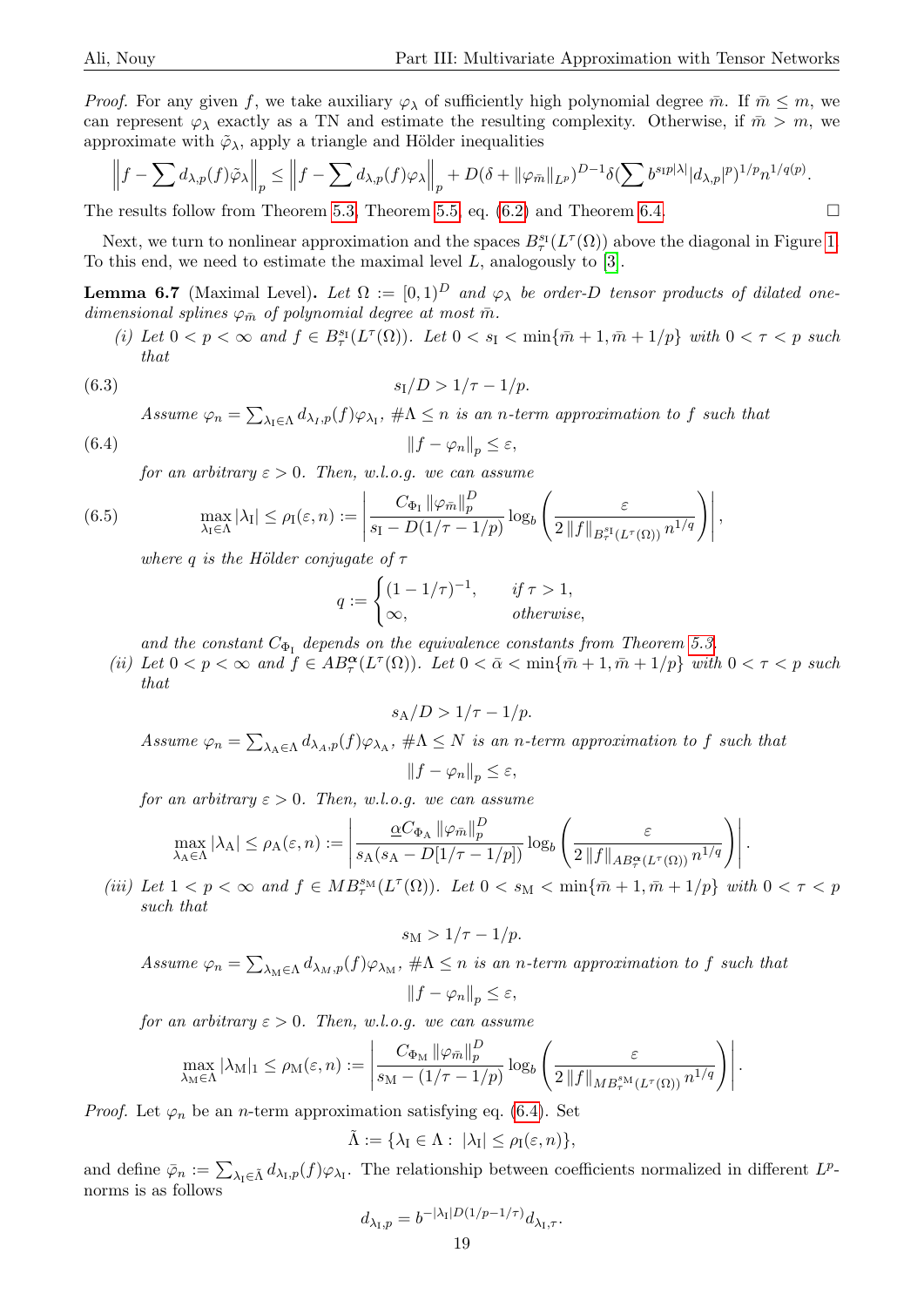Then, using Theorems [5.3](#page-11-2) and [5.4,](#page-12-0) excess regularity from eq.  $(6.3)$  and a Hölder inequality, we get

$$
\begin{split} \left\|f-\bar{\varphi}_{n}\right\|_{p} &\leq \left\|f-\varphi_{n}\right\|_{p}+\left\|\varphi_{\bar{m}}\right\|_{p}^{D} \sum_{\lambda_{\mathrm{I}}\in\Lambda\backslash\tilde{\Lambda}}\left|d_{\lambda_{\mathrm{I}},p}\right|=\varepsilon+\left\|\varphi_{\bar{m}}\right\|_{p}^{D} \sum_{\lambda_{\mathrm{I}}\in\Lambda\backslash\tilde{\Lambda}}\left|d_{\lambda_{\mathrm{I}},\tau}\right|b^{-\left|\lambda_{\mathrm{I}}\right|D\left(1/p-1/\tau\right)}b^{\left|\lambda_{\mathrm{I}}\right|s_{\mathrm{I}}}b^{-\left|\lambda_{\mathrm{I}}\right|s_{\mathrm{I}}}b^{-\left|\lambda_{\mathrm{I}}\right|s_{\mathrm{I}}}b^{-\left|\lambda_{\mathrm{I}}\right|s_{\mathrm{I}}}b^{-\left|\lambda_{\mathrm{I}}\right|s_{\mathrm{I}}}b^{-\left|\lambda_{\mathrm{I}}\right|s_{\mathrm{I}}}b^{-\left|\lambda_{\mathrm{I}}\right|s_{\mathrm{I}}}b^{-\left|\lambda_{\mathrm{I}}\right|s_{\mathrm{I}}}b^{-\left|\lambda_{\mathrm{I}}\right|s_{\mathrm{I}}}b^{-\left|\lambda_{\mathrm{I}}\right|s_{\mathrm{I}}}b^{-\left|\lambda_{\mathrm{I}}\right|s_{\mathrm{I}}}b^{-\left|\lambda_{\mathrm{I}}\right|s_{\mathrm{I}}}b^{-\left|\lambda_{\mathrm{I}}\right|s_{\mathrm{I}}}b^{-\left|\lambda_{\mathrm{I}}\right|s_{\mathrm{I}}}b^{-\left|\lambda_{\mathrm{I}}\right|s_{\mathrm{I}}}b^{-\left|\lambda_{\mathrm{I}}\right|s_{\mathrm{I}}}b^{-\left|\lambda_{\mathrm{I}}\right|s_{\mathrm{I}}}b^{-\left|\lambda_{\mathrm{I}}\right|s_{\mathrm{I}}}b^{-\left|\lambda_{\mathrm{I}}\right|s_{\mathrm{I}}}b^{-\left|\lambda_{\mathrm{I}}\right|s_{\mathrm{I}}}b^{-\left|\lambda_{\mathrm{I}}\right|s_{\mathrm{I}}}b^{-\left|\lambda_{\mathrm{I}}\right|s_{\mathrm{I}}}b^{-\left|\lambda_{\mathrm{I}}\right|s_{\mathrm{I}}}b^{-\left|\lambda_{\mathrm{I}}\right|s_{\mathrm{I}}}b^{-\left|\lambda_{\mathrm{I}}\right|s_{\mathrm{I}}}b^{-\left|\lambda
$$

This yields eq.  $(6.5)$  and the other two cases follow analogously.

For a quasi-normed space X and a quasi-semi-normed space Y with  $Y \hookrightarrow X$ , we use  $(X, Y)_{\theta, q}$  to denote the real K-interpolation space, for  $0 < \theta < 1$ ,  $0 < q \leq \infty$  and  $q = \infty$  if  $\theta = 1$ . With the above preparations we now conclude with approximation rates for Besov spaces  $B_q^{s_1}(L^{\tau}(\Omega))$  and corresponding continuous embeddings.

<span id="page-19-0"></span>**Theorem 6.8** (Approximation of  $B_q^s(L^{\tau}(\Omega))$  with Tensor Networks). Let  $\Omega := [0,1)^D$ .

(i) For  $0 < \tau < p < \infty$ ,  $s_1 > 0$  with  $s_1/D > 1/\tau - 1/p > 0$  and any  $0 < q \leq \tau$ , it holds

$$
E(f, \Phi_n^{\mathcal{F}})_p \le Cn^{-s/(2D)} |f|_{B_q^{s_1}(L^{\tau}(\Omega))},
$$
  
\n
$$
E(f, \Phi_n^{\mathcal{S}})_p \le Cn^{-s/D} |f|_{B_q^{s_1}(L^{\tau}(\Omega))},
$$
  
\n
$$
E(f, \Phi_n^{\mathcal{N}})_p \le Cn^{-s/D} |f|_{B_q^{s_1}(L^{\tau}(\Omega))},
$$

where either  $s = s<sub>I</sub>$  if  $s<sub>I</sub> \leq \min\{m + 1, m + 1/p\}$ , or  $0 < s < s<sub>I</sub>$  arbitrary if  $s<sub>I</sub> > \min\{m + 1/p\}$  $1, m + 1/p$ ; for  $C \sim (\lfloor s_1 \rfloor + 1)^{2D}$  and any  $n \gtrsim (m + 1)^{2D}$  in the first two inequalities, and  $C \sim (\lfloor s_1 \rfloor + 1)^D$  and any  $n \gtrsim (m + 1)^D$  in the third inequality.

For the approximation spaces this implies the following continuous embeddings

$$
B_q^{s_1}(L^{\tau}(\Omega)) \hookrightarrow \mathcal{S}_{\infty}^{s/D}(L^p) \hookrightarrow \mathcal{N}_{\infty}^{s/D}(L^p) \hookrightarrow \mathcal{F}_{\infty}^{s/(2D)}(L^p),
$$

and

$$
(L^p(\Omega), B_q^{s_1}(L^{\tau}(\Omega)))_{\theta/s,\bar{q}} \hookrightarrow \mathcal{S}_{\bar{q}}^{\theta/D}(L^p) \hookrightarrow \mathcal{N}_{\bar{q}}^{\theta/D}(L^p) \hookrightarrow \mathcal{F}_{\bar{q}}^{\theta/(2D)}(L^p),
$$

for any  $0 < \theta < s$ ,  $0 < \bar{q} \leq \infty$ .

(ii) For  $0 < \tau < p < \infty$ ,  $\alpha \in (\mathbb{R}_{>0})^D$  with  $s_A/D > 1/\tau - 1/p > 0$  and any  $0 < q \leq \tau$  it holds

$$
E(f, \Phi_n^{\mathcal{F}})_p \lesssim n^{-s/(2D)} |f|_{AB_q^{\alpha}(L^{\tau}(\Omega))},
$$
  

$$
E(f, \Phi_n^{\mathcal{S}})_p \lesssim n^{-s/D} |f|_{AB_q^{\alpha}(L^{\tau}(\Omega))},
$$
  

$$
E(f, \Phi_n^{\mathcal{N}})_p \lesssim n^{-s/D} |f|_{AB_q^{\alpha}(L^{\tau}(\Omega))},
$$

where either  $s = s_A$  if  $\bar{\alpha} \le \min\{m + 1, m + 1/p\}$ , or  $0 < s < s_A$  arbitrary if  $\bar{\alpha} > \min\{m + 1/p\}$  $1, m + 1/p$ ; for  $C \sim (|\overline{\alpha}| + 1)^{2D}$  and any  $n \geq (m + 1)^{2D}$  in the first two inequalities, and  $C \sim (|\overline{\alpha}| + 1)^D$  and any  $n \gtrsim (m + 1)^D$  in the third inequality.

For the approximation spaces this implies the following continuous embeddings

$$
AB_q^{s_A}(L^{\tau}(\Omega)) \hookrightarrow \mathcal{S}_{\infty}^{s/D}(L^p) \hookrightarrow \mathcal{N}_{\infty}^{s/D}(L^p) \hookrightarrow \mathcal{F}_{\infty}^{s/(2D)}(L^p),
$$

and

$$
(L^p(\Omega), AB_q^{\alpha}(L^{\tau}(\Omega)))_{\theta/s,\bar{q}} \hookrightarrow \mathcal{S}_{\bar{q}}^{\theta/D}(L^p) \hookrightarrow \mathcal{N}_{\bar{q}}^{\theta/D}(L^p) \hookrightarrow \mathcal{F}_{\bar{q}}^{\theta/(2D)}(L^p),
$$

for any  $0 < \theta < s$ ,  $0 < \bar{q} \leq \infty$ .

(iii) For  $0 < \tau < p < \infty$ ,  $s_M > 0$  with  $s_M > 1/\tau - 1/p > 0$ ,  $p > 1$  and any  $0 < q \leq \tau$ , it holds

$$
E(f, \Phi_n^{\mathcal{F}})_p \le Cn^{-s/2}[(1/2)\log_b(n)]^{s_{\mathcal{M}}(D-1)} |f|_{MB_q^{s_{\mathcal{M}}}(L^{\tau}(\Omega))},
$$
  
\n
$$
E(f, \Phi_n^{\mathcal{S}})_p \le Cn^{-s}[\log_b(n)]^{s_{\mathcal{M}}(D-1)} |f|_{MB_q^{s_{\mathcal{M}}}(L^{\tau}(\Omega))},
$$
  
\n
$$
E(f, \Phi_n^{\mathcal{N}})_p \le Cn^{-s}[\log_b(n)]^{s_{\mathcal{M}}(D-1)} |f|_{MB_q^{s_{\mathcal{M}}}(L^{\tau}(\Omega))},
$$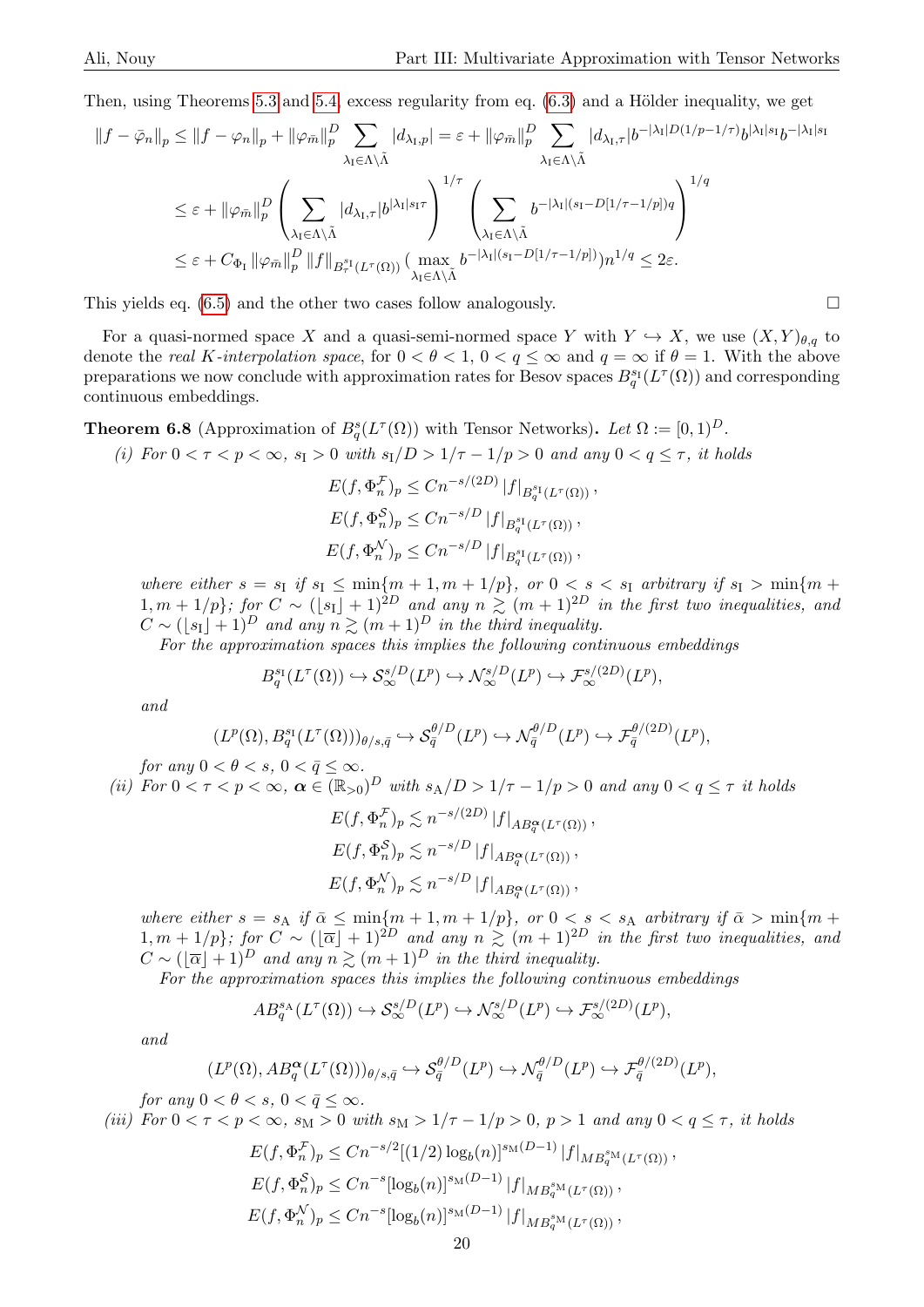where either  $s = s_M$  if  $s_M \leq \min\{m+1, m+1/p\}$ , or  $0 < s < s_M$  arbitrary if  $s_M > \min\{m+1, m+1/p\}$  $1, m + 1/p$ ; for  $C \sim (\lfloor s_M \rfloor + 1)^{2D}$  and any  $n \geq (m + 1)^{2D}$  in the first two inequalities, and  $C \sim (\lfloor s_M \rfloor + 1)^D$  and any  $n \gtrsim (m+1)^D$  in the third inequality.

For the approximation spaces this implies the following continuous embeddings

$$
MB_q^{s_M}(L^{\tau}(\Omega)) \hookrightarrow \mathcal{S}_{\infty}^s(L^p) \hookrightarrow \mathcal{N}_{\infty}^s(L^p) \hookrightarrow \mathcal{F}_{\infty}^{s/2}(L^p),
$$

and

$$
(L^p(\Omega), MB_q^{s_M}(L^{\tau}(\Omega)))_{\theta/s,\bar{q}} \hookrightarrow \mathcal{S}_{\bar{q}}^{\theta}(L^p) \hookrightarrow \mathcal{N}_{\bar{q}}^{\theta}(L^p) \hookrightarrow \mathcal{F}_{\bar{q}}^{\theta/2}(L^p),
$$

for any  $0 < \theta < s$ ,  $0 < \bar{q} < \infty$ .

*Proof.* For any given f, we take auxiliary  $\varphi_{\lambda}$  of sufficiently high polynomial degree  $\bar{m}$ . If  $\bar{m} \leq m$ , we can represent  $\varphi_{\lambda}$  exactly as a TN and estimate the resulting complexity. Otherwise, if  $\bar{m} > m$ , we approximate with  $\tilde{\varphi}_{\lambda}$ , apply a triangle and Hölder inequalities

$$
\left\|f - \sum d_{\lambda,p}(f)\tilde{\varphi}_{\lambda}\right\|_{p} \le \left\|f - \sum d_{\lambda,p}(f)\varphi_{\lambda}\right\|_{p} + D(\delta + \|\varphi_{\bar{m}}\|_{L^{p}})^{D-1}\delta(\sum b^{s_{1}\tau|\lambda|}|d_{\lambda,\tau}|^{\tau})^{1/\tau}n^{1/q(\tau)}
$$

The results follow from Theorem [5.3,](#page-11-2) Theorem [5.6,](#page-13-2) eq.  $(6.2)$ , Theorem [6.5](#page-16-2) and Lemma [6.7.](#page-18-3)

On the other hand, a function from any of the spaces  $\mathcal{F}_q^{\alpha}(L^p)$ ,  $\mathcal{S}_q^{\alpha}(L^p)$  or  $\mathcal{N}_q^{\alpha}(L^p)$  does need to have any smoothness.

**Theorem 6.9** (No Inverse Embeddings). For  $\Omega := [0,1)^D$ , any  $0 < p, q \le \infty$ ,  $\alpha \in (\mathbb{R}_{>0})^D$  and any  $s > 0$ , it holds

$$
\mathcal{F}_q^s(L^p) \nleftrightarrow AB_q^{\alpha}(L^p(\Omega)).
$$

<span id="page-20-0"></span>Proof. Follows by similar arguments as in [\[3,](#page-21-1) Theorem 5.20] i.e., one can construct a counter-example by taking a D-dimensional rank-one tensor product of "sawtooth" functions.

## 7. Concluding Remarks

- (i) All of the above approximation results can be extended to bounded domains  $\Omega \subset \mathbb{R}^D$  with Lipschitz boundary or, more generally,  $(\varepsilon, \delta)$ -domains using bounded extension operators as in, e.g., [\[7\]](#page-21-21).
- (ii) The restriction  $p > 1$  for the case of mixed dominating smoothness stems from the Sobolev embeddings in Theorem [5.4,](#page-12-0) which is in turn based on the results of [\[12,](#page-21-17) [13\]](#page-21-18).
- (iii) For all types of smoothness considered isotropic, anisotropic and mixed the introduced TN tool can reproduce optimal or near to optimal rates of convergence. The curse of dimensionality is still present in all three cases: in the constants and rate of convergence in the isotropic and anisotropic cases, and in the constants and log factors in the mixed case. This curse is unavoidable for such classical smoothness spaces.

One can instead consider, e.g.,  $\mathcal{F}_q^s(L^p)$  as a model class. For fixed s and growing  $D \to \infty$ , these model classes do not exhibit the curse of dimensionality in the approximation rate. However, it does not exclude the curse of dimensionality in the constant for the case  $m > 0$ , i.e., one can have a sequence  $f_D \in \mathcal{F}_q^s(L^p)$  such that  $||f||_{\mathcal{F}_q^s(L^p)} \sim 2^D$ .

Our analysis shows that even if  $f_1, f_2 \in \mathcal{F}_q^s(L^p)$  with "small" norms  $||f_1||_{\mathcal{F}_q^s(L^p)} \sim ||f_2||_{\mathcal{F}_q^s(L^p)} \sim$ 1, we can still have  $||f_1 + f_2||_{\mathcal{F}_q^s(L^p)} \sim (m+1)^D$ . This is due to the structure of the considered TNs underlying  $\mathcal{F}_{q}^{s}(L^{p}),$  where on the finest scale the considered function space (of features) is  $(\mathbb{P}_m)^{\otimes D}$ .

(iv) Finally, we emphasize the importance of sparsity to obtain optimal rates, similarly to [\[3\]](#page-21-1), cf. Theorems [6.6](#page-17-1) and [6.8.](#page-19-0) In the case of linear approximation and isotropic smoothness, there is no benefit in considering sparse TNs.

In the case of *linear* approximation and *anisotropic* or *mixed* smoothness, approximating with TNs with dense cores yields rates that are smaller than optimal by a dimension-dependent factor that is strictly between 1/2 and 1, whereas sparse approximation yields optimal rates.

In the case of *nonlinear* approximation and *any* type of smoothness, approximating with TNs with dense cores yields rates that are worse by a factor of  $1/2$ , where again sparse approximation recovers (near to) optimal rates.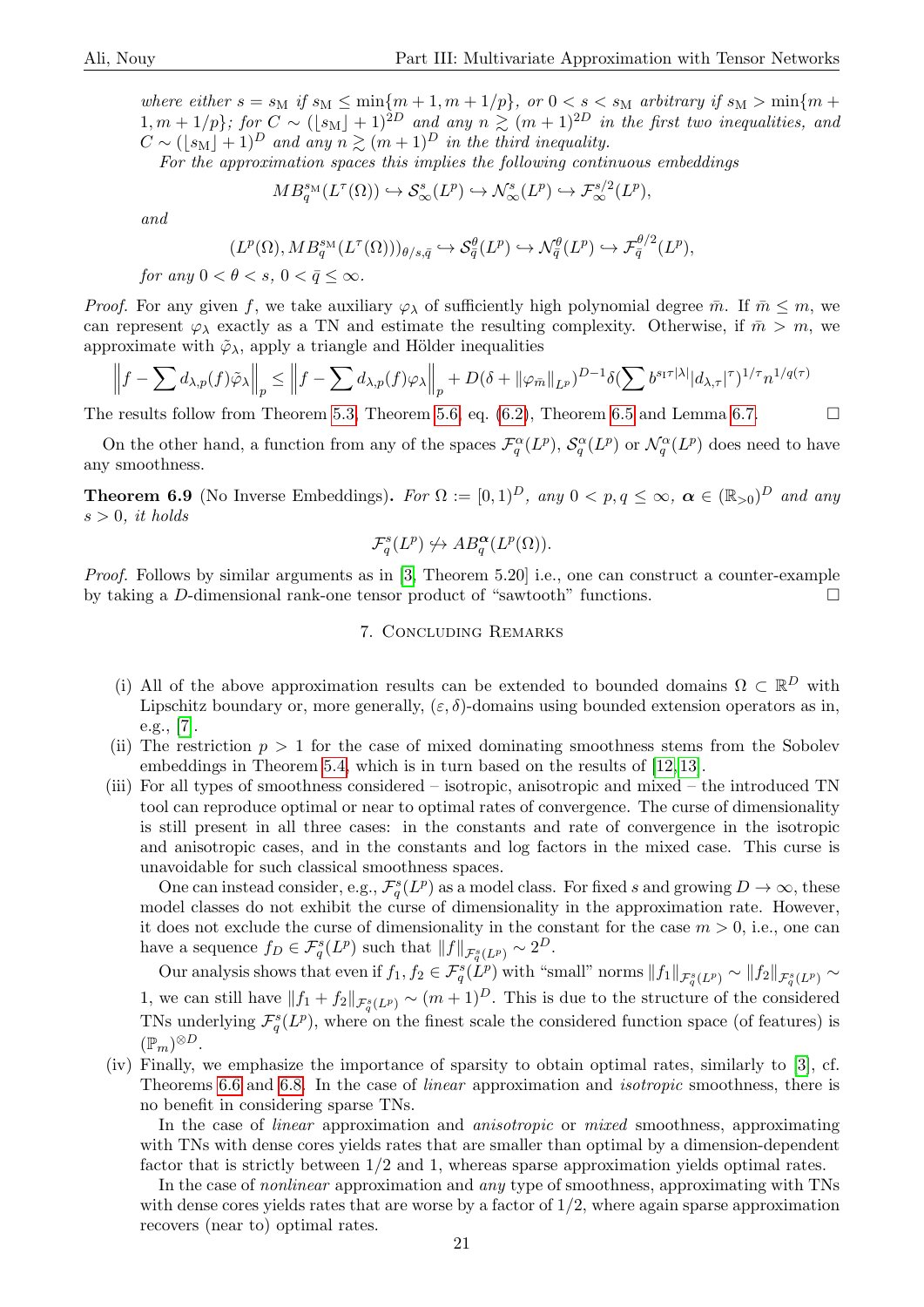#### **REFERENCES**

- <span id="page-21-9"></span>[1] Ali, M., and Nouy, A. Approximation of Smoothness Classes by Deep ReLU Networks. arXiv e-prints (July 2020), arXiv:2007.15645.
- <span id="page-21-0"></span>[2] Ali, M., and Nouy, A. Approximation with Tensor Networks. Part I: Approximation Spaces. arXiv e-prints (June 2020), arXiv:2007.00118.
- <span id="page-21-1"></span>[3] Ali, M., and Nouy, A. Approximation with Tensor Networks. Part II: Approximation Rates for Smoothness Classes. arXiv e-prints (June 2020), arXiv:2007.00128.
- <span id="page-21-8"></span>[4] DeVore, R. A. Nonlinear Approximation. Acta Numerica 7 (1998), 51–150.
- <span id="page-21-20"></span>[5] DeVore, R. A., Jawerth, B., and Popov, V. Compression of Wavelet Decompositions. American Journal of Mathematics 114, 4 (1992), 737–785.
- <span id="page-21-16"></span>[6] DeVore, R. A., and Popov, V. A. Interpolation of Besov Spaces. Transactions of the American Mathematical Society 305, 1 (1988), 397–414.
- <span id="page-21-21"></span>[7] DEVORE, R. A., AND SHARPLEY, R. C. Besov Spaces on Domains in  $\mathbb{R}^d$ . Transactions of the American Mathematical Society 335, 2 (1993), 843–864.
- <span id="page-21-5"></span>[8] Grasedyck, L. Polynomial Approximation In Hierarchical Tucker Format By Vector-Tensorization. Tech. rep., Institut für Geometrie und Prakitsche Mathematik, RWTH Aachen, 2010.
- <span id="page-21-10"></span>[9] Gribonval, R., Kutyniok, G., Nielsen, M., and Voigtlaender, F. Approximation Spaces of Deep Neural Networks. arXiv e-prints (May 2019), arXiv:1905.01208.
- <span id="page-21-11"></span>[10] GÜHRING, I., RASLAN, M., AND KUTYNIOK, G. Expressivity of Deep Neural Networks. arXiv e-prints (July 2020), arXiv:2007.04759.
- <span id="page-21-2"></span>[11] Hackbusch, W. Tensor Spaces and Numerical Tensor Calculus. Springer Berlin Heidelberg, 2012.
- <span id="page-21-17"></span>[12] Hansen, M., and Sickel, W. Best M-term Approximation and Tensor Products of Sobolev and Besov Spaces – The Case of Non-compact Embeddings. East Journal on Approximations 16 (01 2010).
- <span id="page-21-18"></span>[13] Hansen, M., and Sickel, W. Best M-term Approximation and Sobolev–Besov Spaces of Dominating Mixed Smoothness—the Case of Compact Embeddings. Constructive Approximation 36, 1 (apr 2012), 1–51.
- <span id="page-21-7"></span>[14] Kazeev, V., and Schwab, C. Quantized Tensor-structured Finite Elements for Second-order Elliptic PDEs in Two Dimensions. Numerische Mathematik 138, 1 (jul 2017), 133–190.
- <span id="page-21-4"></span>[15] Khoromskij, B. N. O(dlog n)-Quantics Approximation of N-d Tensors in High-Dimensional Numerical Modeling. Constructive Approximation 34, 2 (apr 2011), 257–280.
- <span id="page-21-19"></span>[16] Leisner, C. Nonlinear Wavelet Approximation in Anisotropic Besov Spaces. Indiana University Mathematics Journal 52, 2 (2003), 437–455.
- <span id="page-21-12"></span>[17] Montanelli, H., and Du, Q. New Error Bounds for Deep ReLU Networks Using Sparse Grids. SIAM Journal on Mathematics of Data Science 1, 1 (2019), 78–92.
- <span id="page-21-3"></span>[18] OSELEDETS, I. V. Approximation of Matrices with Logarithmic Number of Parameters. Doklady Mathematics 80, 2 (oct 2009), 653–654.
- <span id="page-21-6"></span>[19] OSELEDETS, I. V. Constructive Representation of Functions in Low-Rank Tensor Formats. Constructive Approximation 37, 1 (dec 2012), 1–18.
- <span id="page-21-13"></span>[20] Suzuki, T. Adaptivity of Deep ReLU Network for Learning in Besov and Mixed Smooth Besov Spaces: Optimal Rate and Curse of Dimensionality. In International Conference on Learning Representations (2019).
- <span id="page-21-14"></span>[21] Yarotsky, D. Error Bounds for Approximations with Deep ReLU Networks. Neural Networks 94 (2017), 103 – 114.

#### Appendix A. Proofs

<span id="page-21-15"></span>*Proof of [Lemma 4.7.](#page-7-1)* We consider representations as in eq.  $(3.1)$ . For a representation on a given level  $L_A$ , we have to find a sparse representation on level  $L_B$ . We illustrate the proof using tensor diagram notation.

For  $\boldsymbol{\varphi} = T_{b,L_A}^D(\varphi)$ , by definition, we have



<span id="page-21-22"></span>Set  $L := L_B - L_A$  and, for each  $\nu = 1, \ldots, D$ , we tensorize the variables  $\bar{x}_{\nu}$  as

$$
\bar{x}_{\nu} = t_{b,L}^1(j_{\nu}^1, \dots, j_{\nu}^L, \bar{y}_{\nu}).
$$
  
22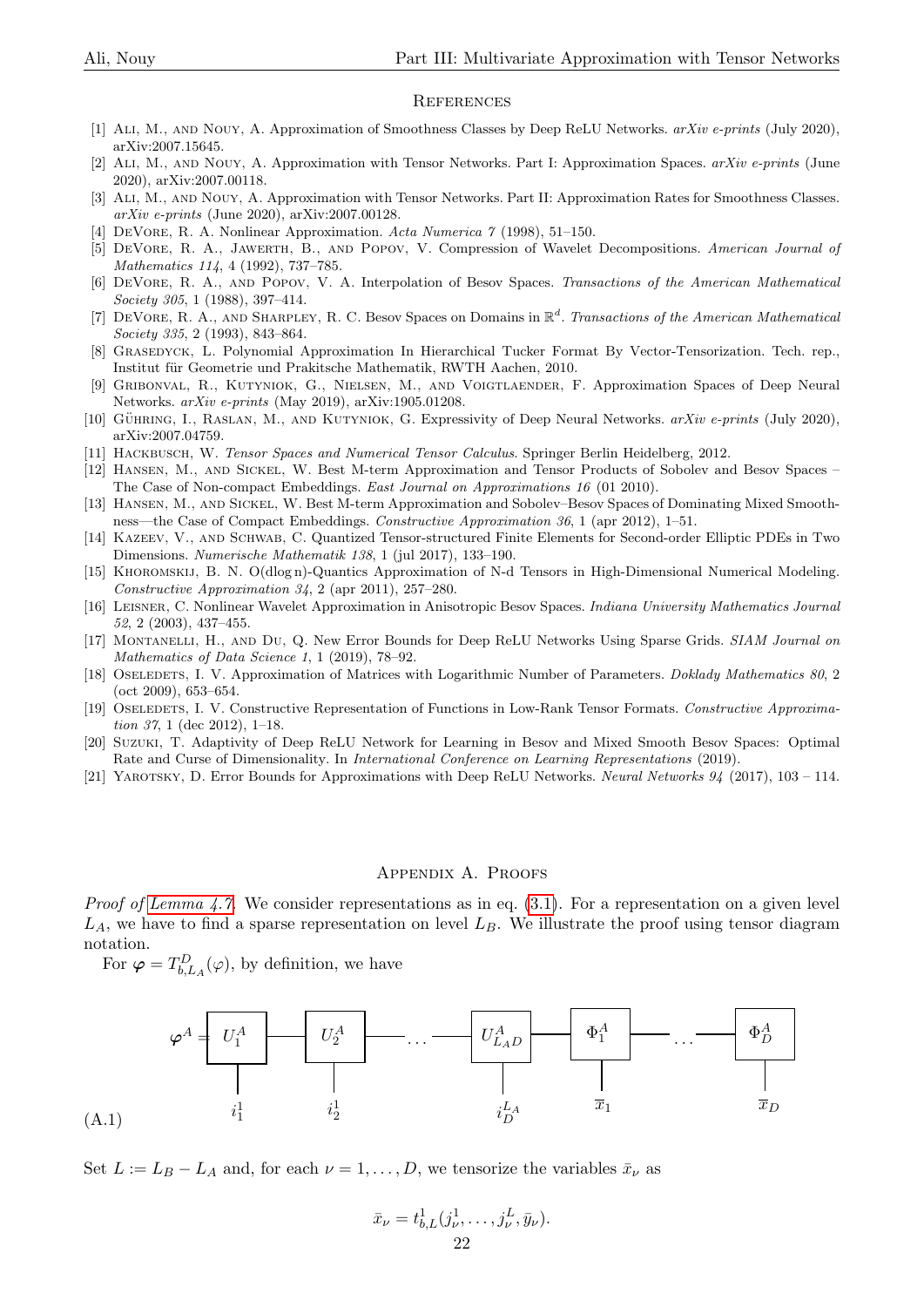Then, we can expand each  $\Phi_{\nu}^{A}$  as a Tensor Train as follows



For any  $\nu = 1, \ldots, D$ , we have  $\Phi_{\nu}^A \in \mathbb{R}^{r_{L_A}D+\nu-1} \otimes S \otimes \mathbb{R}^{r_{L_A}D+\nu}$  and thus all ranks corresponding to connected edges in eq.  $(A.2)$  are bounded by dim S (see [\[2,](#page-21-0) Lemma 2.27]).

Next, inserting eq. [\(A.2\)](#page-22-0) into eq. [\(A.1\)](#page-21-22), we obtain for  $\varphi = T_{b,L_B}^D(\varphi)$ 

<span id="page-22-0"></span>

<span id="page-22-1"></span>(A.3)

Note that the representation from eq.  $(A.3)$  is not the same as eq.  $(3.1)$ . To obtain the latter we have to rearrange the part of the tree in eq. [\(3.1\)](#page-5-3) after  $U_{LAD}^{A}$  such that cores corresponding to the same tensorization level are grouped together. This can be achieved by inserting tensor products with identities "in-between". We first illustrated this with a simple example.

Suppose we have the following three tensors



and we want to contract edges numbered 1 and 2 with each other such that we obtain

<span id="page-22-2"></span>

(A.4)

Now, suppose we want to obtain the same result but we are restricted to contracting all edges of A with all edges of B first, and then all edges of the resulting tensor with all edges of C. This can be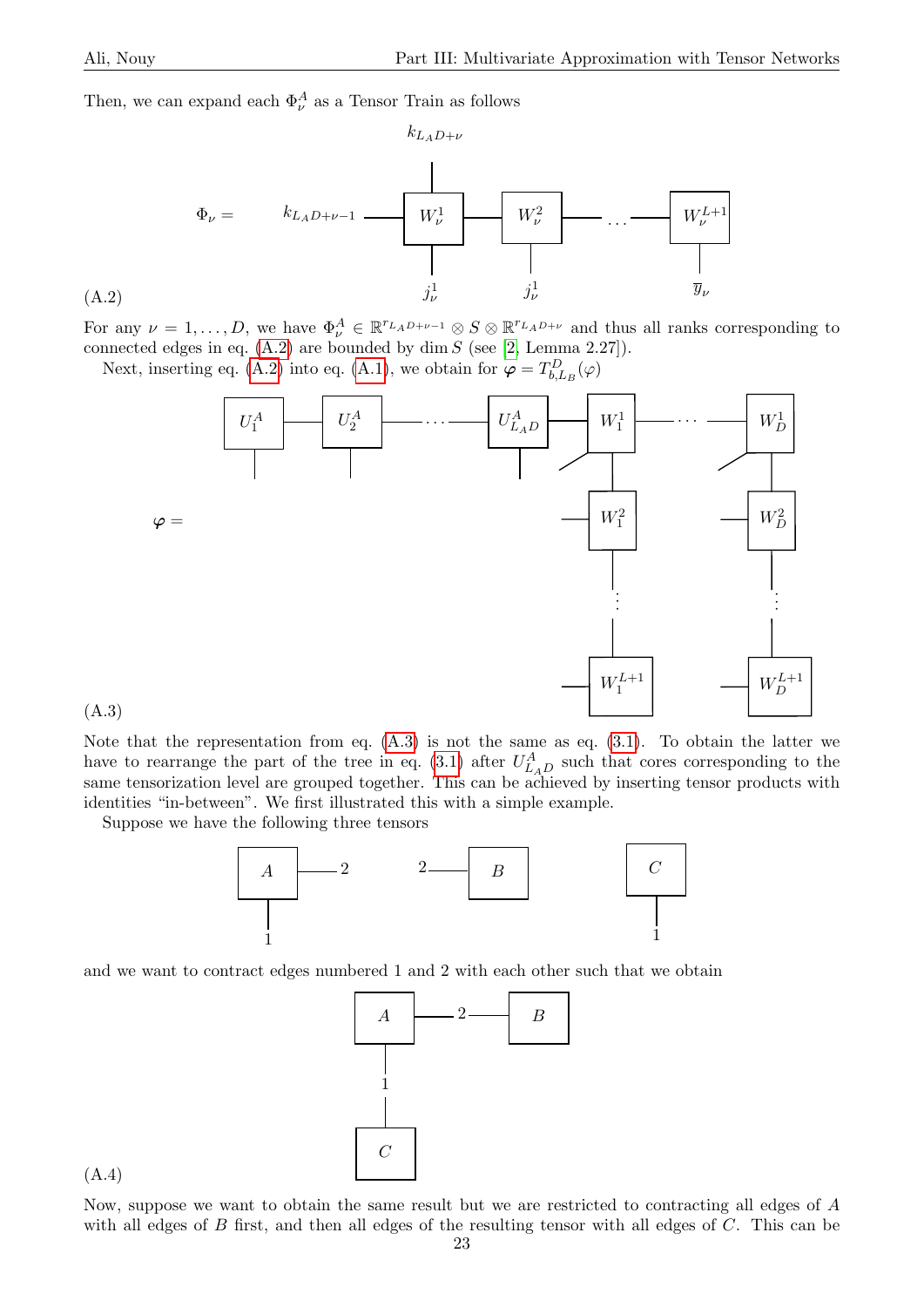accomplished by the following modification of B



where  $\mathbb I$  is the identity mapping on the space corresponding to index 1. With this modification we can contract A with  $\bar{B}$ 



and then the result with  $C$ 



such that overall we obtain the same result as in eq.  $(A.4)$ . Note that the number of non-zero entries of the modified tensor  $\bar{B}$  is equal to the number of non-zero entries of B times the dimension of the space corresponding to index 1.

Now we apply this to our original problem in eq.  $(A.3)$  as follows. The first  $L_A D$  cores remain unchanged, i.e.,  $U^B_\nu := U^A_\nu$  for  $\nu = 1, ..., L_A D$ . Next, to keep track of the edges from eq. [\(A.3\)](#page-22-1), we use the labels  $d(\nu \leftrightarrow \nu + 1)$  to indicate edges connecting cores of different spatial dimensions and  $\text{lvl}_{\nu}(j \leftrightarrow j+1)$  to indicate edges connecting cores of different levels within the spatial variable  $\nu$ . That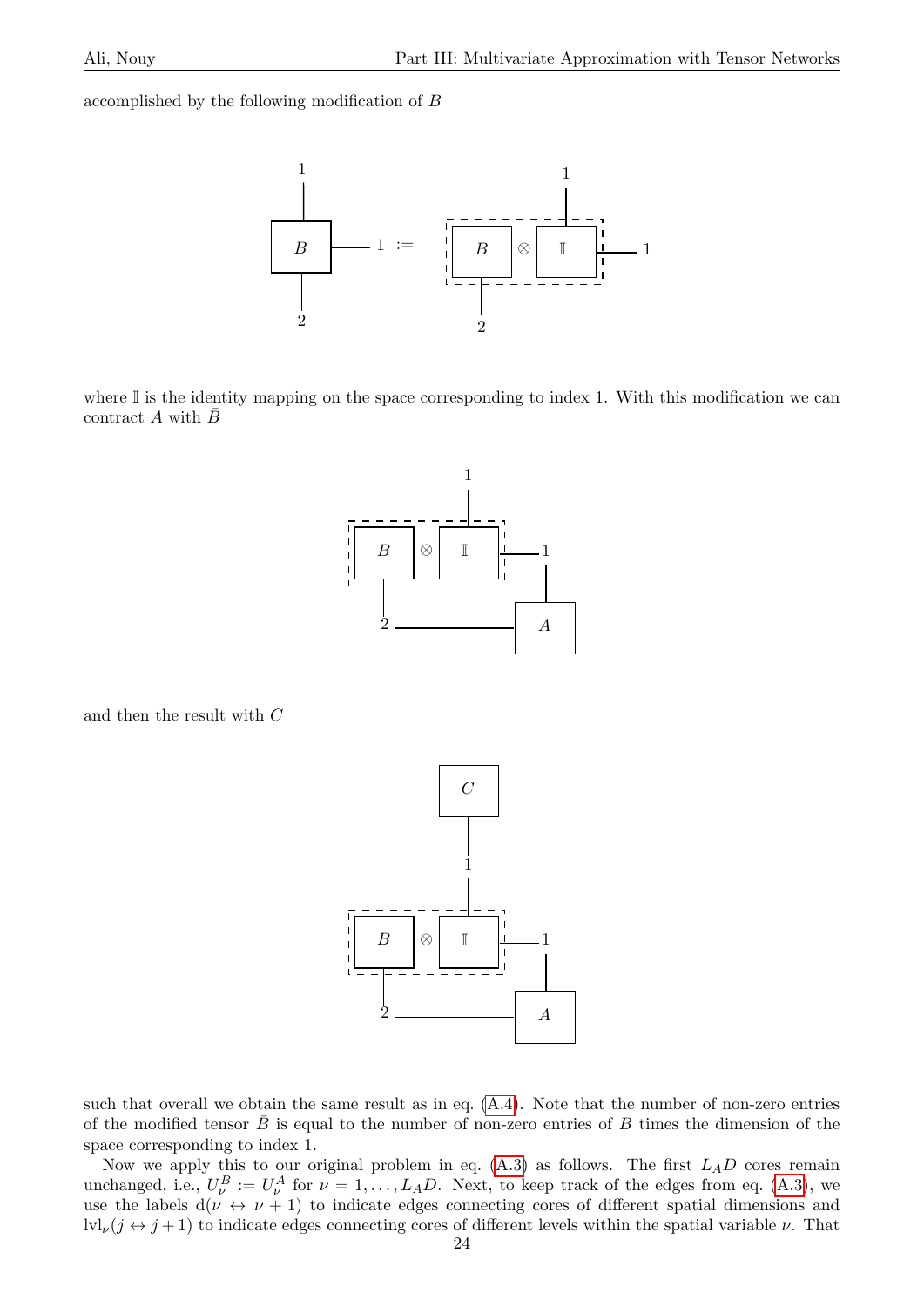is, we use the following labeling



where we do not label the free edges, since we will not perform any modification w.r.t. to the corresponding indices. Then, the first new  $D$  cores are defined as

$$
U_{L_A D+1}^B := \qquad \qquad \mathrm{d}(0 \leftrightarrow 1) \qquad \qquad W_1^1 \qquad \qquad \mathrm{d}(1 \leftrightarrow 2) \qquad \qquad \mathrm{lvl}_1(1 \leftrightarrow 2)
$$

d(2 ↔ 3) W<sup>1</sup> d(1 ↔ 2) <sup>2</sup> lvl2(1 ↔ 2) B U <sup>L</sup>AD+2 := ⊗ I lvl1(1 ↔ 2) lvl1(1 ↔ 2)



. . .

 $\vdots$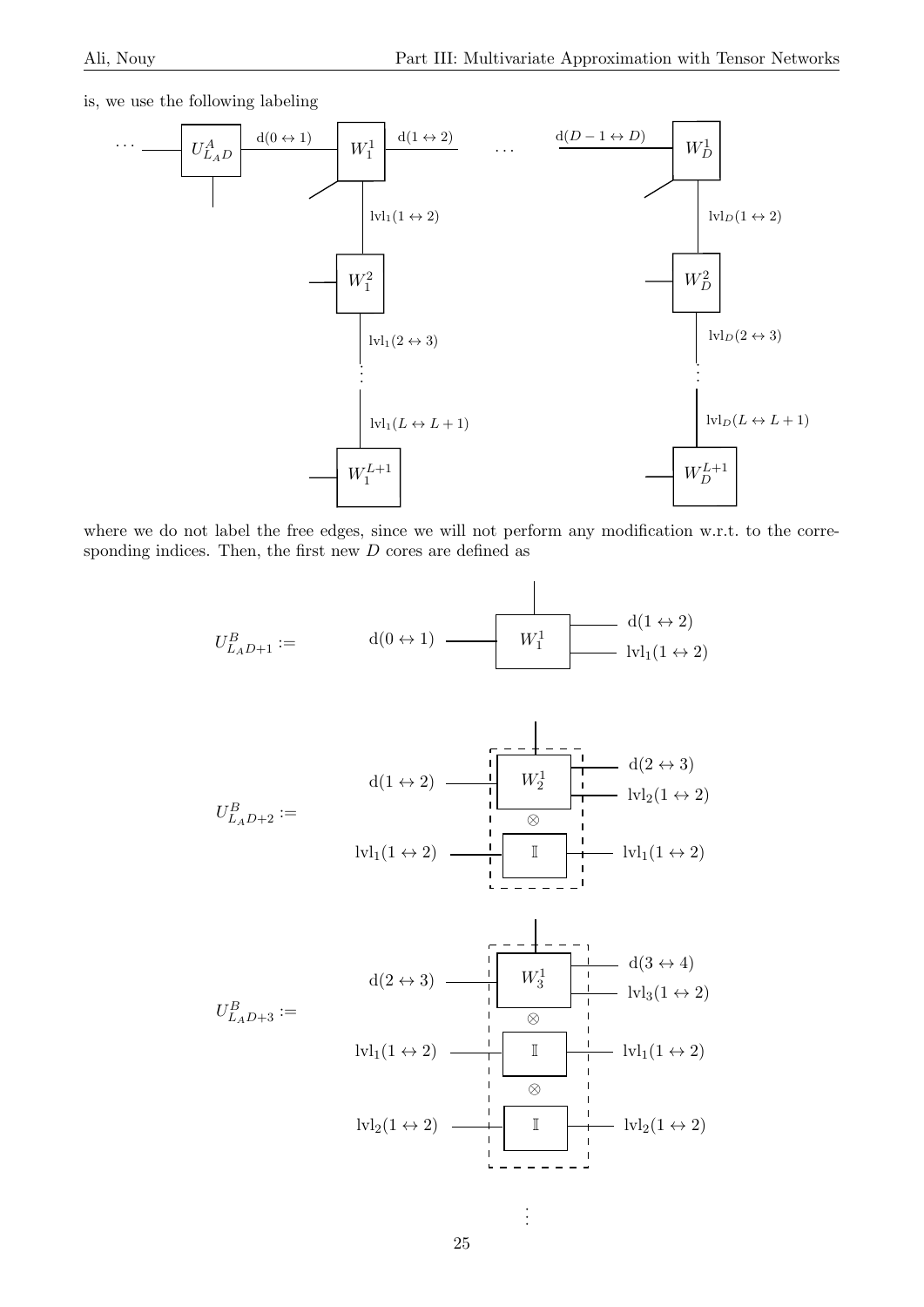where the input variable corresponds to the free unlabeled edge. The second level of the new  $D$  cores is defined as

$$
U_{(L_{A}+1)D+1}^{B} := \frac{1}{\sum_{i=1}^{N} U_{i}(1 \leftrightarrow 2)} \begin{array}{c|c|c|c|c} -\frac{1}{\sum_{i=1}^{N} U_{i}(2 \leftrightarrow 3)} & \frac{1}{\sum_{i=1}^{N} U_{i}(2 \leftrightarrow 3)} \\ \hline \frac{1}{\sum_{i=1}^{N} U_{i}(1 \leftrightarrow 2)} & \frac{1}{\sum_{i=1}^{N} U_{i}(1 \leftrightarrow 2)} & \frac{1}{\sum_{i=1}^{N} U_{i}(1 \leftrightarrow 2)} \\ \hline \frac{1}{\sum_{i=1}^{N} U_{i}(1 \leftrightarrow 2)} & \frac{1}{\sum_{i=1}^{N} U_{i}(1 \leftrightarrow 2)} & \frac{1}{\sum_{i=1}^{N} U_{i}(2 \leftrightarrow 3)} \\ \hline \frac{1}{\sum_{i=1}^{N} U_{i}(2 \leftrightarrow 3)} & \frac{1}{\sum_{i=1}^{N} U_{i}(2 \leftrightarrow 3)} & \frac{1}{\sum_{i=1}^{N} U_{i}(2 \leftrightarrow 3)} \\ \hline \frac{1}{\sum_{i=1}^{N} U_{i}(1 \leftrightarrow 2)} & \frac{1}{\sum_{i=1}^{N} U_{i}(1 \leftrightarrow 2)} & \frac{1}{\sum_{i=1}^{N} U_{i}(1 \leftrightarrow 2)} & \frac{1}{\sum_{i=1}^{N} U_{i}(1 \leftrightarrow 2)} \end{array}
$$

Finally, the last  $\boldsymbol{D}$  cores are defined as

. . .

 $\frac{1}{2}$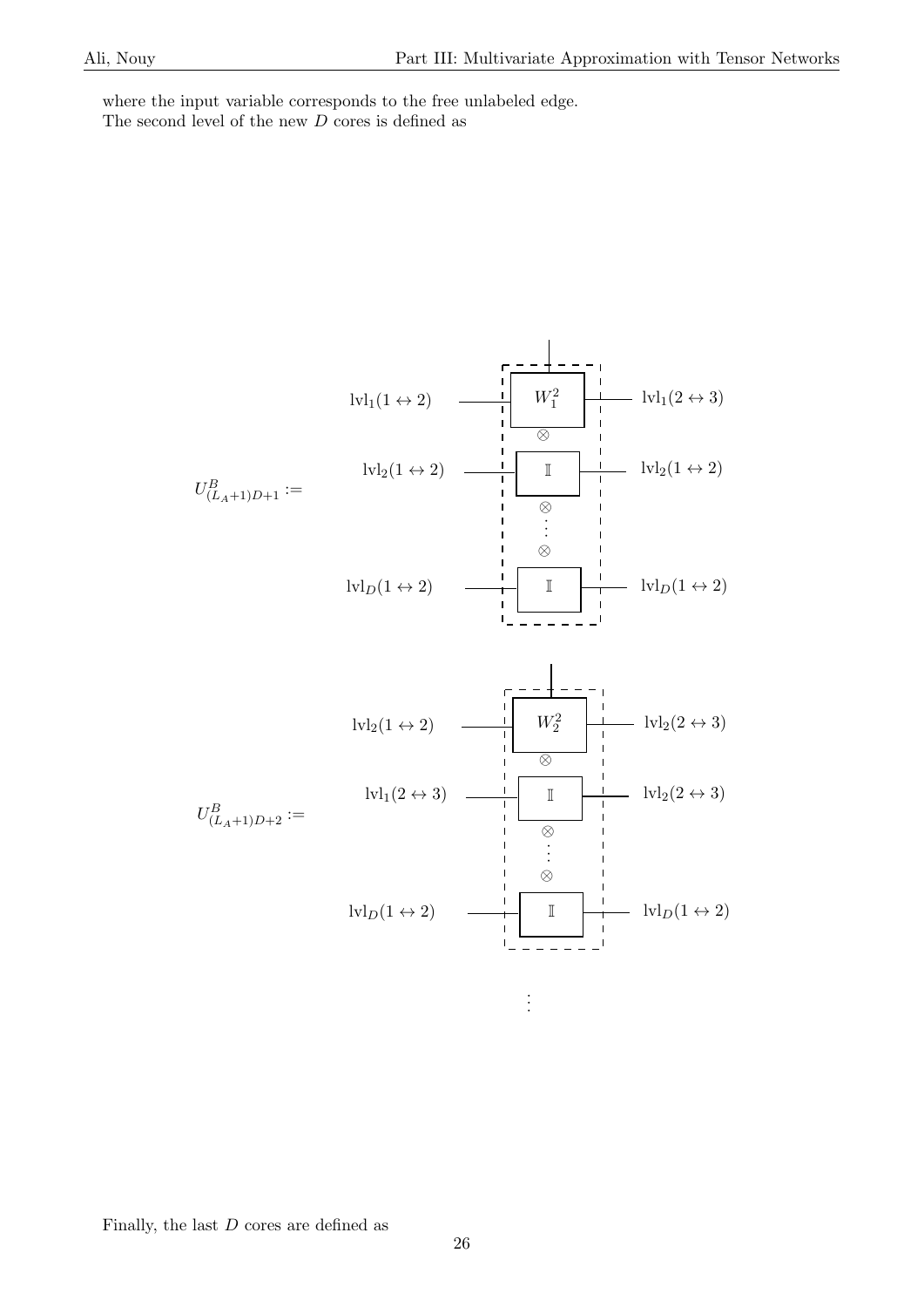

$$
U^B_{(L_B+1)D} := \qquad \text{lvl}_D(L \leftrightarrow L+1) \quad \longrightarrow \qquad W^{L+1}_D
$$

Counting the number of non-zero entries of  $U^B$ , we see that the number of non-zero entries in the cores upto  $L_A D$  is bounded by compl<sub>S</sub> $(U^A)$ , while the remainder is bounded by the constant  $2b(\dim S)^{2D}(L_B - L_A)D.$ 

<span id="page-26-0"></span>Proof of [Theorem 6.4.](#page-16-1)

(i) Let  $\bar{m} \leq m$  and consider  $\nu = 1, \ldots, L$ . Then,

$$
\dim \operatorname{span} \left\{ \varphi_n(i_1^1, \ldots, i_D^{\nu}, \cdot) : (i_1^1, \ldots, i_D^{\nu}) \in \{0, \ldots, b-1\}^{\nu D} \right\} \leq (\bar{m}+1)^D b^{(L-\nu)D}.
$$

Hence, overall

 $r_{\nu D} \le \min\{b^{\nu D}, (\bar{m}+1)^D b^{(L-\nu)D}\}.$ 

For the intermediate ranks  $r_{\mu}$ ,  $\nu D < \mu < (\nu + 1)D$ , we can apply Lemma [3.2,](#page-3-3) i.e.,

$$
r_{\mu} \leq \{b^{\mu}, (\bar{m}+1)^{D}b^{(L-\nu-1)D}b^{(\nu+1)D-\mu}\} = \min\{b^{\mu}, (\bar{m}+1)^{D}b^{LD-\mu}\}.
$$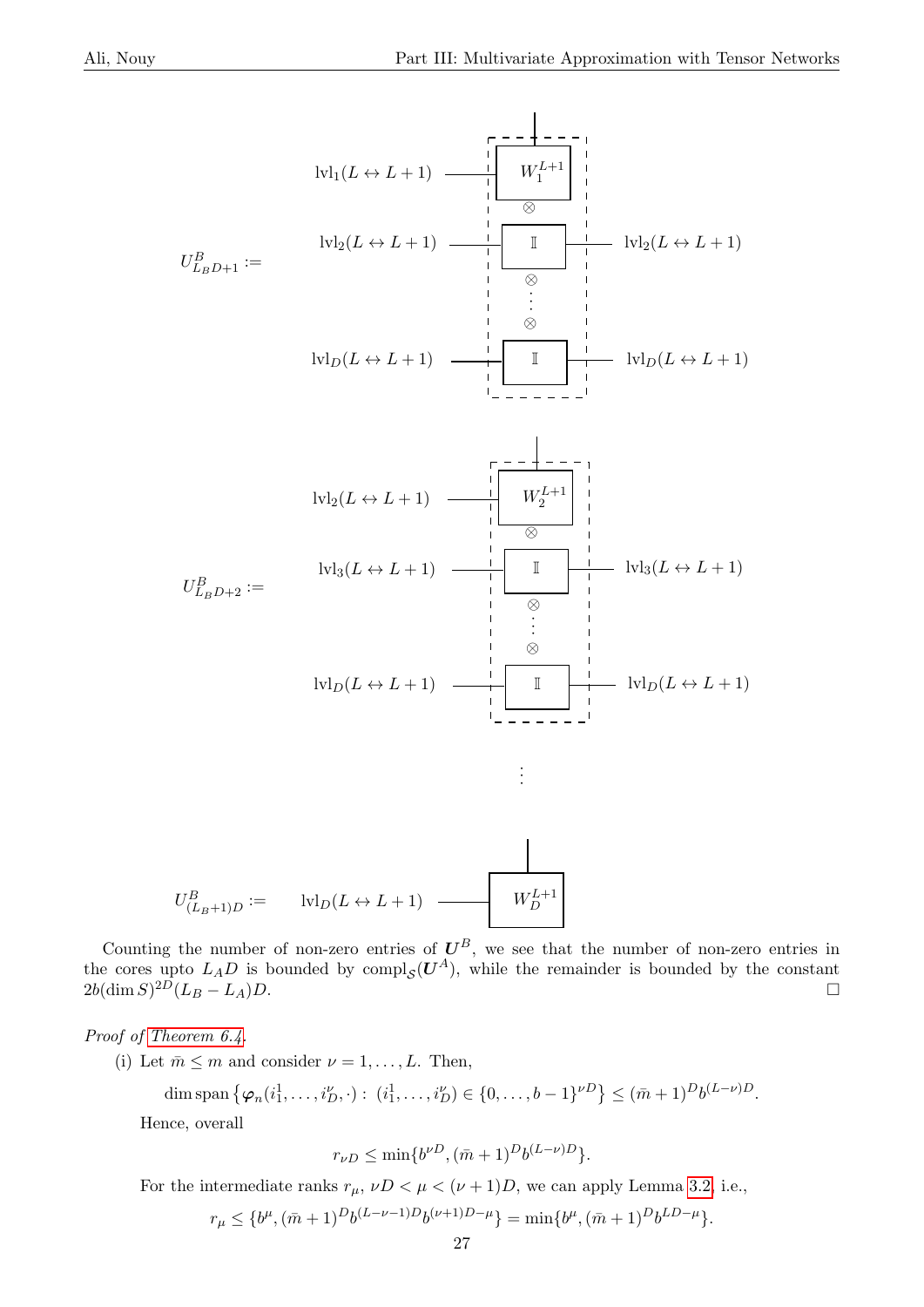Thus, overall we can balance the two terms to obtain the complexity bound for

$$
\operatorname{compl}_{\mathcal{F}}(\varphi_n) \le b^2 + b \sum_{\mu=2}^{\lceil LD/2 \rceil} b^{2\mu-1} + (\bar{m}+1)^{2D} \sum_{\mu=\lceil LD/2 \rceil+1}^{LD} b^{2LD-2\mu+1} + (m+1)^{2D+1}
$$
  

$$
\lesssim (1+(\bar{m}+1)^{2D})n + b^2 + (m+1)^{2D+1},
$$
  

$$
\operatorname{compl}_{\mathcal{N}}(\varphi_n) \le (1+(\bar{m}+1)^D)\sqrt{n}.
$$

 $\text{compl}_{\mathcal{N}}(\varphi_n) \lesssim (1 + (\bar{m} + 1)^{\nu})_{\mathcal{N}}$  $\overline{n}$ .

For  $\bar{m} > m$ , the same arguments apply for  $\mu = 1, \ldots, LD$  and, for  $LD < \mu \leq (L + L_{\delta})D$ , we have  $r_{\mu} \leq (\bar{m} + 1)^D$ . Thus, overall

$$
\text{compl}_{\mathcal{F}}(\tilde{\varphi}_n) \lesssim (1 + (\bar{m} + 1)^{2D})n + L_{\delta}D(\bar{m} + 1)^{2D} + b^2 + (m+1)^{2D+1},
$$
  
\n
$$
\text{compl}_{\mathcal{N}}(\tilde{\varphi}_n) \lesssim (1 + (\bar{m} + 1)^D)\sqrt{n} + L_{\delta}D(\bar{m} + 1)^D.
$$

(ii) Most of the arguments carry over, so we only consider  $\bar{m} \leq m$  and the necessary adjustments. The key difference to the isotropic case is that for the anisotropic multilevel  $l_{\nu} = l_{\nu}(L)$  we obtain

$$
\dim \operatorname{span} \left\{ \varphi_n(i_1^1, \ldots, i_D^{\nu}, \cdot) : (i_1^1, \ldots, i_D^{\nu}) \in \{0, 1\}^{\nu D} \right\} \leq (\bar{m} + 1)^D b^{\sum_{k=1}^D (l_k - \nu)_+},
$$

with  $x_+ := \max\{0, x\}$ . Hence, deriving optimal bounds now relies on a more careful balancing of the terms in the rank bound

$$
r_{\nu D} \le \min\{b^{\nu D}, (\bar{m}+1)^D b^{\sum_{\nu} (l_{\nu}-\nu)_+}\}.
$$

This "optimal" balancing depends on  $\alpha$ . We first derive a general expression and then provide a crude but simple bound.

Assume w.l.o.g. that the smoothness multi-index is ordered as  $\alpha = \alpha_1 \leq \alpha_2 \leq \ldots \leq \alpha_D$ apply an index permutation  $\alpha_{\sigma(\nu)}$  otherwise. Consequently,  $L = l_1 \geq l_2 \geq \ldots \geq l_D$ . Then, for any  $\nu = 1, \ldots, L$ , define

$$
k(\nu) := \min\{\mu = 1,\ldots,D: \alpha_{\mu} \ge (L/\nu)\alpha_1\}.
$$

Finally, set

$$
\nu^* := \nu^*(L, \alpha, D) := \min \left\{ \nu = 1, \dots, L : \nu > \frac{L_{\underline{\alpha}} \sum_{\mu=1}^{k(\nu)} \alpha_{\mu}^{-1}}{D + k(\nu)} \right\} - 1.
$$

Then, the encoding complexity can be bounded as

$$
compl_{\mathcal{F}}(\varphi_n) \lesssim (1 + (\bar{m} + 1)^{2D})n^{c(\alpha, D)} + b^2 + (m+1)^{2D+1},
$$
  
\n
$$
compl_{\mathcal{N}}(\varphi_n) \lesssim (1 + (\bar{m} + 1)^D)n^{c(\alpha, D)/2},
$$

where

$$
1 \le c(\alpha, D) := 2\nu^* s_A / (L_{{\underline{\alpha}}}) \le \frac{2D}{D+1} < 2.
$$

(iii) As in the anisotropic case, the key difference to the isotropic case is the dimension of the minimal subspace. For the multilevel  $l = (l_1, \ldots, l_D)$ 

$$
\dim \operatorname{span} \left\{ \varphi_n(i_1^1, \ldots, i_D^{\nu}, \cdot) : (i_1^1, \ldots, i_D^{\nu}) \in \{0, 1\}^{\nu D} \right\} \leq (\bar{m} + 1)^D \sum_{|l|_1 = L} b^{\sum_{k=1}^D (l_k - \nu)_+},
$$

and hence for the rank bound we balance the expression

$$
r_{\nu D} \le \min\{b^{\nu D}, (\bar{m}+1)^D \sum_{|l|=L} b^{\sum_k (l_k - \nu)_+}\}.
$$

We can write

$$
\sum_{|l|=L} b^{\sum_k (l_k - \nu)_+} = C_{\#} \sum_{\mu=1}^{L-\nu} (b^{\mu} + \nu),
$$